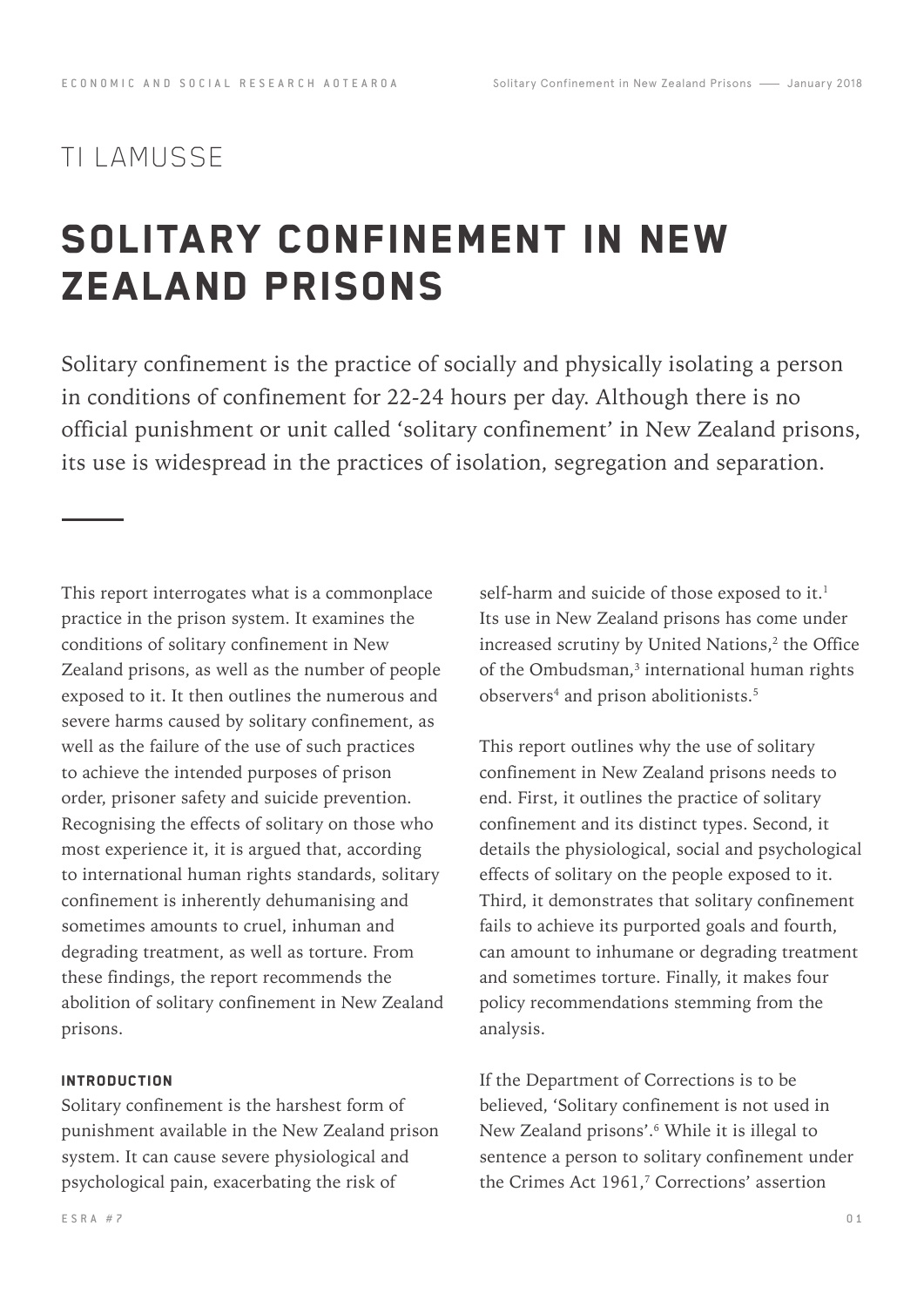is demonstrably false. The denial of the use of solitary confinement in prisons is not unique to the New Zealand Department of Corrections, with international counterparts making the same argument.<sup>8</sup> Indeed, the term 'solitary confinement' is associated with degrading and torturous treatment, something Departments of Corrections would prefer not to be associated with.<sup>9</sup>

In recent years, a consensus has emerged as to the meaning of solitary confinement within academic literature and human rights standards. Solitary confinement is the social and physical isolation of people in places of confinement for 22 to 24 hours per day.<sup>10</sup> This definition includes situations where a person is not necessarily held in a single cell for 22-24 hours per day but is still physically isolated from others.<sup>11</sup> 'Prolonged' solitary confinement, according to the 2015 United Nation's Standard Minimum Rules for the Treatment of Prisoners ('Mandela Rules'), is any period of solitary lasting longer than 15 days.<sup>12</sup> Prolonged solitary confinement is prohibited under the Mandela Rules.<sup>13</sup>

According to Sharon Shalev, who recently produced a comprehensive study of solitary confinement in New Zealand for the NZ Human Rights Commission,14 solitary confinement has three main components: social isolation, reduced stimulation and lack of control over one's environment.15 First, 'Solitary confinement removes the individual from the company of others and deprives him or her of most forms of meaningful and sympathetic social interaction, as well as any physical contact'.16 Of course, it is impossible to isolate a person from all other humans completely. They still need to be fed, use the bathroom, and be let of out of their cell from time-to-time. However, in solitary conditions, 'only rarely will this contact be

socially and psychologically meaningful'.<sup>17</sup> To have meaningful contact, people need the ability to socialise with peers or receive therapeutic intervention.

Second, solitary confinement involves 'reduced activity and stimulation'.<sup>18</sup> This entails having little to no way to pass one's time while isolated, creating a sometimes-unbearable, monotonous environment.19 Some solitary confinement cells give the person nothing at all to do to pass the time. Other cells allow them books, writing material and televisions. Finally, solitary confinement often removes prisoners' ability to control almost all aspects of their lives.<sup>20</sup> They become completely dependent on the prison for managing environmental conditions, such as light and heating, as well as deciding when they will eat, who they will see and when they will leave their cell.

The conditions described above are widespread in New Zealand prisons. Indeed, there are multiple names that are used to describe what is effectively solitary confinement. As the Chief Ombudsman states,

Isolation, segregation, separation and cellular or solitary confinement are some of the terms used to describe a form of confinement whereby prisoners are held alone in their cell for up to 24 hours a day, and are only allowed to leave it, if at all, for an hour or so of outdoor exercise. Based on this definition, prisoners assessed as at risk and managed in safe cells are essentially in solitary confinement.<sup>22</sup>

In their separate examinations of solitary confinement in New Zealand prisons, Shalev and the UN Subcommittee for the Prevention of Torture agree with the finding that there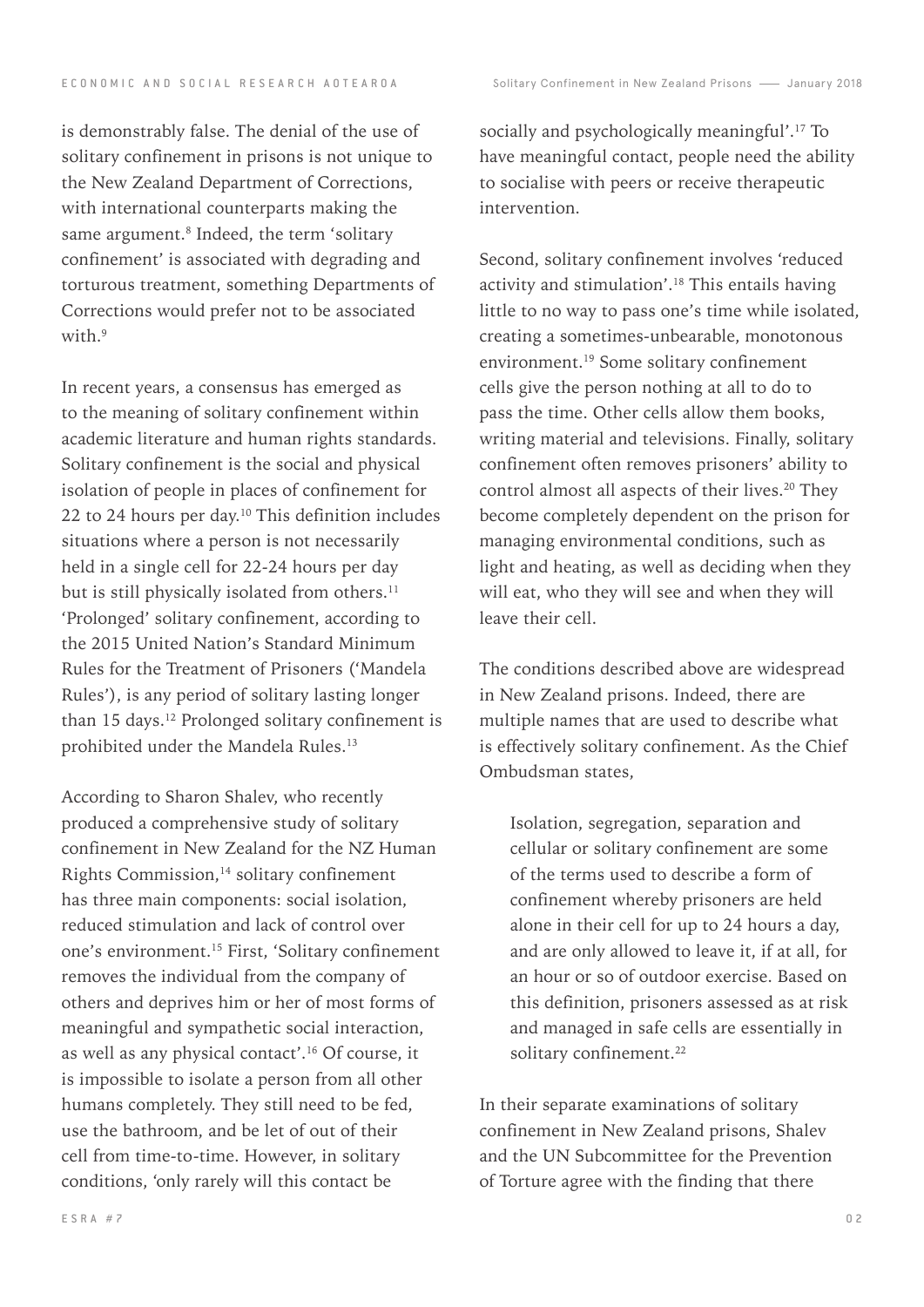is widespread and concerning use of solitary confinement.23 Similarly, the Office of the Ombudsman has regularly referred to 'solitary confinement' units in its reports into New Zealand prisons.<sup>24</sup>

Shalev states that, in solitary units in New Zealand generally, a 'typical daily "regime" included only access to a shower, telephone call and solitary exercise in a small, barren yard or cage'.25 New Zealand uses solitary confinement largely for the same purposes as prison systems abroad. These purposes include discipline, prison administration and cell management, to protect a person from other prisoners and to prevent self-harm.26 Prisoners in solitary confinement are usually placed in a 'management' unit, a 'separates' area or unit, or in the At-Risk Unit (ARU). There is, however, a lack of consistency across the prison estate in the names used for solitary confinement units. The previously mentioned names are used here for the sake of consistency, as they are used by the Office of the Ombudsman and Shalev.

There are five main ways through which a person can be placed in solitary confinement in New Zealand prisons. These are directed segregation, directed protective segregation, cell confinement, at-risk status and de facto solitary confinement. Each of these types of solitary confinement is examined below.

## Directed segregation

First, prisoners can be segregated for the 'purpose of security, good order, or safety'.<sup>27</sup> This is generally referred to as 'directed segregation'. If a prison manager deems that a prisoner poses a risk to the 'security or good order of the prison' or 'the safety of another person or prisoner, the manager is empowered to restrict or entirely deny their association with other prisoners'.<sup>28</sup>

This segregation directive automatically expires after 14 days but can be extended indefinitely.29 Prisoners on directed segregation are held in management units.30

As the then National Commissioner Jeremy Lightfoot states in response to an Official Information Act request, 'Directed segregation is not a means of discipline'.31 In this way, it is comparable to what is called 'administrative segregation' in the United States and Canada, where a prisoner is isolated from other prisoners without having necessarily gone through a disciplinary process or having been sentenced to solitary confinement.

That being said, the conditions in the management units are punitive and directed segregation is used for disciplinary purposes. $32$ Directed segregation can be used to house disruptive prisoners as a de facto punishment, especially when officers deem their behaviour to be threatening.<sup>33</sup> Further, as Shalev finds, 'Although Management units were not meant to be punitive, the problems of bleak environment and impoverished regimes identified above were very much evident in them too'.<sup>34</sup> These 'impoverished regimes' refer to being confined in cells for 22-24 hours per day with little to no meaningful activities. In its 2013 review of New Zealand prisons, the Office of the Ombudsman states that 'Most prisoners placed on directed segregation were not receiving their daily minimum entitlement of one hour in the open air at Rimutaka, Mt Eden and Auckland' prisons.35 At Spring Hill prison, the Chief Ombudsman observed that prisoners in the management unit were 'not allowed to mix, save in exceptional circumstances',<sup>36</sup> while prisoners at Waikeria prison were only allowed 'one hour's exercise and in that time they were required to have a shower, use the telephone and clean their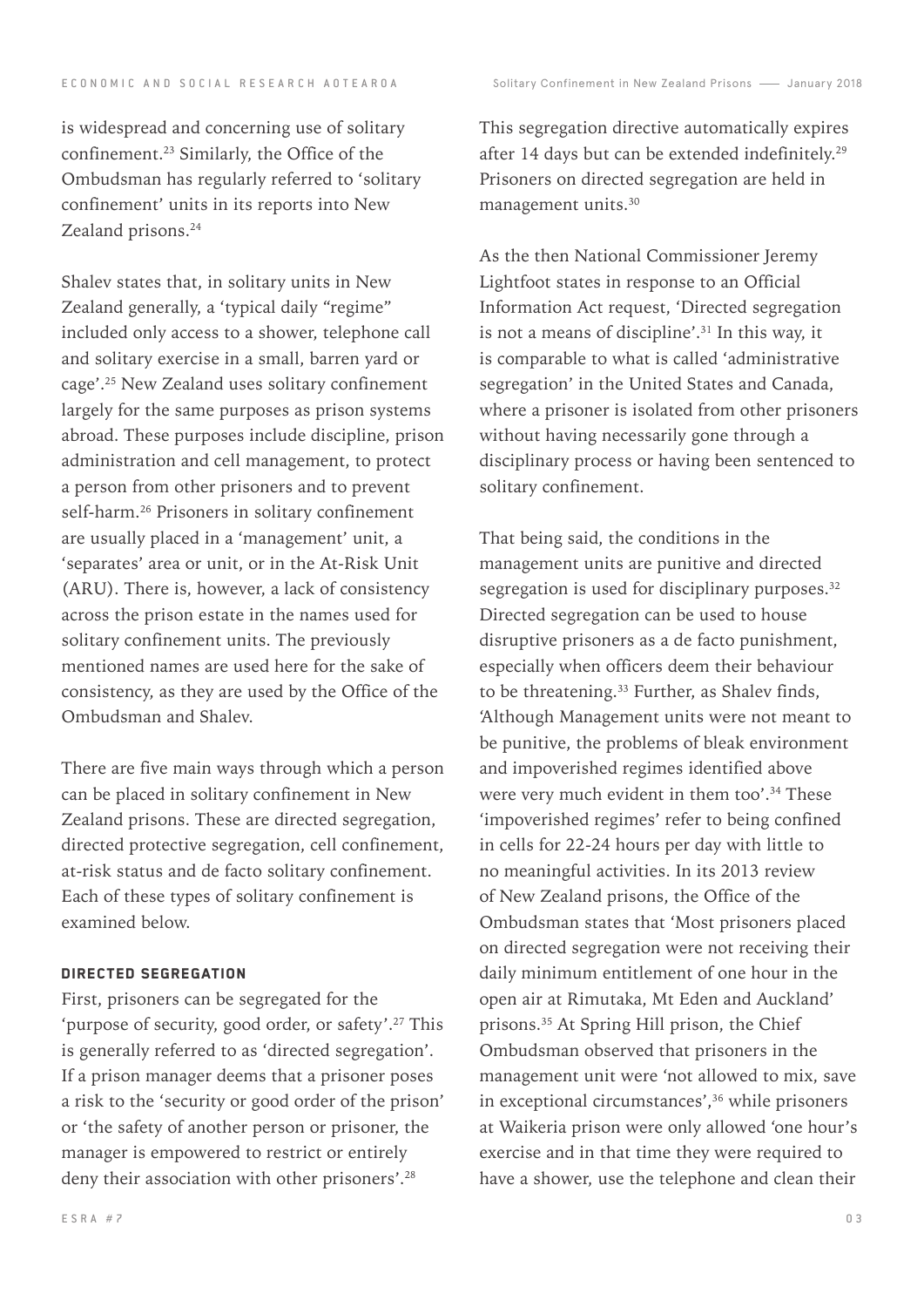#### cell'.37

Even when prisoners are allowed out of their cells to exercise, their ability to do so is limited to 'yards'. In 'most of the prisons visited, the outside yards had roofs, which prevented exposure to sunlight. In numerous instances, the so-called "outdoor exercise" yards were not really "outdoor" at all. At Mount Eden prison, the SPT [UN Subcommittee for the Prevention of Torture] observed that prisoners were very pale and were reportedly given vitamin D pills due to the lack of exposure to daylight'.38 In other words, even where prisoners on directed segregation are granted the ability to leave their cells and 'exercise', this is still in a caged and degrading environment.

The second form of solitary confinement is a subcategory of directed segregation called directed protective segregation. However, before examining directed protective segregation, it is important to distinguish it from voluntary protective segregation. If a prisoner's safety is at risk from another prisoner or prisoners, they can request to be placed in voluntary segregation. Approximately 25% of prisoners are in voluntary segregation.<sup>39</sup> In theory, prisoners on voluntary segregation can freely associate with other prisoners in their unit and engage in purposeful activities.<sup>40</sup> For that reason, voluntary segregation usually does not amount to solitary confinement.

If voluntary segregation is too dangerous for a prisoner, they can be placed in directed protective segregation. Directed protective segregation can occur where 'there is no reasonable way to ensure the safety of the prisoner otherwise'.<sup>41</sup> A protective segregation directive can last indefinitely, needing only

to be reviewed on a three-monthly basis after the initial 14 days.<sup>42</sup> Prisoners on protective segregation are usually held in management units, alongside prisoners on punitive directed segregation.<sup>43</sup> This means that, like regimes of protective custody abroad,<sup>44</sup> prisoners under protective segregation effectively experience the same conditions as prisoners segregated for disciplinary reasons.<sup>45</sup> In its 2014 report, the UN Subcommittee for the Prevention of Torture (SPT), describes the situation where New Zealand prisoners on protective segregation are held in management units as 'de facto, being held in semi-permanent solitary confinement.'46

Management units are also used to house prisoners who are not in either form of directed segregation. At Spring Hill, 'Management cells were regularly used for non-segregated prisoners, including youth, when the muster [prison population] was high'.<sup>47</sup> Similarly, at Otago Corrections Facility, 'Voluntary segregated prisoners (in the management unit) are being managed on a directed segregation regime with prisoners only receiving minimum entitlements'.48 In other words, prisoners who do not otherwise qualify for placement in solitary confinement are being placed in management units because of prison overcrowding.49

Data released under the Official Information Act show a rapid increase in the use of directed segregation over the past nine years.<sup>50</sup> Between December 2009 and March 2017, the snapshot number of people held in directed segregation at any given time has increased by 151.79%, from 56 to 141 people. The total number of people placed in directed segregation has increased from 676 in 2010 to 1,718 in 2016, an increase of 154.14%. The number of people in directed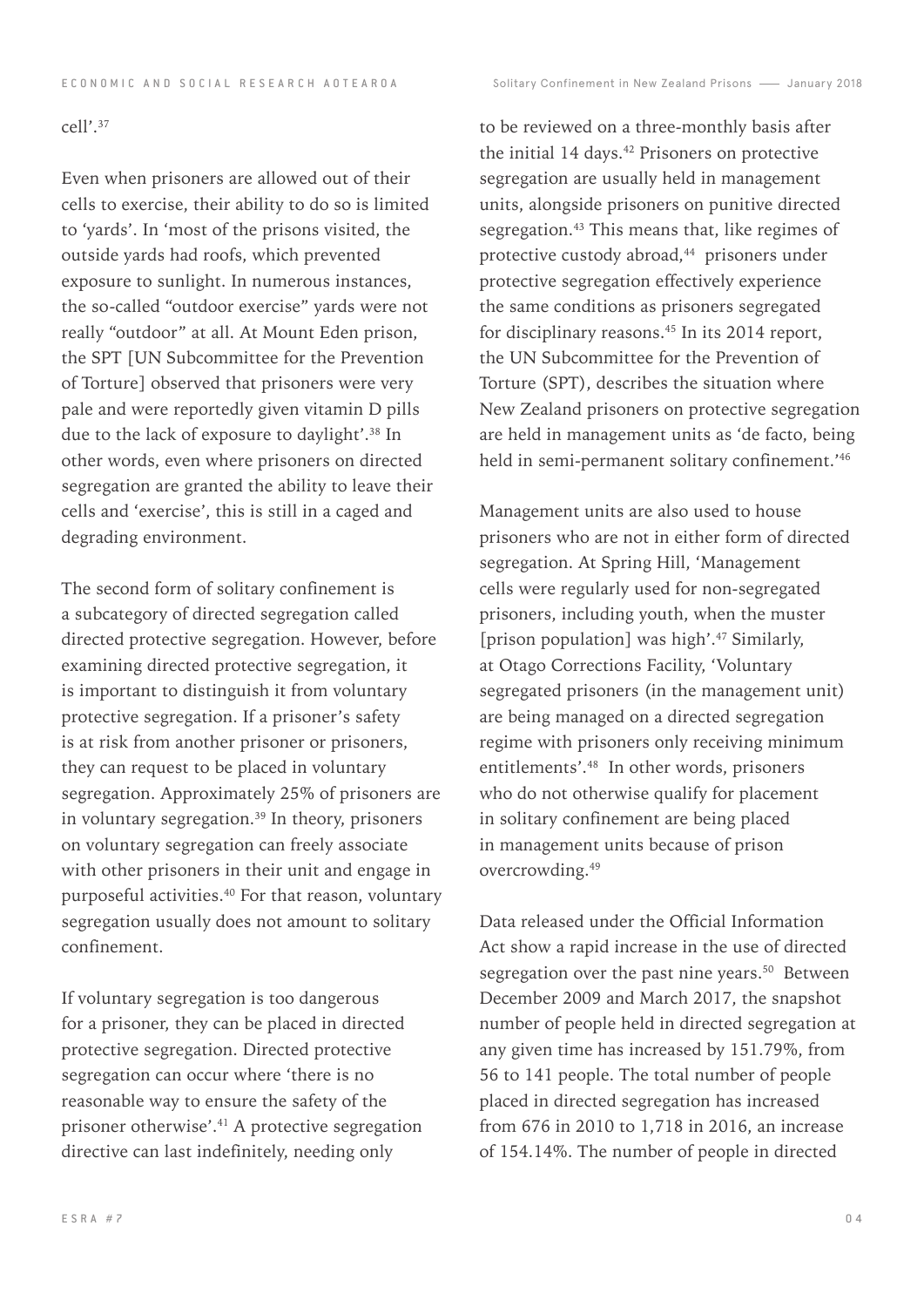segregation has nearly trebled since 2010.

# Cell confinement

Although it is not officially used for prison discipline, directed segregation is unofficially used for disciplinary purposes. Prisoners in solitary confinement who have been formally punished are placed in 'cell confinement'. This is the third avenue for solitary confinement. Prisoners can be placed in cell confinement following a disciplinary process, when they have been charged with an offence against discipline and that offence has been proven. When the charge has been proven before a hearing adjudicator, usually a prison officer, the prisoner can be sentenced to cell confinement for up to seven days.<sup>52</sup> When the charges are heard by a Visiting Justice, the penalty is up to 15 days of cell confinement.53 Prisoners in cell confinement are usually housed in a 'separates' unit.<sup>54</sup>

In general, prisoners in separates spend up to 24 hours per day in their cells, with only about one hour outside, if at all.<sup>55</sup> Prisoners in separates units have no meaningful interactions with other people. At Hawke's Bay Regional Prison, it 'was apparent that the prisoners were locked up and largely left to their own devices as there was no routine staff presence other than to issue meals, accompany the nurse during medication rounds and conduct hourly checks'.56

The conditions in the separates units have been widely criticised by observers.<sup>57</sup> At Arohata Women's prison, the Chief Ombudsman found

The cells used for cell confinement (following a misconduct hearing) have no power outlet. All cells have been designed to increase surveillance to enable prolonged solitary confinement and to minimise contact between prisoners and staff. Cells are selfcontained with a toilet and shower. Other measures, such as a barren exercise yard and feeding-slots built into cell-doors serve to reduce prisoner movement in and out of the unit. All cells are monitored on camera, including the unscreened toilet area.<sup>58</sup>

The same conditions have been found in other prisons. In particular, separates cells do not usually contain power outlets, meaning that prisoners in those cells cannot use electricity for things such as watching television to pass the time.<sup>59</sup> The Office of the Ombudsman reported, 'Waikeria Separates Cells, which can only be described as deplorable, have no windows and therefore prisoners have no access to natural light or fresh air for 23 hours a day'.<sup>60</sup> Other cells do not have running water, meaning prisoners have to request water from guards.

Prisoners' complete lack of control over their environment, alongside a lack of ventilation, means they are often housed in uncomfortable temperatures. In 2017 at Spring Hill, inspectors found cell temperature averaged at 28°C, as vents had not been working for several months. Inspectors stated that 'This, combined with lengthy periods of lockup, (up to 22 hours a day) has the potential to increase prisoner unrest'.61 Further, prisoners in separates cells at Christchurch Women's Prison were only allowed three showers per week,<sup>62</sup> while the shower facilities for people at Arohata Women's Prison were in the open air and possibly observable by CCTV.<sup>63</sup>

The use of cell confinement, the condition for being placed in a separates unit, has also increased rapidly in the last nine years.<sup>64</sup> The number of people on cell confinement at any given time has increased by 210% between December 2009 and March 2017, from 30 to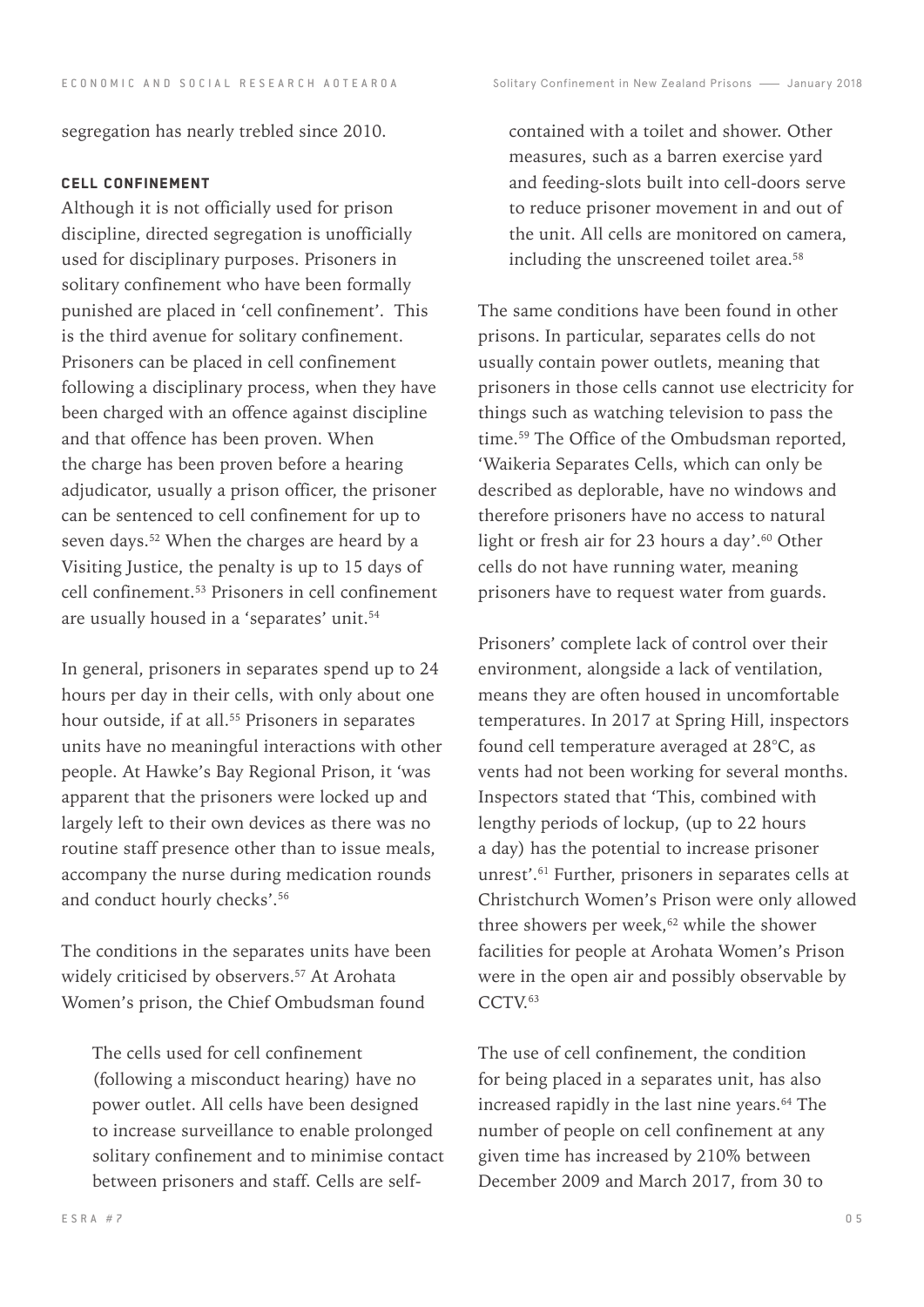93. The total number of times a sentence of cell confinement was implemented rose from 4,879 in fiscal year 2009/2010 to 6,609 in 2015/2016.65 This is an increase of 35.46%, while the average prison population rose by 9.25% in the same period.<sup>66</sup> The annual use of solitary in separates cell-solitary confinement is growing at a rate 3.83 times greater than the overall prison population.

# At-Risk Units

The fourth reason for solitary confinement occurs when a prisoner is deemed 'at-risk' and is placed in an At-Risk Unit (ARU); 'The stated purpose of an ARU is to enable the observation and safe management of prisoners at risk of harming themselves'.<sup>67</sup> Under section 60 of the Corrections Act 2004, prisoners may be segregated for the purposes of 'medical oversight'.68 The scope of 'medical oversight' extends to prisoners who are at risk of self-harm, allowing them to be segregated in ARUs.<sup>69</sup> Stays in ARUs are of an indefinite length and can last as long as is deemed necessary by Corrections officials.70 This form of solitary confinement requires complicity from medical professionals, as confinement for reasons of 'medical oversight' can only occur if the prison health centre manager recommends it.<sup>71</sup>

There are 14 ARUs across New Zealand's 18 prisons.72 The conditions in these units are bleak.73 According to the Chief Ombudsman, 'Routines within ARUs are similar to the regimes within management/separates units. At-Risk prisoners are placed in isolation with limited interaction and therapeutic activities'.74 This finding is reiterated by Shalev who found that '"At Risk units", where vulnerable prisoners were housed, were mostly identical to those in other solitary confinement units'.75

ARU cells are typically bare, with few of the limited amenities provided to non-segregated prisoners. An investigation of the Department of Corrections reported, 'Each cell in an At Risk Unit typically has a smooth concrete ledge used for a bed, with a plastic-covered mattress on it. There is a stainless steel toilet, and an in-built light and security camera. A solid, barrel-shaped stool is bolted to the floor'.76 Most ARUs contain 'round rooms', 'round cells' or 'dry cells'.77 These are the most spartan cells in the New Zealand prison system and are used 'for the management of violent or very disorientated prisoners'.78 They contain 'nothing at all other than a concrete slab with a thin mattress covered by tear-proof plastic, and a cardboard bedpan'.79 These cells are extremely dehumanising.<sup>80</sup>

The National Health Committee noted that 'Prisoners in at-risk units have no access to the outside world, no fresh air, and almost no human contact'.81 The Chief Ombudsman similarly found that at-risk units have 'minimal natural light and fresh air'.<sup>82</sup> When prisoners are allowed of out their cells, they experience 'yards' similar to those in directed segregation units. Shalev describes the 'yard' in the Christchurch Men's Prison ARU as an 'internal room with no equipment', while in the Invercargill Prison ARU, the Chief Ombudsman states the 'small exercise yard is run-down and bleak with no direct sunlight'.<sup>83</sup>

The Office of the Ombudsman's inspectors have found that access to even this small yard is extremely limited. Prisoners in ARUs are 'generally only allowed to leave their sparsely furnished cell for one hour to exercise, alone, in a barren yard'.<sup>84</sup> In other words, prisoners in ARUs usually spent up to 23 hours per day in their cells and, when they are permitted to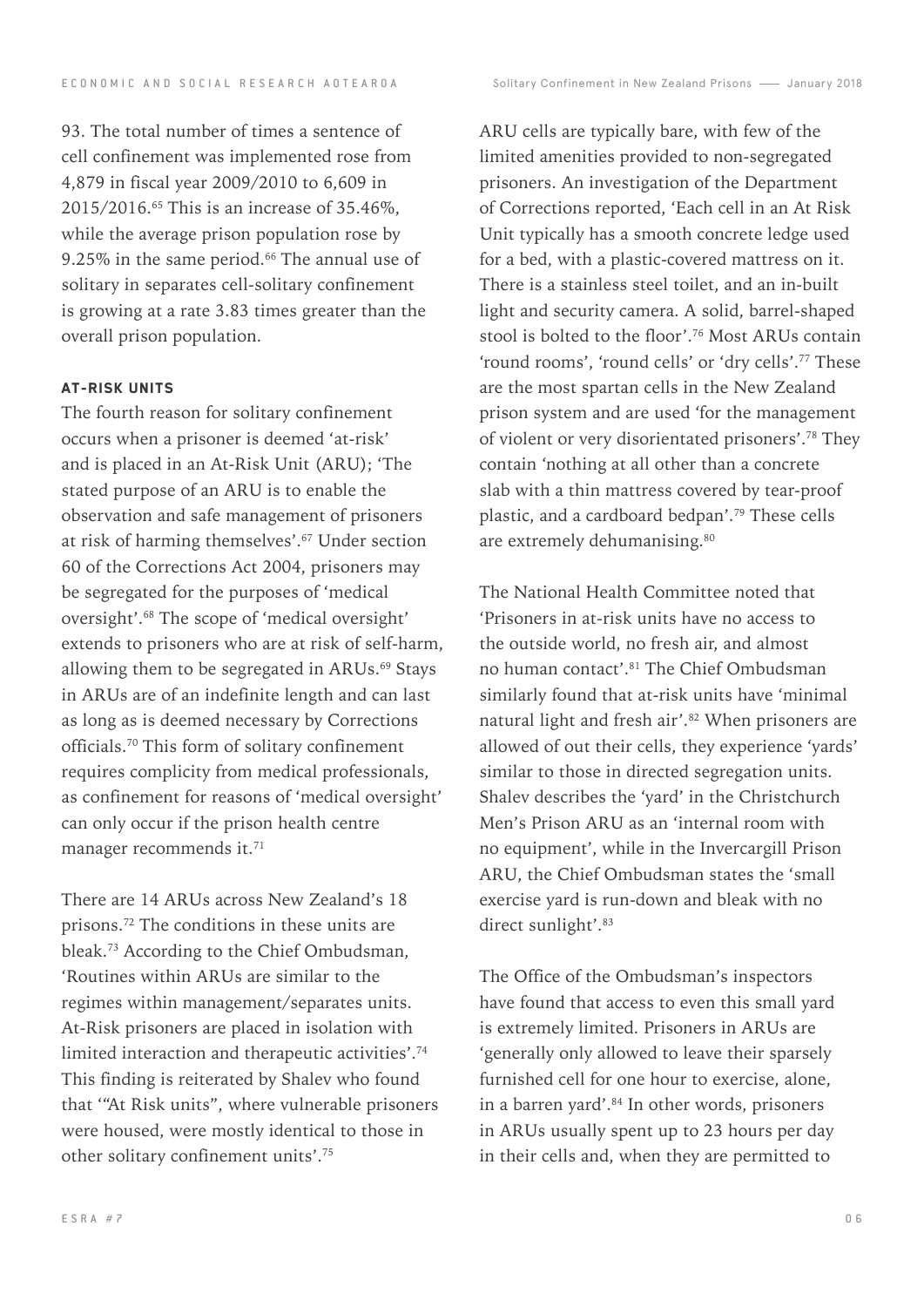E C O N O M I C A N D S O C I A L R E S E A R C H A O T E A R O A C A C C A CONTRIGUITY Confinement in New Zealand Prisons - January 2018

'exercise', they must do so alone.<sup>85</sup> Even when they are out of their cells, these prisoners are denied meaningful social interaction. Some prisoners do not receive their one hour of 'fresh air' daily. At Hawke's Bay Regional Prison, inspectors found that prisoners in the ARUs did not get to exercise some days because efforts to keep prisoners isolated made it challenging to ensure that all prisoners had time in fresh air.<sup>86</sup>

Prisoners in ARUs, like those in other forms of solitary, are served their food through a hatch or flap in their cell door. $87$  Their meals are 'usually finger food as cutlery is not permitted'.<sup>88</sup> They are required to eat it close-by to a cover-less toilet, if their cell has a toilet.<sup>89</sup> One prisoner told an inspector, 'I had no contact with the staff other than at meal times when they gave me sandwiches'.90 There are CCTV cameras in almost all ARU cells, which fully capture the cell. The Office of the Ombudsman has been highly critical of this, especially the ability of any person in proximity of the CCTV monitors to observe prisoners who are naked or who are using toilet or shower facilities, which are usually unscreened.91

ARUs invite extreme boredom and limited stimulation. Prisoners in ARUs have told investigators of having basically nothing to do to pass the time. For example, 'They stated that they do not have access to a TV in their cell or reading and writing material, as this is deemed a safety risk (some sites exercise discretion and provide reading and writing material in their cell). On occasions, false teeth and prescription glasses are also removed'.92 Each ARU has 'activities' rooms but, over the course of the Office of the Ombudsman's recent inspections, inspectors have not observed these rooms ever being used. Prisoners recently told the inspectors, 'All I could do was stare at the

walls<sup>'93</sup> and 'I was alone with my thoughts – they weren't good'.94 Indeed, the 'lack of any positive stimulus for prisoners considered to be at risk is a significant concern'.95

There is near consensus among observers that the conditions in the At-Risk Units are poor for prisoners' mental health.<sup>96</sup> For people with pre-existing conditions, isolation and minimal stimulus are 'likely to exacerbate their poor state of mental health'.<sup>97</sup> This unit, which is supposedly designed to manage people who are at risk of self-harm, offers prisoners limited, if any therapeutic intervention.<sup>98</sup> When prisoners are visited by a member of the 'mental health team', the Chief Ombudsman has described the care they provide as 'perfunctory due to time constraints and a lack of privacy (health staff are escorted by discipline staff)'.99

ARUs are entirely inappropriate for the treatment of people with mental illnesses and can be actively damaging to their wellbeing. Prisoners also view ARUs as a form of punishment. As one former prisoner told the National Health Committee,

I needed time out. Somewhere quiet, peaceful and safe. But there's only [the at-risk unit] ... an empty room with no stimulus. It makes you go crazy. It's a punishment. You lose all privileges. After your first time you do everything you can to avoid it in the future.100

Prisoners have reported learning to avoid showing any emotions because if they did, they might end up in the ARU.<sup>101</sup> At Hawke's Bay Regional Prison, inspectors found that when new prisoners arrived at the ARU, prison officers placed them in round rooms. The aim 'was to not make the prisoner's experience in the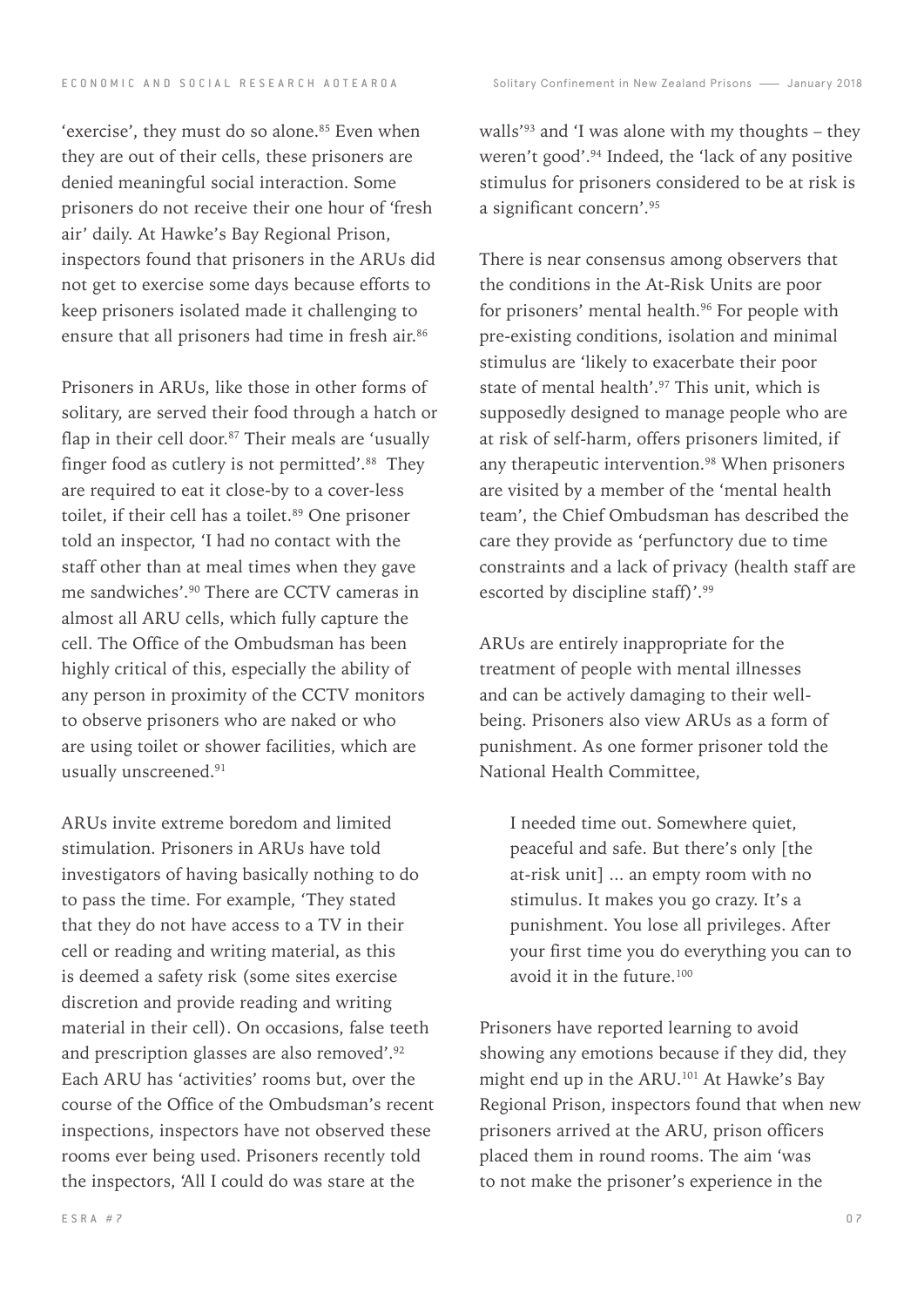ARU too comfortable, so they would return to mainstream units earlier'.102

The number of people subjected to this treatment has not increased at the same rate as cell confinement and directed segregation.<sup>103</sup> Between December 2009 and March 2017, the number of people in ARUs at any given time has increased from 88 to 105, but has generally fluctuated between 80 and 120 people. The total number of people placed in an ARU cell per year fell between 2010 and 2014 from 3,276 people to 2,509 people, a 23.4% decrease. The number of people placed in an ARU cell in 2016 was 3,217, 59 fewer than in 2010 or a decrease of 1.8%.

A considerable number of people in ARUs experience prolonged solitary confinement (exceeding 15 days). Between June 2013 and June 2017, 'of all prisoner stays in at-risk units, 13924 (75%) were for 7 days or less, 2964 (16%) were for 8-20 days, and 1650 (9%) were longer than 20 days'.<sup>104</sup> Unfortunately, these data are not broken down to show the number of people

in ARUs for more than 15 days. Nonetheless, this shows there are on average at least 330 people per year who experience prolonged solitary confinement in ARUs. As I outline later, prolonged solitary confinement may amount to cruel, inhumane and degrading treatment, or torture.

#### DE FACTO SOLITARY CONFINEMENT

The final way in which a person can be placed in solitary confinement occurs because of their 'regime'. Although the prisoner may never have been segregated explicitly under the Corrections Act, their regular imprisonment may amount to de facto solitary confinement, where they are confined to their cells for more than 22 hours per day. Numerous reports by the Office of the Ombudsman into New Zealand prisons have found that a substantial number of prisoners are regularly denied access to fresh air and are confined for more than 20 hours per day.<sup>105</sup>

Table 1 outlines the results of questionnaires provided to prisoners by inspectors from the

| Prison (year visited) | Percentage without fresh air<br>daily | Percentage in cell for 20+<br>hours per day | Percentage in cell for 22+<br>hours per day |
|-----------------------|---------------------------------------|---------------------------------------------|---------------------------------------------|
| Arohata (2015)        | $N/A$ 109                             | 17%                                         | 4%                                          |
| Invercargill (2016)   | 7%                                    | 38%                                         | 6%                                          |
| Manawatu (2016)       | N/A                                   | 38%                                         | 6%                                          |
| Otago (2016)          | 13%                                   | 45%                                         | 10%                                         |
| Rolleston (2016)      | 13%                                   | 9%                                          | 4%                                          |
| Hawke's Bay (2017)    | 12%                                   | 25%                                         | 16%                                         |
| Spring Hill (2017)    | 4%                                    | 39%                                         | 8%                                          |

# Table 1: Prisoner responses to Office of the Ombudsman's surveys about conditions of **CONFINEMENT**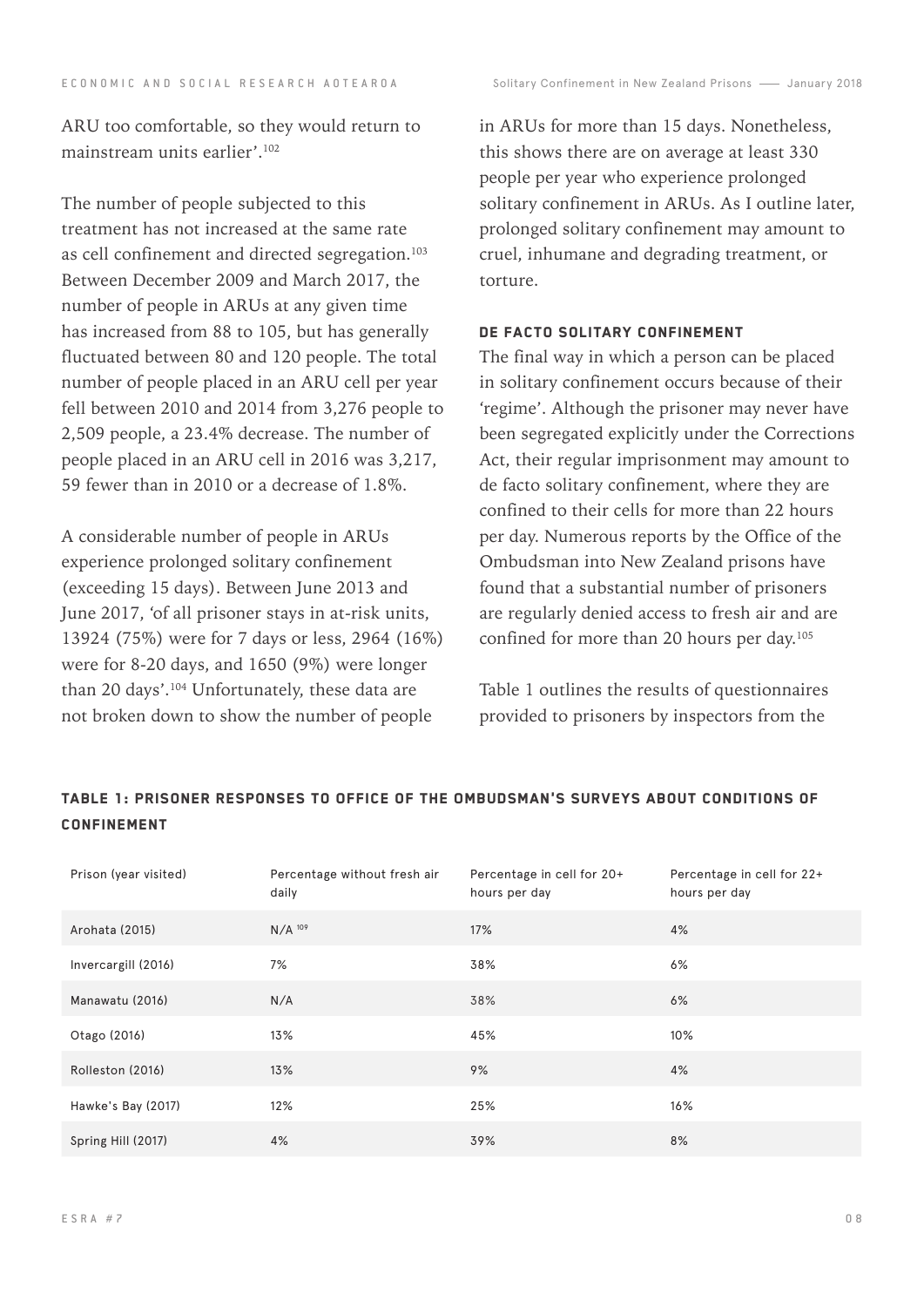Office of the Ombudsman. The questionnaires were carried out with the Ombudsman's authority to inspect prisons under the Crimes of Torture Act (COTA) 1989. They are a section of what are referred to as the COTA reports. These reports were not publicly available until they were requested under the Official Information Act in 2016. All COTA reports have now been requested under the Official Information Act.<sup>106</sup> On August 28 2017, the Department of Corrections said it would release all the COTA reports 'soon'.107 As of the date of publication, only 15 out of more than 50 reports have been released. Table 1 shows the outcomes of surveys for all COTA reports publicly available since November 2017.108

Table 1 contains some startling results. 4-13% of prisoners, according to the surveys, did not receive their basic minimum entitlement to one hour of fresh air daily.110 Similarly, 4-16% of prisoners surveyed were spending 22-24 hours per day in their cell. Noting the aforementioned definition of solitary confinement, where a person is isolated in place of confinement for 22-24 hours per day, it is striking that up to 16% of prisoners in some prisons may be in solitary confinement. Some people experiencing these hours of unlock will be in officially sanctioned segregation cells in the ARUs, separates units or in management units (subsequently referred to as 'sanctioned solitary confinement'). However, from my analysis of data received from Corrections, people in those units make up only around 3% of the total prison population.<sup>111</sup> In other words, in some prisons, there may be more people in solitary confinement conditions in a regular unit than in all three sanctioned solitary confinement units combined.

This high rate of extended lockdown can occur for multiple reasons. First, the Chief

Ombudsman's inspectors found 'creeping regimes' at multiple prisons.112 This is where the hours of unlock reduce over time in response to under-staffing and prisoner management. Second, whole units are sometimes locked down for punishment and security reasons. The UN Subcommittee for the Prevention of Torture, was 'particularly concerned that extended lock-downs are often used as a form of collective punishment for all those in a block or unit where there has been an incident, regardless of their involvement in an alleged offence'.<sup>113</sup>

In March 2017, it was alleged by prisoners' families that 'an entire unit at Spring Hill Corrections Facility [was] on 22-hour lockdown for months'.114 At the time, Corrections emphatically denied the accusation, claiming 'The prison has been running a regime similar to other prisons across the country where prisoners are generally unlocked between 8am and 5pm each day'.115 The Office of the Ombudsman's investigation into Spring Hill at that time, however, found that was demonstrably false, with 39% of prisoners surveyed at the prison spending fewer than four hours per day out of their cells.116

The above fits with a pattern of denial from Corrections relating to hours of unlock.117 Indeed the SPT 'saw for itself that the periods of "out of cell time" were, in practice, significantly shorter than was claimed'.118 They reported,

The SPT is concerned that the information provided by the prison management on the daily regime of detainees differed markedly from what most detainees described and what the SPT saw for itself. For example, many detainees are said to be "out of cell" from 8.00 to 17.00, sometimes with an hour lockdown at midday. This, however,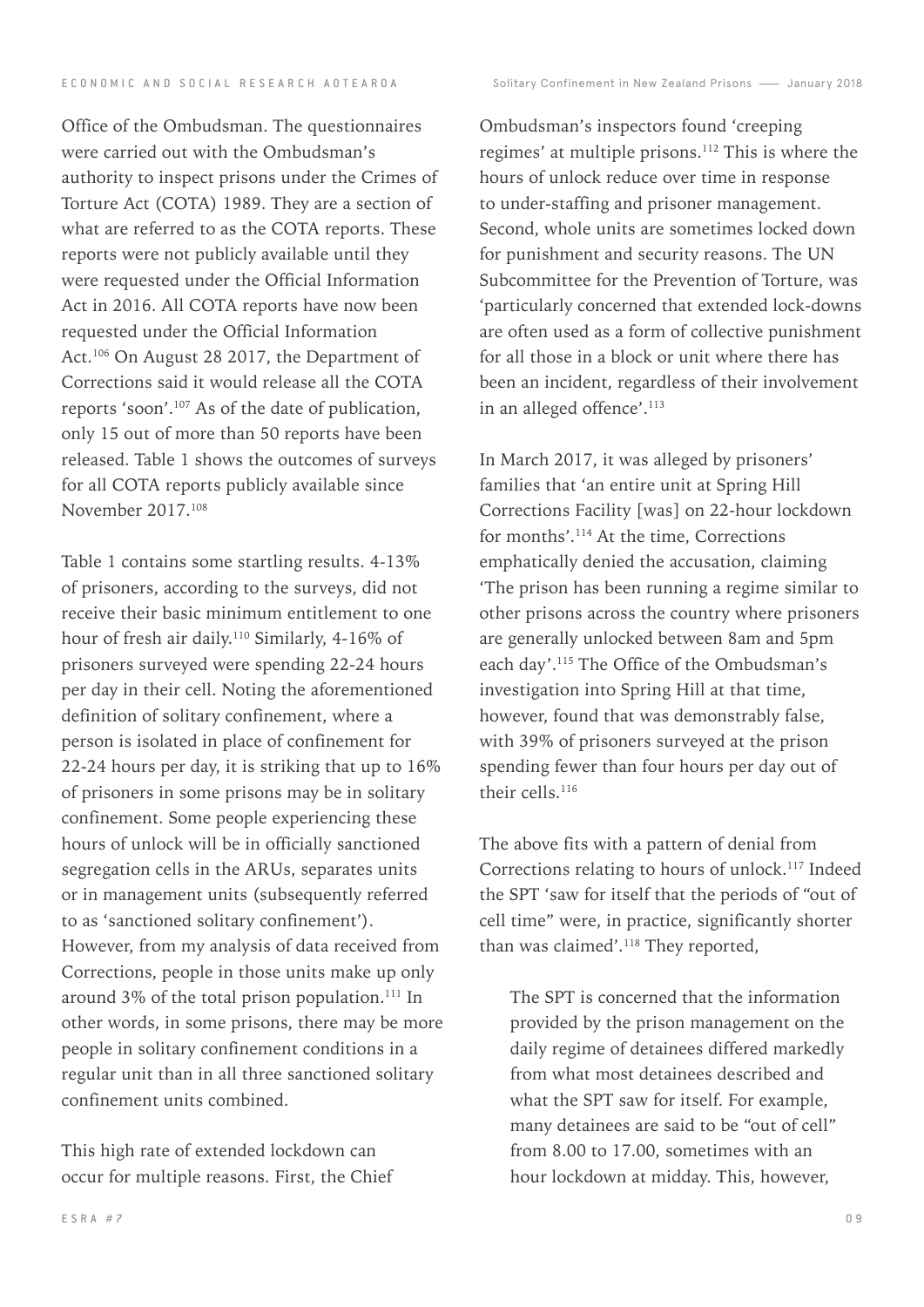describes the working day of custodial staff and detainees usually still [sic] in their cells until 8.30 and locked up well before 4.30, meaning that, in reality, many detainees are in their cells for 18-19 hours per day, and even longer at weekends. The SPT is concerned at the possible harmful effects of being held in so strict a regime for many years, especially those held at the Maximum Security facilities in Auckland.<sup>119</sup>

In addition, Ombudsman investigations have found that people on voluntary segregation in Spring Hill and Arohata Prisons, as well as those in High Medium units at Hawke's Bay, were locked up for 20-24 hours per day, with few purposeful activities.<sup>120</sup>

However, some of the prisoners on extended lockdown will not technically be experiencing solitary confinement. Although many of these prisoners will be alone in their cells for this time, others will be celled with another person (double-bunked). It is not possible to tell from these data how many of those confined for 22-24 hours per day are double-bunked. While doublebunked prisoners are not in solitary confinement per se, as they are not socially isolated, they may nonetheless experience some of the pains of it. As Grassian observes, 'Confined groups comprising just two individuals may be the most pathogenic of all, associated with especially high rates of mutual paranoia and violent hostility'.<sup>121</sup> A former prisoner told the National Health Committee that

Double-bunking basically means you don't get any privacy at all. To me that's a real issue. A real health issue. A mental health issue as well. No moment's peace. Gets you irritated ... As soon as they shut the door [the cellmates] start beating up on each

other... I've known those situations where they fought for an hour and a half before the guards finally went down and dealt with it. High stress – all of the effects of high stress. Over-production of adrenaline.<sup>122</sup>

Similarly, the Chief Ombudsman has found a link between double-bunking and prison violence at Spring Hill, stating that the 'increase of doublebunking at the Prison has led to an increase in assaults and incidents'.123 For inmates doublebunked for 22-24 hours a day, the 'pressurized contact can become the occasion for explosive violence'.124 In other words, while some of the 4-16% of prisoners in Table 1 who spend 22-24 hours per in their cell are double-bunked, those conditions are still potentially damaging.

#### WHO GOES TO SOLITARY?

Corrections will not provide reliable data based on the hours of unlock of prisoners, therefore, it is not possible to determine the exact number of people in solitary confinement in New Zealand prisons. From data provided under the Official Information Act, in March 2017 there were 339 people in sanctioned solitary confinement, meaning they are in either directed segregation, a separates unit or an ARU. That is 3.38% of the total prison population at the time. This is a conservative estimate of the number of people in solitary confinement. Of the prisons surveyed, at least 4% of prisoners and up to 16% of Hawke's Bay prisoners could be in de facto solitary confinement. Therefore, it is likely an underestimate to state that 3.38% of prisoners in New Zealand are in solitary confinement.

From the Official Information data, between December 2009 and March 2017, the number of people in sanctioned solitary confinement at any given time has increased from 2.11% of the total prison population to 3.38%. In her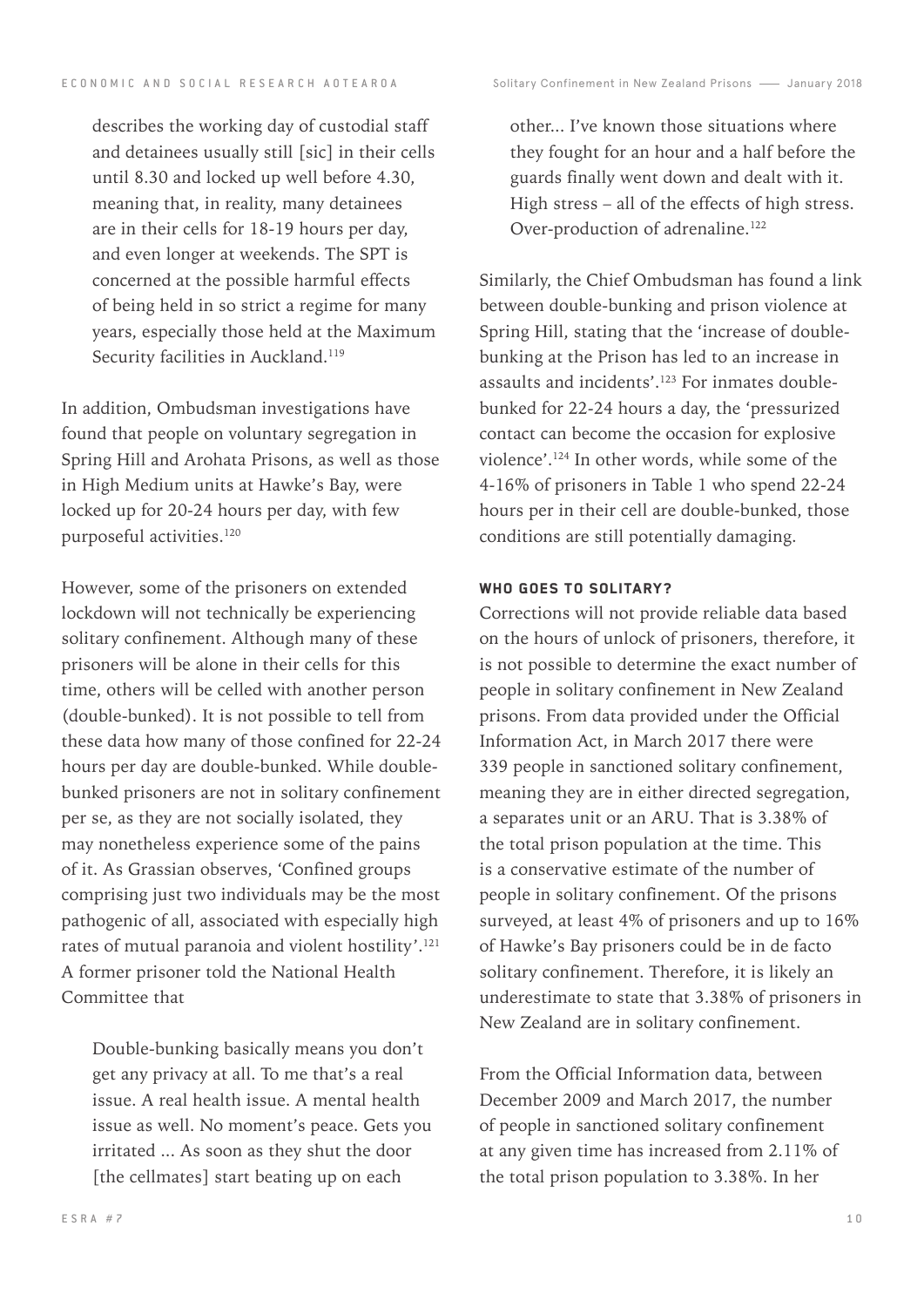investigation into solitary confinement in New Zealand prison, Shalev examined the number of instances of segregation in the year to November 30, 2016.125 She found 16,370 recorded instances where a person was placed in sanctioned solitary confinement and 'Of the 16,370 stays in segregation, 1,314, or 8 per cent lasted for 15 days or longer'.126 This is a rate of segregation of 167.1 per 100 prisoners, which is four times greater than the rate in England and Wales.

Shalev's analysis also shows that the use of sanctioned solitary confinement disproportionately affects Māori and Pacific peoples. According to Shalev, Māori and Pacific peoples make up 62% of all those placed in sanctioned solitary confinement and 80% of people on directed segregation.127 Māori and Pacific peoples make up just 23% of the general population of New Zealand. The use of solitary confinement is thus at a disproportionate rate against Māori and Pacific peoples, demonstrating that it is an institutionally racist form of punishment.

Other groups are also disproportionately likely to be placed in solitary confinement. Once imprisoned, women are 69% more likely than men to be placed in solitary confinement and for longer.128 International studies show that LGBT people, particularly transgender women,<sup>129</sup> people with disabilities, and young people are also more likely to be placed in solitary confinement.130

Notably, there is a pattern emerging of imprisoned young people being placed in de facto solitary confinement, or conditions approaching it. In March 2017, the Ombudsman's inspections of Spring Hill found 'Youth were usually located on Unit 16A [the

voluntary segregation unit] where they spent the majority of their time locked in their cells (approximately 20 hours a day)'.131 As noted earlier, young people in the same prison were also found to be placed in the solitary confinement-management unit 'when the muster was high'.132 In 2014, the UN Subcommittee for the Prevention of Torture found that youth prisoners on remand at Mt Eden Prison were being held in 19-hour lockdowns,<sup>133</sup> while the Office of the Ombudsman reported that youth prisoners at Mt Eden had 'limited access to fresh air'.134 In a follow-up visit in 2015, the Office found 'the time spent out of cells for youth had reduced considerably to between one and two hours a day, with minimal access to programmes and facilities'.135

Although there are currently no studies on the prevalence of mental illness in the sanctioned solitary confinement units in New Zealand, studies from the US, UK, Canada and Denmark have found that people with serious mental illnesses are significantly more likely to be placed in solitary confinement for both punitive and protective purposes.<sup>136</sup> People in New Zealand prisons are, however, much more likely than the general population to have experienced mental illness in their lifetime or to be experiencing it currently. A 2016 study by the Department of Corrections found that 91% of prisoners had a lifetime diagnosis of a mental health or substance use disorder and 62% had a diagnosis in the past 12 months. This is compared to 62% and 21% respectively in the general population.<sup>137</sup> Therefore, people with mental illnesses are substantially more likely to end up in prison and, once there, more likely to end up in solitary confinement. As I detail below, there are extremely concerning consequences to '"disappearing" psychiatrically disabled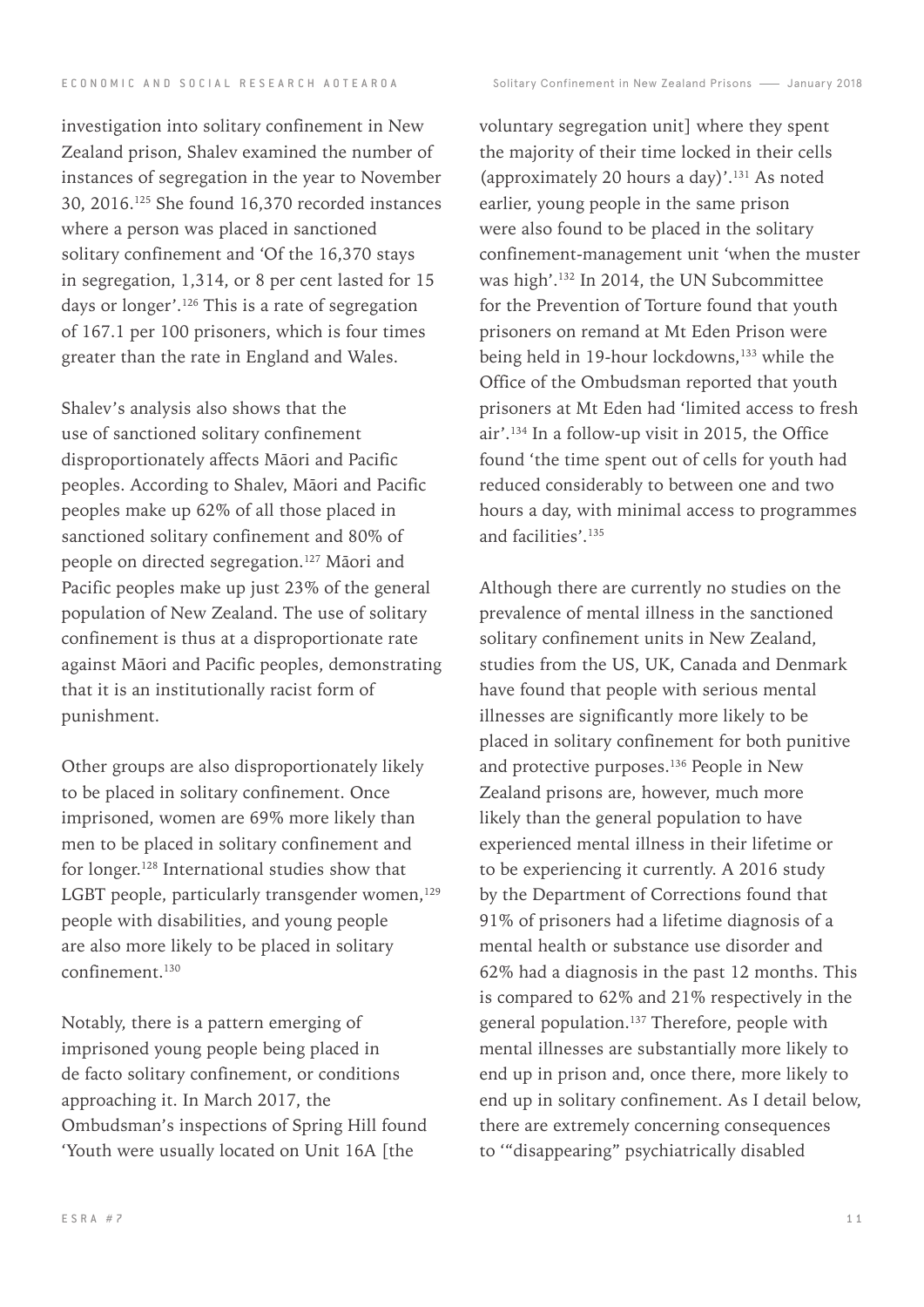individuals into correctional settings'.138

# Effects of solitary confinement

Thus far I have outlined the regimes of sanctioned and de facto solitary confinement in New Zealand prisons and the conditions in which people in them are exposed. There is unanimity within the literature on solitary confinement that its impact on those who endure it depends on several factors.<sup>139</sup> These factors include: personal capacity to withstand isolation and limited stimulus, the physical conditions of confinement, the levels of restriction, the hours of unlock, the extent and quality of social interaction, the reason for the confinement (whether it was voluntary, involuntary, for protected, or punitive purposes), the duration of the confinement and whether the confinement is for indefinite period.<sup>140</sup>

Solitary confinement can have negative physiological impacts. These include back, knee and joint pain, stomach, intestinal, heart, and genitourinary problems, diaphoresis, insomnia, deterioration of eyesight, weight loss, shaking, migraine headaches, profound fatigue and the aggravation of existing medical conditions.<sup>141</sup>

The most marked impact on people in solitary confinement is, however, the psychological pain it can inflict. There is an emerging consensus among reputable studies that solitary confinement is psychologically damaging.<sup>142</sup> There are, however, a small number of studies that have found no psychological harm arising from solitary confinement. Where studies have failed to find negative effects of solitary, they have tended to use volunteers,<sup>143</sup> were conducted as experiments,  $144$  were outside of prisons,  $145$ had methodological flaws,<sup>146</sup> and were for short periods of time.147 Some studies using volunteers had significant participant drop-out rates, which

could indicate that those who were least able to endure the conditions of confinement were not represented in the findings.<sup>148</sup> Others<sup>149</sup> concluded that solitary had no harmful effect despite finding negative symptoms in their participants.150 While multiple studies have found harm from even short periods of solitary confinement, as Haney and Lynch note, there 'is not a single study of solitary confinement wherein non-voluntary confinement that lasted for longer than 10 days failed to result in negative psychological effects'.151

Overall, the literature 'suggests that between one-third and more than 90 percent experience adverse symptoms in solitary confinement, and a significant amount of this suffering is caused or worsened by solitary confinement'.152 Specifically, solitary confinement can dramatically increase the risk of hospitalisation of prisoners for psychiatric reasons. A Danish study of prisoners in solitary confinement found that the probability of being admitted to hospital for psychiatric reasons increased as time went on for prisoners in solitary confinement.<sup>153</sup> They concluded, 'If a person remained in SC [solitary confinement] for 4 weeks the probability of being admitted to the prison hospital for a psychiatric reason was about 20 times as high as for a person remanded in nSC [non-solitary confinement] for the same period of time'.154

Solitary confinement can be damaging to anyone, especially for prolonged periods of time.<sup>155</sup> Even people whom researchers deemed to have 'a history of relatively strong psychological functioning prior to their confinement' experienced 'significant psychopathological reactions to their prolonged confinement in a setting of severe environmental and social isolation. These included perceptual disturbances, free-floating anxiety, and panic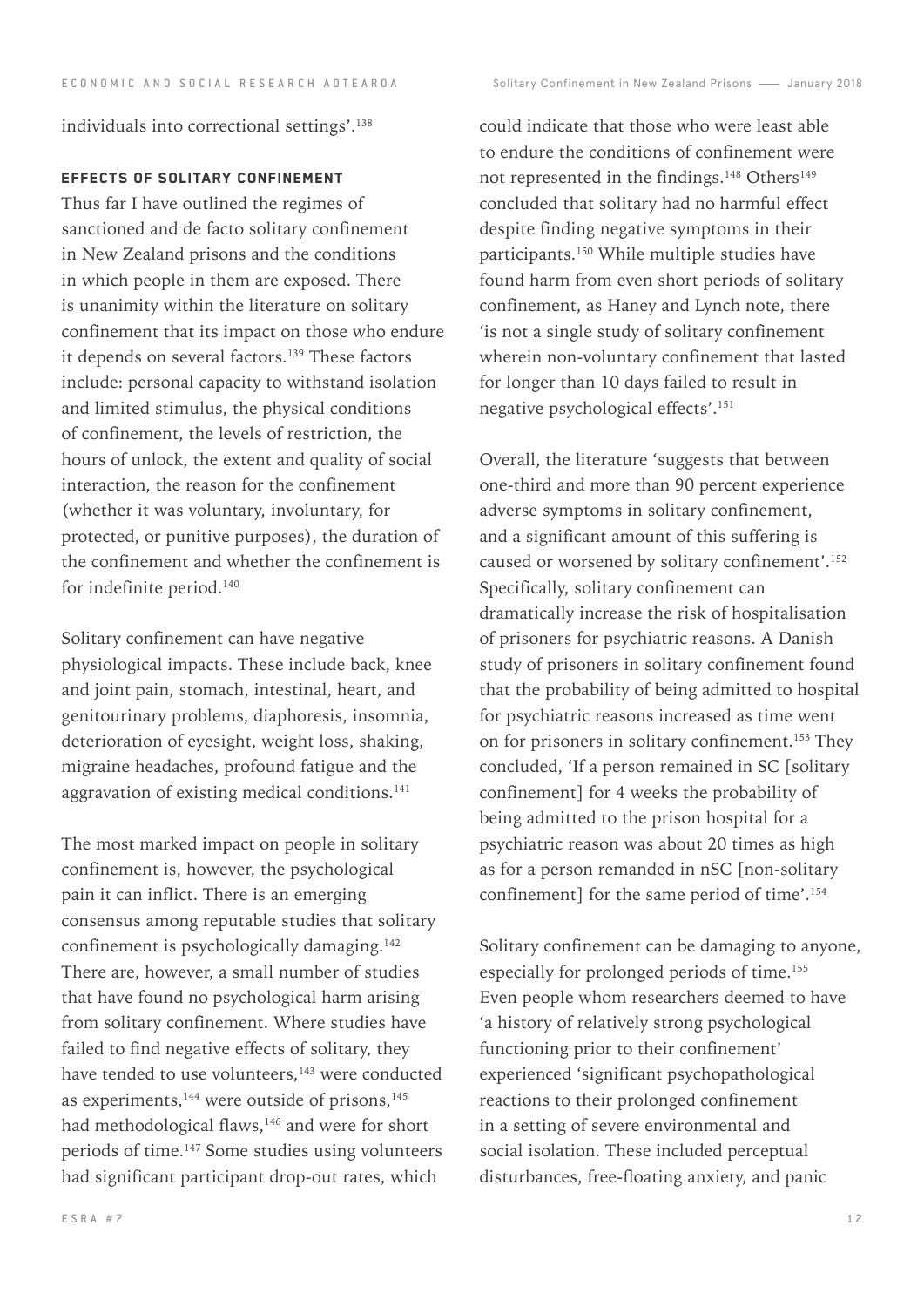#### attacks'.156

However, solitary confinement can have more severe psychological impacts on people with serious mental illnesses.<sup>157</sup> As Haney describes,

prisoners who enter these places with preexisting psychiatric disorders suffer more acutely. The psychic pain and vulnerability that they bring into the lockup unit may grow and fester if unattended to. In the absence of psychiatric help, there is nothing to keep many of these prisoners from entering the abyss of psychosis.158

Solitary confinement can cause severe pain and suffering to people with pre-existing mental illnesses.

In what follows, some of the effects found from dozens of studies on the impacts of solitary confinement are outlined. This list is not exhaustive but details many of the recurring symptoms. First, prisoners in solitary confinement commonly experience severe anxiety.159 Haney's study of prisoners in solitary confinement in Pelican Bay Prison in California found that 91% of prisoners experienced anxiety.160 This can range from 'feelings of tension to full blown panic attacks'.<sup>161</sup> People in solitary confinement are also more likely to experience depression.162 As one New Zealand prisoner said about their time in an ARU, 'If I wasn't depressed going in, I would be coming out – no distractions – zero stimulation'.<sup>163</sup> Symptoms can include low mood, feelings of hopelessness, social withdrawal, apathy, lethargy and severe depression.<sup>164</sup>

Prisoners in solitary confinement often report experiencing hallucinations.<sup>165</sup> Studies have found the onset of hallucinations after two $166$ 

or three weeks.167 Hallucinations can affect all five senses. For some prisoners in solitary, 'the environment around them is so painful and so painfully impossible to make sense of, that they create their own reality' where the 'line between their own thought processes and the bizarre reality around them becomes increasingly tenuous'.168

Others respond to their conditions of confinement with anger and rage.<sup>169</sup> The 'deprivations, the restrictions, and the totality of control fills them with intolerable levels of frustration. Combined with the complete absence of activity or meaningful outlets through which they can vent this frustration, it can lead to outright anger and then to rage'.170 This, alongside a deterioration in impulse control, $171$ can lead prisoners to lash out against their environment and their captors.<sup>172</sup>

Prisoners experiencing reduced levels of stimulation can become hypersensitive to external stimuli.<sup>173</sup> As a prisoner told Grassian, 'You get sensitive to noise – the plumbing system. Someone in the tier above me pushes the button on the faucet, the water rushes through the pipes – it's too loud, gets on your nerves. I can't stand it – I start to holler. Are they doing it on purpose?'174 Another prisoner found it 'Difficult to breathe, stale, awful smell from the toilets—the stench starts to feel unbearable'.175

Studies have also found prisoners experience cognitive dysfunction and lose their ability to concentrate.176 Scharff Smith writes, 'As a result, isolated prisoners are sometimes apparently unable to read and cannot even watch television, although that may be one of the very few ways to pass the time'.<sup>177</sup> On the other hand, prisoners in solitary sometimes struggle to shift their attention, experiencing tunnel vision. Grassian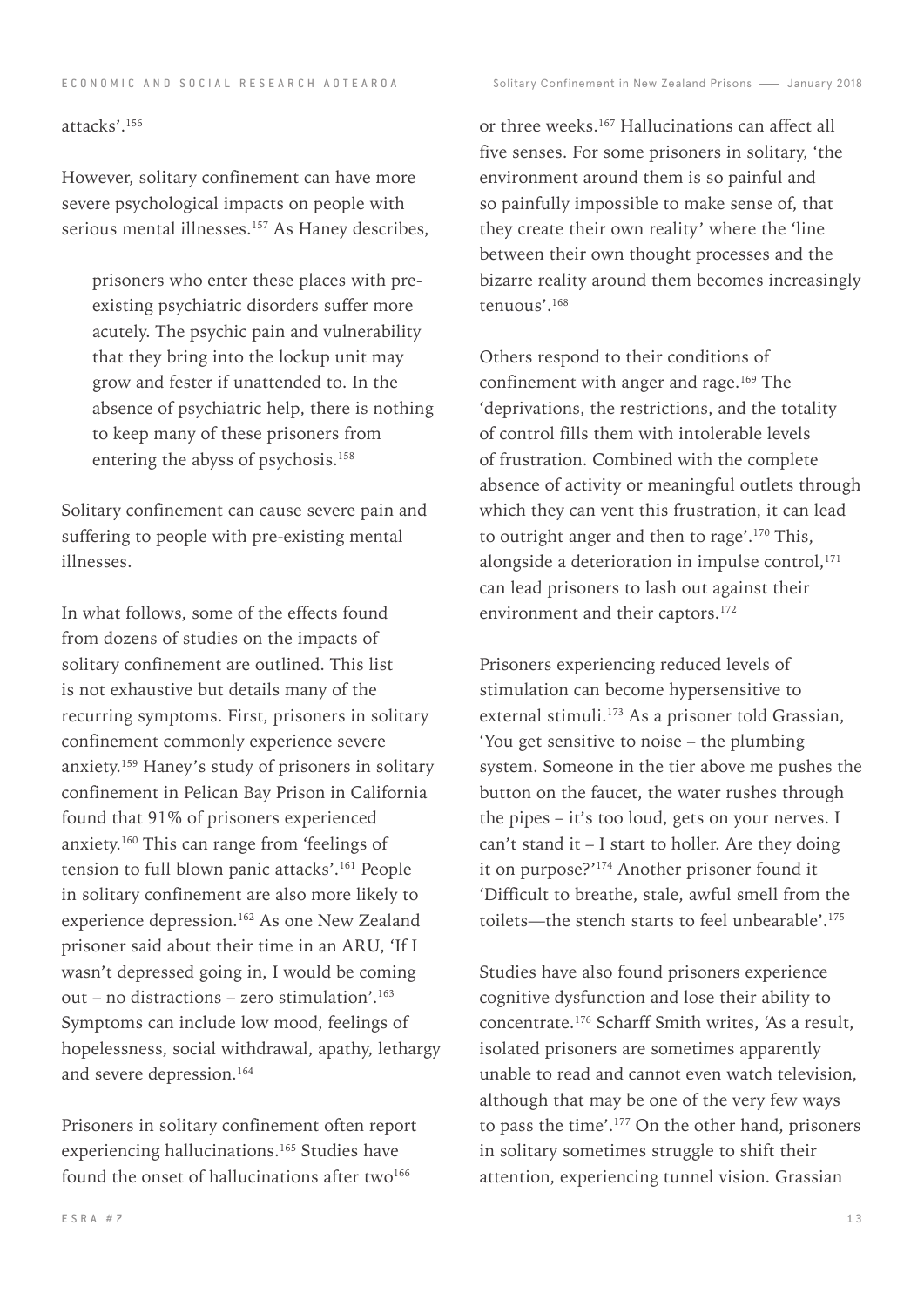observed, 'Individuals in solitary confinement easily become preoccupied with some thought, some perceived slight or irritation, some sound or smell coming from a neighboring cell, or, perhaps most commonly, by some bodily sensation. Tortured by it, such individuals are unable to stop dwelling on it'.<sup>178</sup>

Being confined in a small space for 22-24 hours per day can also exacerbate claustrophobia, 179 with one study finding prisoners experiencing 'feelings of spatial compression akin to claustrophobic panic'.180 Finally, solitary confinement can also induce paranoia and psychosis.181 This can range from ideas of persecution, 'Recurrent and persistent thoughts (ruminations) often of a violent and vengeful character (e.g. directed against prison staff)', to 'Psychotic episodes or states: psychotic depression, schizophrenia'.182 Therefore, solitary confinement can cause severe psychological pain and harm.

Social confinement can also cause serious social maladaptation. Even prisoners who do not experience substantial psychological harm from solitary confinement may nonetheless experience social harms.<sup>183</sup> First, 'The experience of total social isolation can lead, paradoxically, to social withdrawal'.184 As prisoners become more isolated from others over time, what little social contact they have becomes increasingly difficult and uncomfortable, 'They move from being starved for social contact to being frightened by it'.185

Because of the totality of control over their lives, 'prisoners become entirely dependent upon the structure and routines of the institution for the control of their behavior'.186 This process of institutionalisation within the prison, or prisonisation, occurs throughout the prison

system. However, it is intensified within solitary confinement.187 On release from solitary, prisoners sometimes struggle with the increased independence, not knowing 'how to behave without the constantly enforced restrictions, tight external structure, and totality of behavioral restraints'.188 Others lose the ability to initiate any behaviour 'because they have been stripped of any opportunity to do so for such prolonged periods of time. Chronic apathy, lethargy, depression, and despair often result'.<sup>189</sup>

Although prisoners overall take their own lives at a rate greater than the general population, the literature also consistently finds that exposure to solitary confinement can substantially increase prisoners' risk of suicide.<sup>190</sup> Even relatively short exposure to solitary confinement can exacerbate feelings of self-harm and suicidality. A study of suicides in solitary confinement in New York State Prison found that for the 'majority of inmates who completed suicide in a disciplinary cell [punishment-solitary confinement cell], the length of stay was fairly short'.<sup>191</sup> Another study of prisoners on remand in the New York City jail system found that, in the three-year period assessed, only 7.3% of people admitted to the prison were placed in solitary confinement. However, people who had experienced solitary accounted for 53.3% of acts of self-harm generally and 45.0% of acts of potentially fatal self-harm.<sup>192</sup> The study concludes that solitary confinement has a 'strong effect' on rates of selfharm, regardless of pre-existing serious mental illness.193

Therefore, solitary confinement can induce or exacerbate depression, 'sometimes culminating in suicidal attempts'.<sup>194</sup> The literature suggests there may be additional reasons for high rates of suicide and self-harm in solitary confinement. G. D. Scott and Paul Gendreau find that self-harm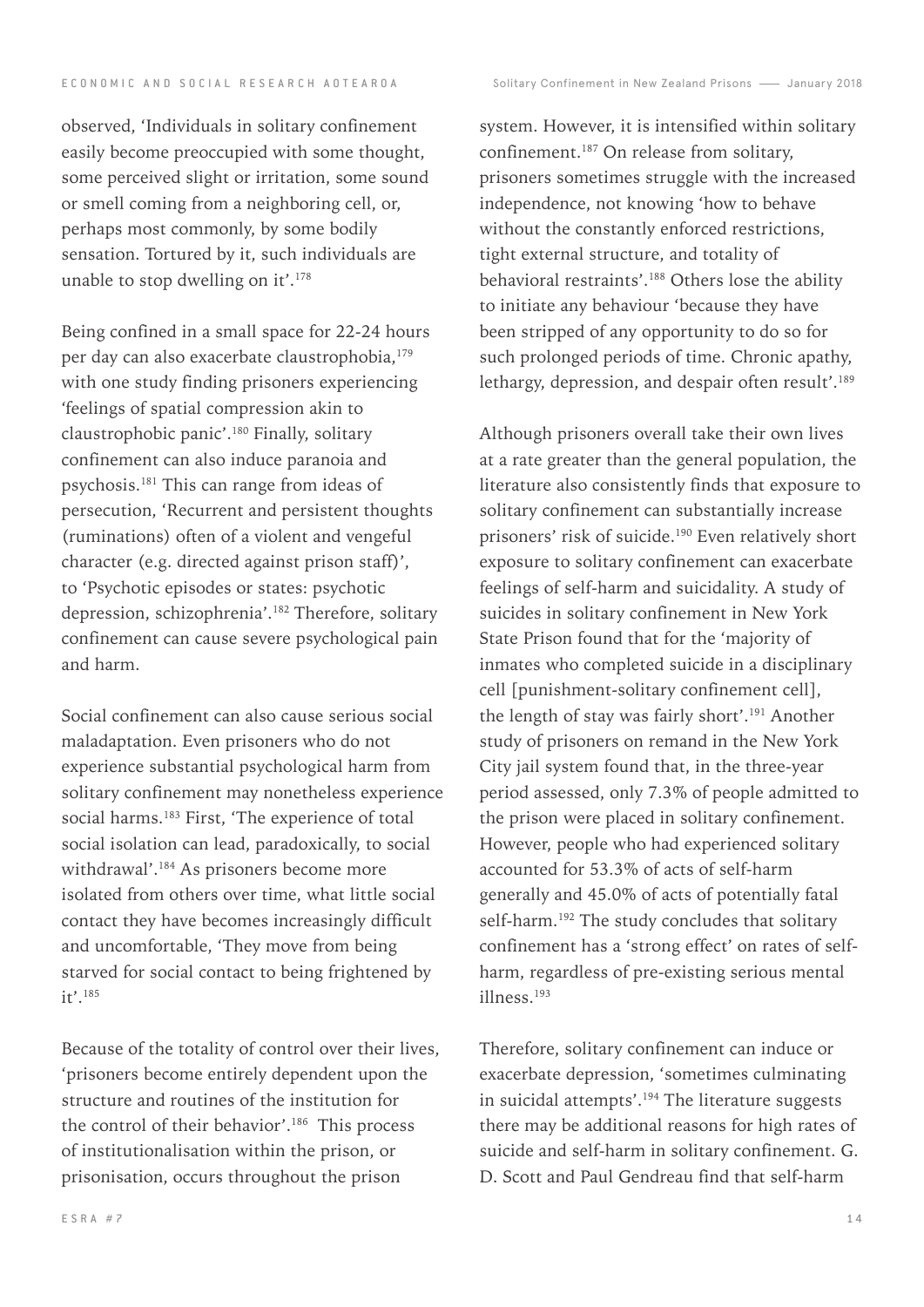in isolation is 'a result of sudden frustration from situational stress with no permissible physical outlet. Self-addressed aggression forms the only activity outlet'.<sup>195</sup> Shalev details that 'Former prisoners have testified that self harm played another role for them when they were held in segregation – it asserted that they were still alive'.<sup>196</sup> Whatever the factors influencing self-harm while in solitary, the heightened risk of self-harm can continue following release from solitary confinement. A study of former prisoners in Arizona who had been held in longterm solitary confinement found that at least 50% of the male participants had considered suicide between their release and their first interview (sometimes less than a week following release).197

My research into deaths in custody in New Zealand prisons concurs with findings from abroad.<sup>198</sup> The research involved analysing every coroner's finding into a death in New Zealand prisons that had been published between July 2007 and February 22, 2017. Of the 108 findings analysed, 37 included a self-inflicted death. Of those 37, five (13.51%) were in a sanctioned solitary confinement unit, nine (24.32%) were in a non-solitary unit, and the type of unit was unclear or unknown in 23 (62.16%) findings. In that period, people in sanctioned solitary made up only 2-3% of the total prison population, while people in solitary made up at least 13.51% of people who took their own lives. Therefore, people in solitary confinement in New Zealand prisons are disproportionately likely to take their own lives compared to mainstream prisoners. It is important to note that this likely underestimates the proportion of self-inflicted deaths in solitary confinement. This is due to a lack of detail from coroners and the possibility of some of the self-inflicted deaths occurring in de

#### facto solitary confinement.

Further, the Department of Corrections' primary method of addressing suicide in prisons is to place people in At-Risk Units, a form of solitary confinement. Boshier stated, 'Prisoners placed in ARUs are fundamentally isolated or secluded – they do not meaningfully interact with other prisoners and staff interaction is limited, yet a great deal of research states that isolation increases suicidal ideation'.<sup>199</sup> Although the Department of Corrections has referred to ARU cells as 'suicide proof',200 people have in fact taken their own lives in ARUs.<sup>201</sup> Further, of the 37 self-inflicted deaths, the coroner mentions the deceased having spent time in an ARU in 16 instances (43.24%). Four people (10.81%) took their lives within one day of being released from an ARU and eight people (21.62%) within the first week. There is not enough data here to suggest that a stay in an ARU caused self-inflicted death. However, international literature suggests that, shortly following release from solitary confinement conditions that make suicide difficult, prisons often act on unaddressed or exacerbated thoughts of selfharm.

Craig Haney finds that, 'while locked in a room and while being closely observed, they do not try to harm themselves, but they think about it. Then, when they are released to the open ward or to their homes, they carry out the plans they had been quietly hatching while they were restrained from actually harming themselves'.202 In other words, where a suicidal person is isolated but has no means to take their own lives, the isolation can nonetheless exacerbate their suicidality. However, the resulting selfharm may only occur following release from extreme isolation. This may be the case with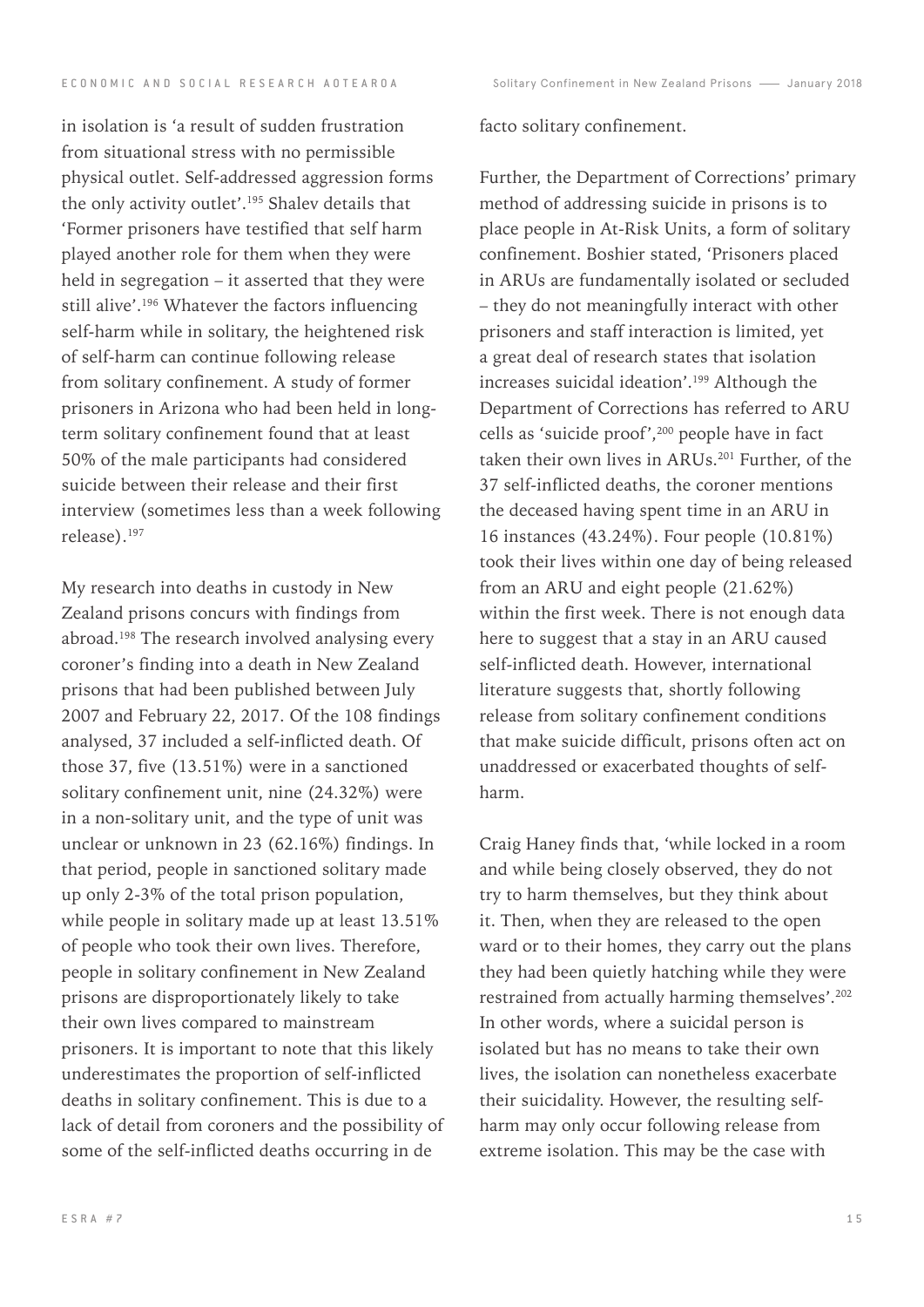self-harm and suicide following periods of isolation in an ARU, as illustrated above.

As previously discussed, there is a consensus in the literature that any stay in solitary confinement longer than 10 days is harmful. There is more uncertainty about the effects of solitary for shorter periods of time, with some studies concluding there are limited negative consequences of short-term solitary.203 There are, however, a significantly larger number of studies that have found negative effects after very short periods in solitary.204 According to Stuart Grassian and Nancy Friedman, some 'prisoners only became symptomatic after many days in solitary confinement, yet other (and in the literature many others) became grossly symptomatic in only a few hours'.<sup>205</sup>

Scott and Gendreau found that just seven days of solitary confinement can cause a decline in brain activity, correlated with a lack of stimulation and 'apathetic, lethargic behaviour'.206 Up to seven days, they found this decline in brain activity was 'reversible, but if deprived over a long period this may not be the case'.207 Within four days, participants in Peter Suedfield and Chunilal Roy's study of prisoners in disciplinary solitary confinement were symptomatic, becoming agitated and beginning to 'show inappropriate behaviour such as giggling and staring into space for long periods'.208 They also found participants experiencing hallucinations and becoming incoherent after two weeks.209

While the negative impacts of solitary confinement can occur within hours or days, the risk of further harm increases with the length of time in solitary.<sup>210</sup> As Haney notes, solitary 'is capable of creating clinical syndromes in even healthy personalities, and can be psychologically destructive for anyone who enters and endures it for significant periods of time'.211

Prisoners in New Zealand can spend substantial periods of time in solitary confinement. As noted above, Shalev found that in the year to November 30, 2016, 1,314 stays (8%) in sanctioned solitary confinement were prolonged, lasting more than 15 days. Similarly, between June 2013 and June 2017, 1,650 stays (9%) in the ARUs lasted longer than 20 days, meaning on average at least 330 people per annum experienced prolonged solitary confinement in ARUs.

As noted, 'Prisoners with pre-existing mental illness are at particular risk for developing psychiatric symptoms in solitary confinement'.212 As people in ARUs are deemed to be at risk of self-harm, it is particularly concerning that so many people experience prolonged solitary confinement in ARUs. This is concerning given that 'Cells in general, and most particularly solitary confinement cells, are grossly inappropriate for the mentally ill'.213 Numerous reports into ARUs have found people experiencing extended stays, $214$  with the National Health Committee discovering that a woman had been held in an ARU almost continuously for 18 months.215

People with the most serious mental illnesses and who are recognised as needing forensic care are usually placed in ARUs awaiting transfer to a forensic mental health facility.216 A 2012 report into healthcare in prisons found that, because inpatient forensic facilities tend to operate at 100% occupancy, prisoners are often waitlisted to receive an assessment or treatment.<sup>217</sup> The Office of the Ombudsman's inspectors 'have spoken with a number of acutely unwell prisoners in ARUs waiting for a forensic bed. Some prisoners had been waiting several months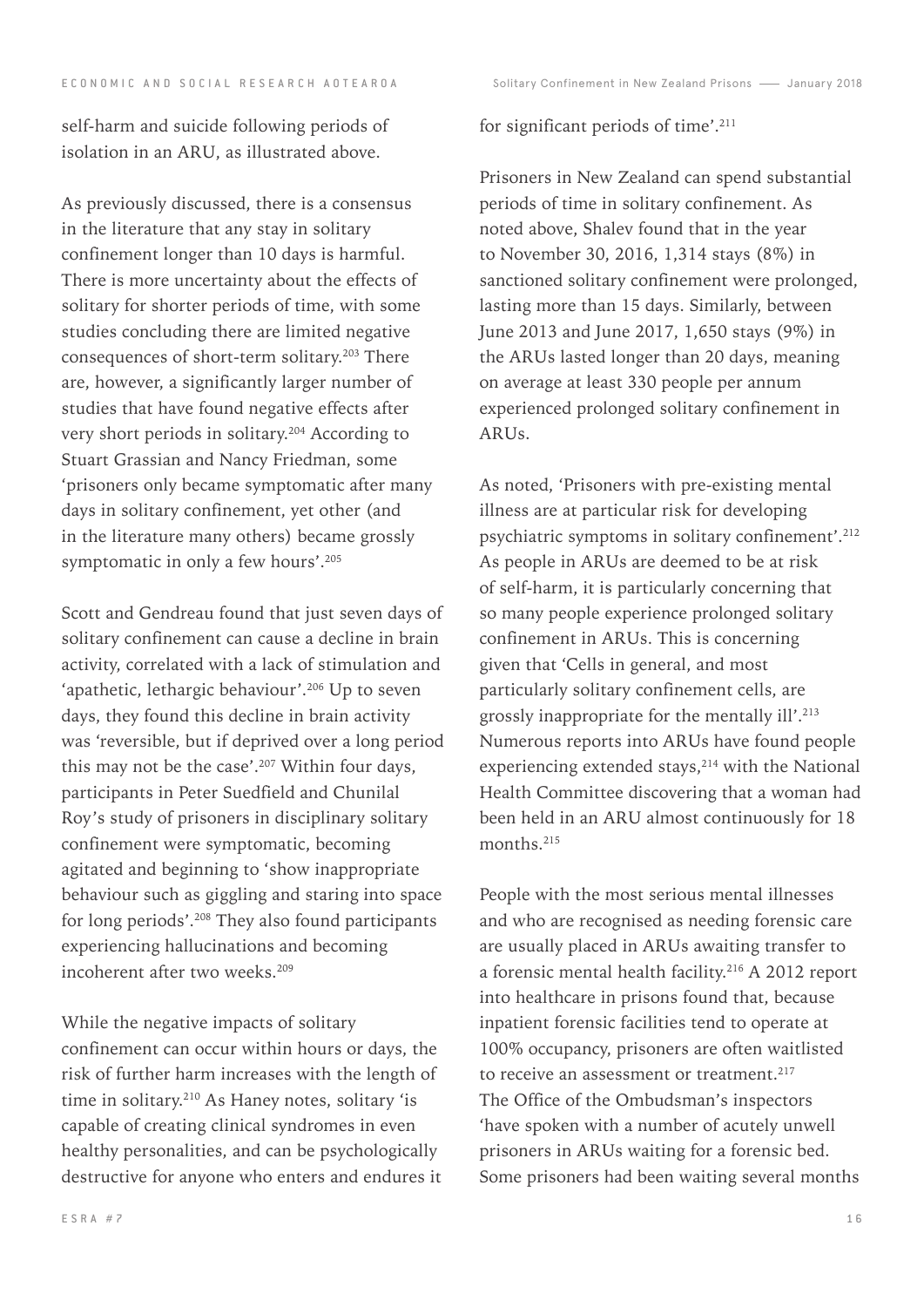with little to no therapeutic interaction'.<sup>218</sup> Inspectors at Hawke's Bay Regional Prison similarly found that a man with an intellectual disability was held in the ARU awaiting transfer to a forensic facility.<sup>219</sup> Further, 'Staff advised that this was not the first time a prisoner with intellectual disabilities had been placed in the ARU'220 and there were 'limited therapeutic interventions' for these people.<sup>221</sup>

Returning to the effects of solitary confinement, some of these effects will subside upon release, while others may continue.<sup>222</sup> These lasting effects can include 'sleep disturbances, nightmares, depression, anxiety, phobias, emotional dependence, confusion, [and] impaired memory and concentration'.<sup>223</sup> Kupers claimed that 'for just about all prisoners, being held in isolated confinement for longer than 3 months causes lasting emotional damage if not full-blown psychosis and functional disability'.<sup>224</sup> Studies of the effects of solitary confinement on former prisoners of war in the Korean War found lasting psychological effects more than 40 years after their release.225

Social adaptations that occur while in solitary can make life outside of solitary unbearable. For some people coming out of solitary, their 'extreme adaption' to the environment is 'too ingrained to relinquish'.226 Some prisoners emerge from isolation, experiencing 'a continued intolerance of social interaction, a handicap which often prevents the inmate from successfully readjusting to the broader social environment of general population in prison and, perhaps more significantly, often severely impairs the inmate's capacity to reintegrate into the broader community upon release from imprisonment'.<sup>227</sup>

Therefore, solitary confinement can cause

severe pain and suffering. This pain can be physiological, social and psychological. Although almost anyone can experience the pain of solitary confinement, its psychological effects are especially detrimental to people with pre-existing mental illness. The harm and maladaptation caused by solitary confinement does not always subside with release, and can cause life-long disability.

# Does solitary confinement work?

Despite the harmful effects of solitary confinement, the Department of Corrections continues to use it. The reasons Corrections offer to justify their use of solitary include the need to protect vulnerable prisoners from others, to prevent self-harm and suicide and to ensure prison discipline and order. However, the effects of solitary confinement undermine the reasons for its use. Four of these effects are outlined in this section of the report.

First, New Zealand prisoners are sometimes placed in solitary confinement for their protection. However, regardless of the reason for solitary confinement, it can have negative consequences.228 Even those who request to be placed in solitary, as in some cases of protective segregation, can also experience the negative effects. Stanley Brodsky and Forrest Scogin's study of prisoners in protective segregation found that, where prisoners in protective segregation experience conditions of solitary confinement, 84% experienced anxiety and nervousness, 77% depression, 71% irrational anger, 65% had confused thought processes and 42% experienced hallucinations.229 Although solitary confinement as protective segregation is allegedly not for punishment reasons, it can nonetheless cause severe pain. In effect, prisoners who are most vulnerable in prison, and who are most likely to be placed in protective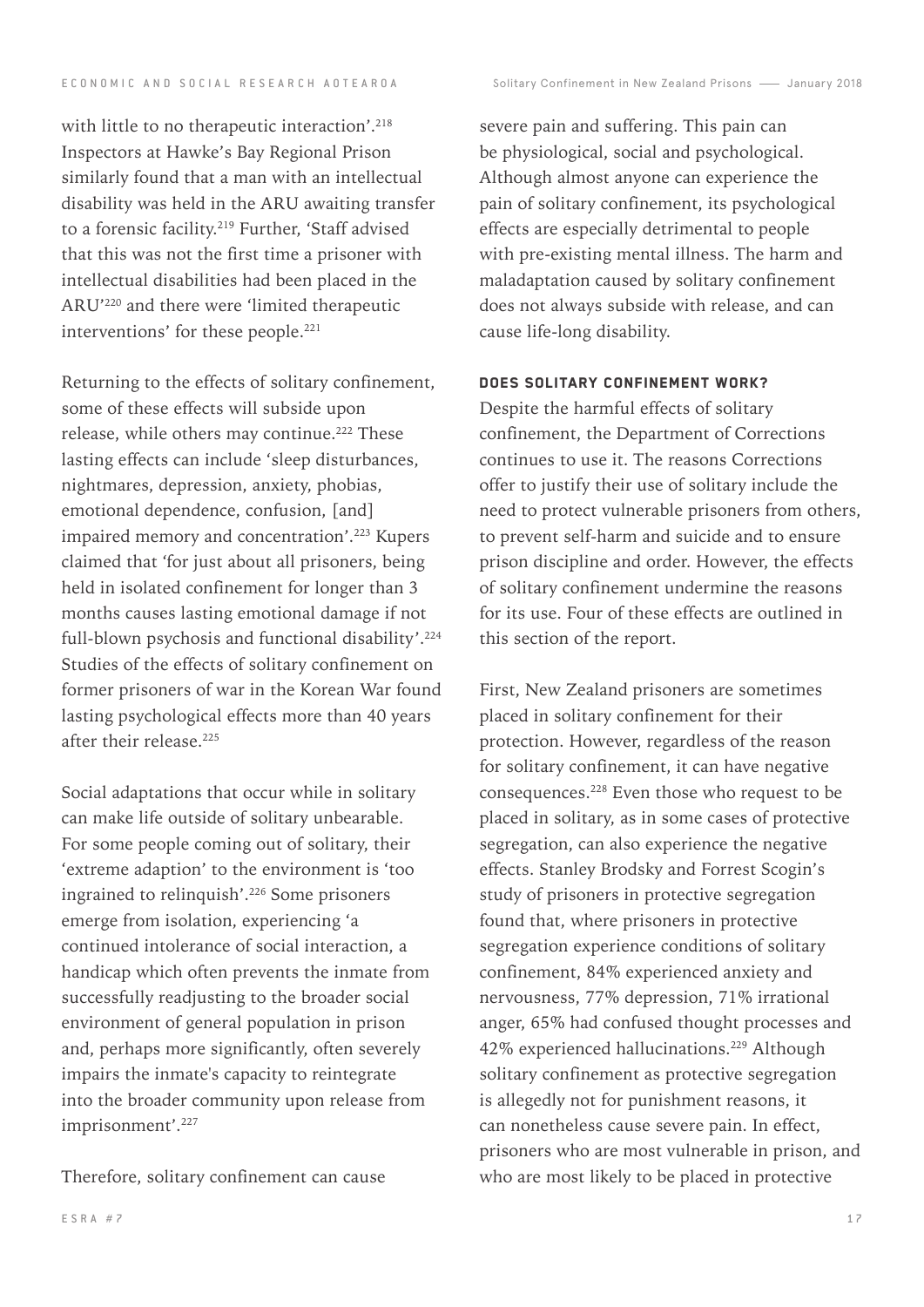solitary confinement, are punished because of their vulnerabilities.

It is important to note that protective segregation per se does not necessarily cause greater harm than imprisonment generally. Brodsky and Scogin did not find any of the negative effects of solitary confinement in prisoners in protective segregation who had regimes of long unlock, the ability to associate with other segregated prisoners freely, and who had purposeful activities to engage in.<sup>230</sup> Indeed, while some prisoners may request to be segregated even further than voluntary protective segregation, there is no reason why they should be in solitary confinement conditions. As Gordon argues 'these prisoners should be placed in housing at "safe distances" from specific prisoners or groups of prisoners'.231

Second, placing people at risk of suicide in solitary confinement is a poor policy decision. Ensuring meaningful social interaction is a crucial element of suicide prevention, while social and physical isolation can seriously exacerbate the risk.<sup>232</sup> Kaufman describes isolation cells to house suicidal prisoners as 'inhumanities in the name of psychiatry'.233 In recognition of its harmful effects to suicidal people, within the mental health system in New Zealand 'seclusion is not used for managing depression or self-harm and is only used in the context of aggression or violence'.234 There is evidence of a 'revolving-dooring' between ARU and mainstream units where prisoners are placed in isolation in an ARU, do not receive therapeutic intervention, and then, once they have returned to the mainstream units, express or act on thoughts of self-harm.235 For people in prison who are at risk of self-harm and suicide, placement in solitary confinement in an ARU is

#### dangerous and cruel.

Third, there is unanimity in the literature that solitary confinement is not an effective method for controlling prison violence. At best, solitary confinement fails to act as a deterrent to those who would commit violence in prison and has no effect on the overall rate of violence in the prison system.236 There is, however, considerable evidence to suggest that solitary confinement can be counter-productive for controlling prison violence.237 The effects of solitary confinement can include rage and reduced impulse control, as well as persecutory delusions. These combined symptoms can lead prisoners to irrationally act out both during their time in solitary and once released. International studies have found that, despite having much more restrictive regimes, violence is disproportionately likely in solitary confinement units.238 Once released, people 'tend to emerge from lock-up acting with pent-up rage and cumulated resentments, and it is therefore not surprising that they may engage in further violence'.239

Shalev notes that the rates of prisoner violence in the Californian prison system increased substantially following the introduction of solitary confinement-only prisons.<sup>240</sup> A similar trend was found in Arizona, where the opening of a solitary-only prison 'was associated with a significant, temporary increase in staff injuries'.241 On the other hand, reducing the number of people in solitary confinement has been found to reduce levels of overall violence in the prison system. A study of the effects of reducing the number of people in solitary confinement in a Mississippi prison from 900 to around 100 people found 'an almost 70% drop in serious incidents, both prisoner-on-staff and prisoner-on-prisoner'.242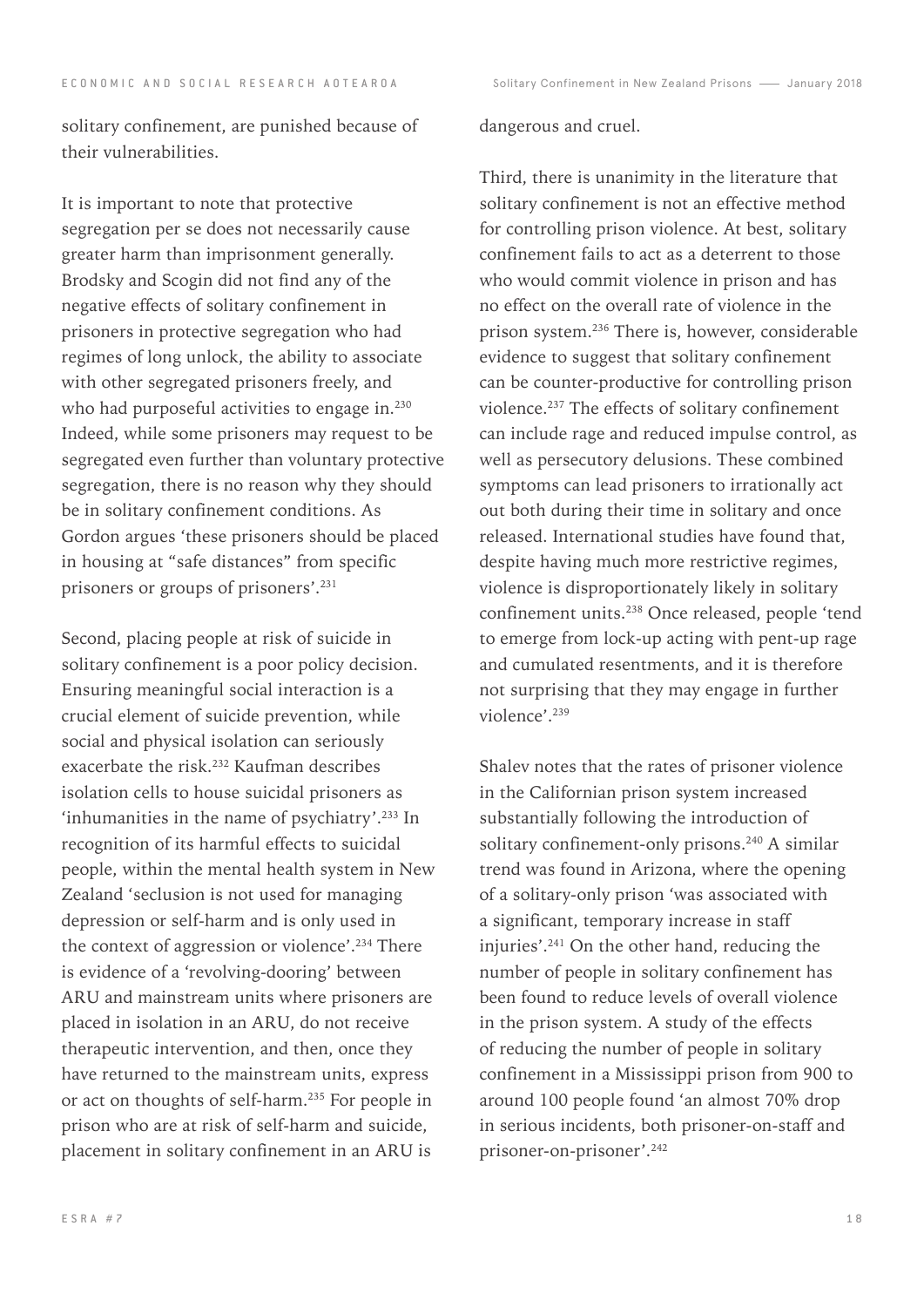Further, the production of higher rates of violence by solitary confinement is even more apparent when 'violence against the self'243 and 'prisoners assaulted or killed by guards'244 are factored in. Therefore, the use of solitary confinement for prisoner discipline is ineffective at best and counterproductive at worst.

Fourth and finally, solitary confinement can also exacerbate the rate of recidivism, particularly violent recidivism.245 Daniel Mears and William Bales found that any period in solitary confinement may increase the rate of violent recidivism.246 In their study, prisoners who had been isolated had a rate of violent recidivism 18% higher than prisoners who had not been. Similarly, a Canadian study found segregated prisoners were 55.87% more likely than non-segregated to be reimprisoned within three years.<sup>247</sup> Therefore, solitary confinement can make people more likely to engage in criminalised activities, particularly violent crimes.

Not only can solitary confinement severely harm the people exposed to it, it also fails to achieve its stated purposes. Protective segregation unnecessarily punishes the most vulnerable prisoners, and ARUs are an extremely damaging response to suicidal behaviour. Solitary also fails as a mechanism for controlling prison violence, potentially increasing incidents of violence by people in prison and once they are released.

# Degradation, torture

Even if solitary confinement achieved each of its intended purposes, its use in New Zealand prisons would remain unacceptable. Solitary confinement can cause severe psychological harm, as well as social pains from isolation. Additionally, the isolation component of solitary confinement is inherently dehumanising and

# degrading, regardless of its length.<sup>248</sup>

Human beings are social animals.<sup>249</sup> We can only understand ourselves and the world around us through our interaction with others. One can only begin to grasp at the sense of oneself in relation to and with others.<sup>250</sup> Solitary confinement denies people satisfaction of this basic need for social interaction.<sup>251</sup> It not only denies access to other people but also to one's ability to make sense of oneself and one's surroundings. Solitary confinement deprives people of their fundamental human need for meaningful social interaction and is thus inherently dehumanising.<sup>252</sup>

In recognition of the effects of solitary as outlined in this report, there is increasing acceptance that solitary confinement often amounts to cruel, inhuman and degrading treatment, which is prohibited under the UN Convention Against Torture and incorporated into New Zealand law.253 The UN Special Rapporteur on Torture found that the solitary confinement of juveniles and people with disabilities<sup>254</sup> 'of any duration' is cruel, inhuman or degrading treatment.<sup>255</sup> Because of the 'adverse acute and latent psychological and physiological effects of prolonged solitary confinement' that 'constitute severe mental pain or suffering', 'solitary confinement beyond 15 days constitutes torture or cruel, inhuman or degrading treatment or punishment, depending on the circumstances'.<sup>256</sup> As noted earlier, there is widespread solitary confinement of people with mental illnesses in New Zealand prisons, particularly in ARUs. Shalev's study also found in a single year that 1,314 instances of solitary confinement were prolonged.257 Therefore, according to the standards outlined by the Special Rapporteur, there is extensive use of cruel, inhuman or degrading treatment in New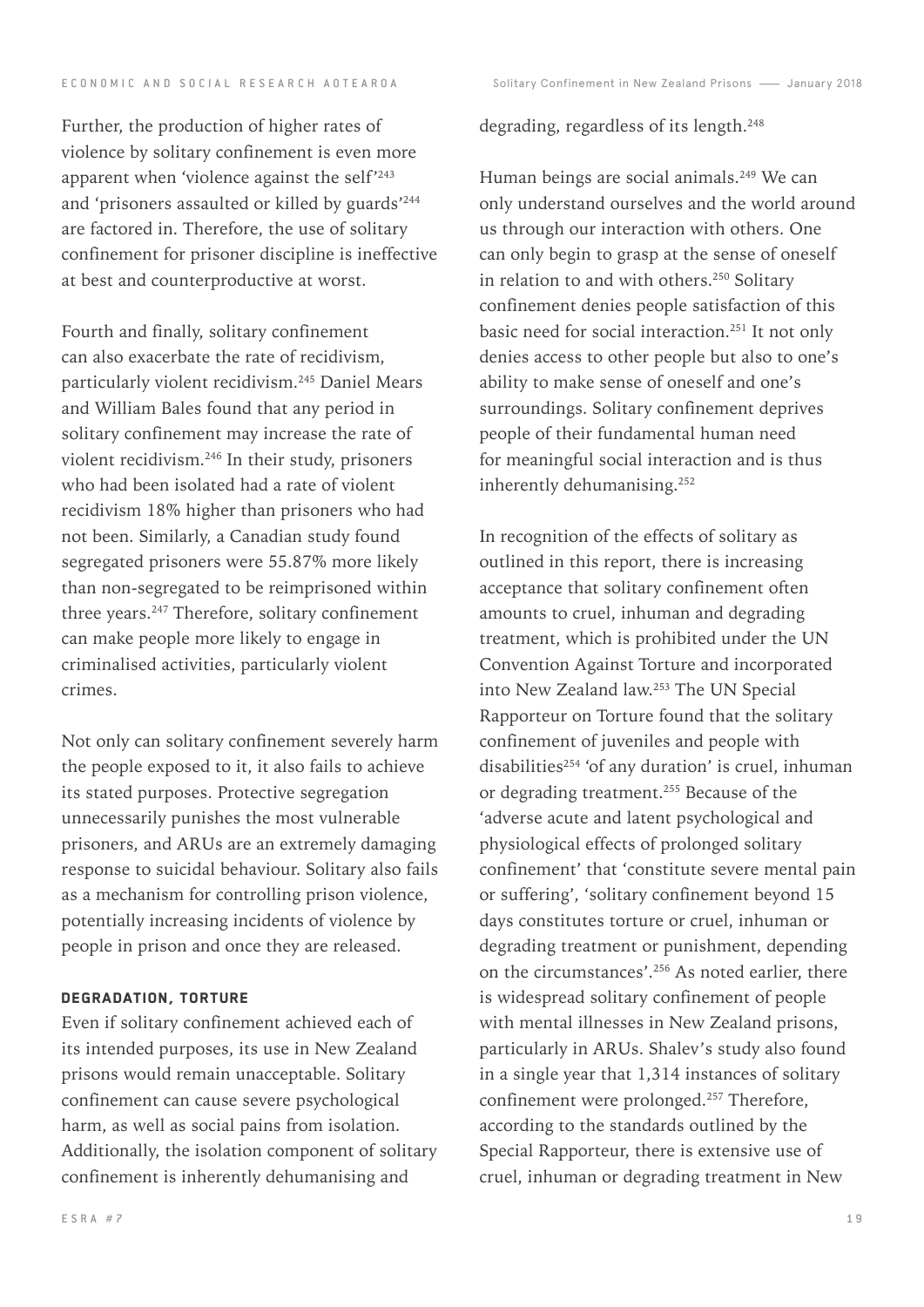# Zealand prisons.

In some cases, solitary confinement may amount to torture. The Special Rapporteur has found even short periods of solitary can amount to torture.258 They stated, 'Where the physical conditions of solitary confinement are so poor and the regime so strict that they lead to severe mental and physical pain or suffering of individuals who are subjected to the confinement, the conditions of solitary confinement amount to torture'.259 Solitary confinement can cause pain as 'clinically distressing as physical torture'.<sup>260</sup>

While solitary confinement in some instances has been found to be torture,<sup>261</sup> within New Zealand law, the definition of torture is limited. In the Crimes of Torture Act 1989, the definition of torture has three elements. First, it is an 'act or omission by which severe pain or suffering, whether physical or mental' is caused.<sup>262</sup> Second, it is 'intentionally inflicted on a person',263 and third it is for a purpose or due to discrimination.264 The argument here is complex but nonetheless important. The question of severity is answered easily. International studies have demonstrated solitary confinement, particularly for people with pre-existing mental illnesses and where it is prolonged, can cause severe psychological pain and suffering. As a prisoner told Ombudsman's inspectors, 'Feeling so isolated was terrifying'.265 Not all instances of solitary confinement in New Zealand prisons cause severe pain and suffering, but some certainly do.

The more difficult question, then, is whether this pain and suffering was inflicted on a person intentionally. Department of Corrections could perhaps argue that a Corrections Officer, Prison Manager, or Chief Executive only places a person in solitary confinement for the purposes of protective segregation, prison order, discipline or because they are at risk of self-harm. In theory, they do not place people in solitary to cause them severe pain and suffering. However, the officials' actions can be considered intentional for the purposes of the definition. Tracey Hresko argues that prison officials must have knowledge of the severe psychological effects of solitary confinement given its clear effects on some prisoners.266 This knowledge of the pain solitary can cause, can fulfil the intent element of the definition.267 Where one knows that the likely outcome of one's action or omission will cause another person severe pain and suffering, the decision to act, or omit from action, is made with consent to its outcomes. Therefore, a decision made to place or continue to house a person in solitary confinement, with knowledge of its likely effects, is a decision that intentionally puts that person at risk of severe pain and suffering.

Finally, for an act to be defined as torture must occur for a specific purpose or due to discrimination. With cases of non-protective directed segregation and cell confinement, this report has shown a punitive element to that decision.268 Prisoners are segregated under those conditions as punishment for their alleged actions. For prisoners in ARUs, solitary confinement is also, arguably, a form of punishment for expressing or acting on thoughts of self-harm. As noted above, former prisoners who spoke to the National Health Committee viewed the ARU as a form of punishment, effectively disciplining them whenever they showed emotion. Further, solitary is used disproportionately against some social groups.<sup>269</sup> It can thus amount to the discriminatory treatment of: mentally unwell prisoners, who are more likely to be placed in solitary confinement for both self-protective and punishment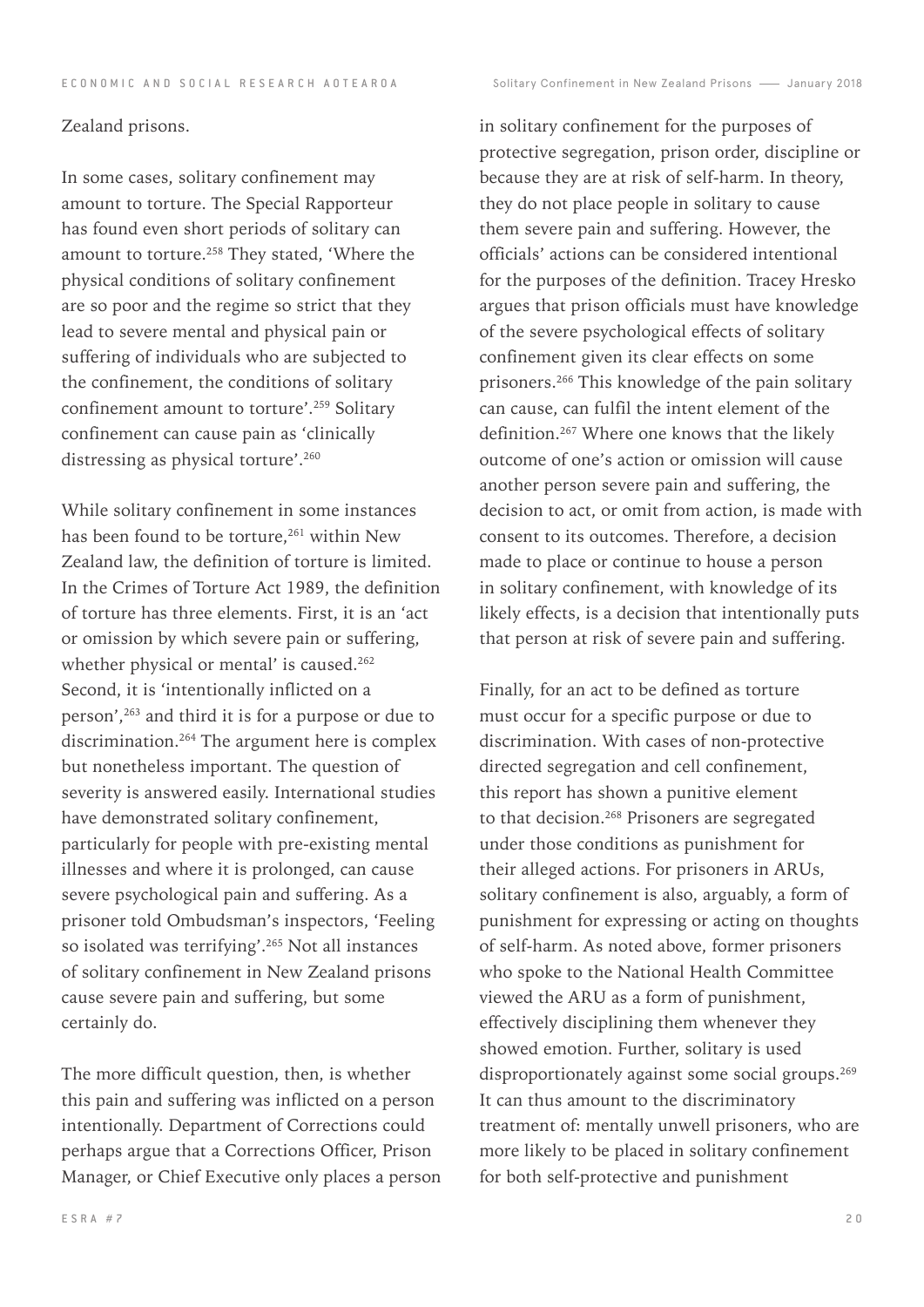purposes;270 people who are most vulnerable in prisons, $271$  including transgender women; $272$ and Māori and Pacific peoples.273 Although there are likely instances of interpersonal discrimination leading to solitary confinement, the disproportionate confinement of these groups suggests an institutional discrimination that exceeds the prison system.

Although Corrections may claim that there is no alternative to solitary confinement and, therefore, it must be used regardless of the pain it can induce, the counter-productive effects of solitary confinement outlined above demonstrate that there is no legitimate use for it. Because solitary confinement does not keep people safe from others or themselves, can exacerbate suicidality, and undermine prison discipline, it fails the achieve the stated purposes of its use. The extreme pain and suffering that people in solitary confinement can experience is unjustifiable even according to its own standards.

However, even if solitary did achieve its purposes, because the use of solitary confinement in New Zealand is an intentional act that can cause severe pain and suffering for the purposes of punishment or as a result of discrimination, it can still amount to torture regardless of the reason for its use. Further, 'the use of solitary confinement increases the risk that acts of torture and other cruel, inhuman or degrading treatment or punishment will go undetected and unchallenged'.274 By hiding people away in conditions that can amount to torture, it becomes easier for even more degrading and dehumanising practices to occur. Thus, in some cases, solitary confinement in New Zealand prisons can be torture and cannot be excused.

## Recommendations

Recognising the severe harm that can be caused from even short stays in solitary confinement, as well as its negative effects on prison suicide, violence and recidivism, the use of solitary confinement in New Zealand prisons must be ended. Numerous researchers and human rights observers have called for the abolition of solitary confinement for young people and people with mental disabilities,275 as well as its use for indefinite lengths of time, $276$  and where it is prolonged.277 In New Zealand, the Mental Health Commission in 2004 called for the 'eventual eradication' of solitary confinement ('seclusion') in mental health facilities, recognising that it 'poses significant risks to service users, including death, re-traumatisation, loss of dignity and other psychological harm'.278

Given that solitary confinement is potentially damaging to everyone who is exposed to it, solitary confinement must be abolished in all instances. There is a somewhat unintentional consensus in the literature on this recommendation. While many scholars and human rights observers do not explicitly call for the abolition of solitary confinement, their recommendations as to the treatment of people in segregation call for abolition in all but name. For example, those that recommend that all prisoners in segregation be granted the ability to have meaningful social interaction with others, more time out of their cells, and more purposeful activity, $279$  are calling for the end to conditions of solitary confinement. Therefore, there is a substantial body of literature that not only calls for the abolition of solitary confinement for certain groups or in certain conditions but also, indirectly, for the abolition of solitary confinement entirely. This report joins a large body of research that calls for the end of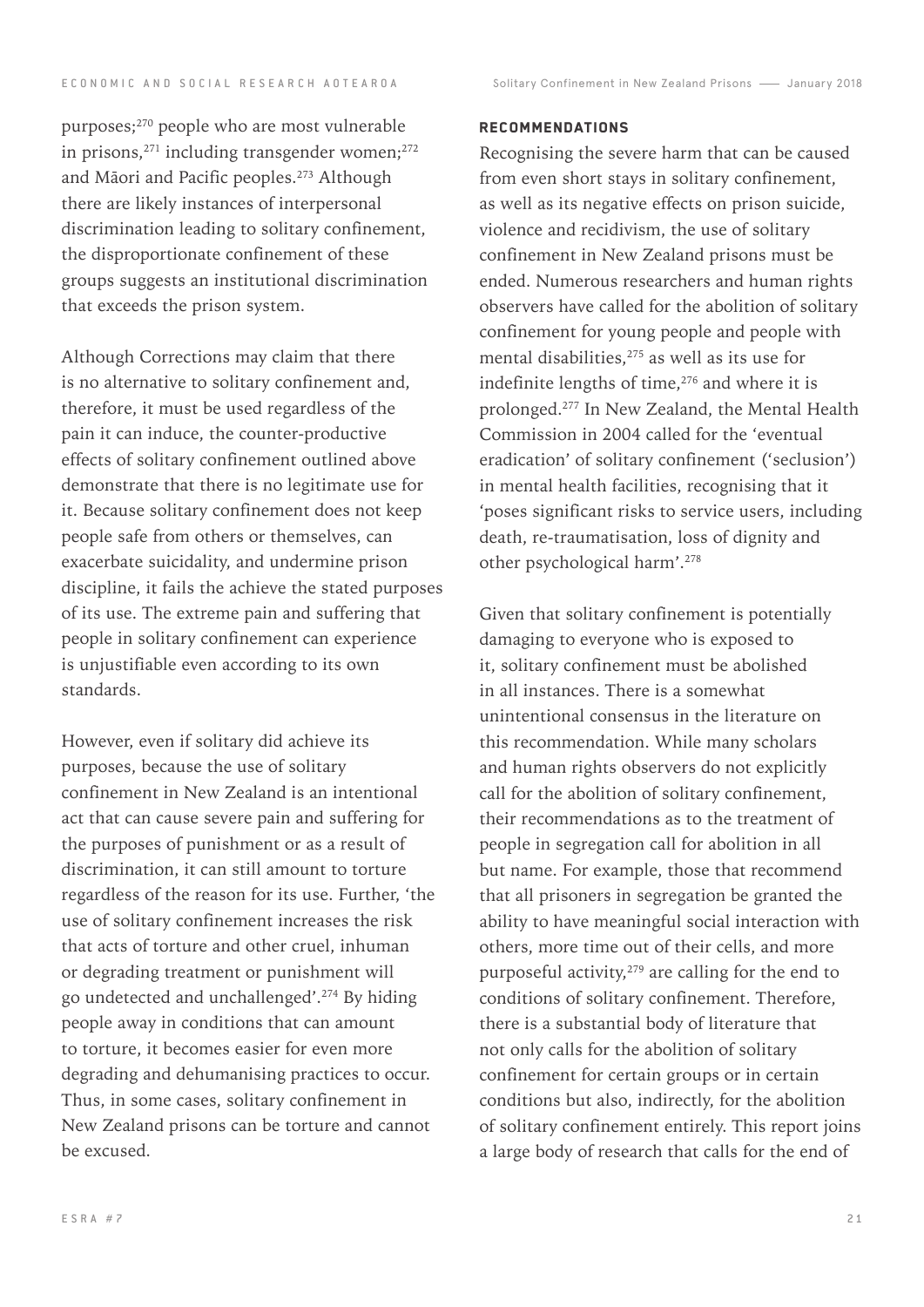# solitary confinement.

The following recommendations are made about the use of solitary confinement in New Zealand prisons, based on the findings of this report:

1. Repeal the legislative framework for the imposition of solitary confinement Sections 57-61 of the Corrections Act 2004 allow for the denial of prisoners' ability to associate with others. Sections  $133(3)(c)$ and 137(3)(c) allow for a sentence of cell confinement to be imposed on prisoners. These sections of the Corrections Act form sanctioned solitary confinement. Sections 57-61, 133(3)(c), and 137(3)(c) of the Corrections Act must be repealed.

# 2. Prohibit the use of solitary confinement in any New Zealand prison

In order to remove any uncertainty as to the effects of the first recommendation, the use of solitary confinement in New Zealand prison must be explicitly prohibited. The Corrections Act must be amended to include a prohibition of solitary confinement, defining solitary confinement to mean the social and physical isolation of a person for 22-24 hours per day.

3. Enshrine the right to time out of cells Due to the high rates of de facto solitary confinement in New Zealand prisons (up to 16% in Hawke's Bay), incarcerated people must also be provided with the positive rights to prevent de facto solitary confinement. While recognising that one to two hours per day is an insufficient amount of social contact, it is difficult to establish an exact minimum number of hours out of cells required for healthier conditions.280 With that in mind, I propose a minimum of four hours

out of cell per be granted to prisoners as a right. The Corrections Act must be amended to enshrine the rights of all prisoners to a minimum of four hours out of cell per day.

# 4. Establish alternatives to solitary **CONFINEMENT**

Research within the mental health setting in New Zealand suggests there are alreadyexisting alternatives to solitary confinement. Te Pou, a mental health, addiction and disability research and training organisation, has done substantial work to reduce the use of seclusion in mental health facilities. In its 'Best Practice' guide to reducing the use of seclusion, as preventative measures it recommends improving the physical environment by ensuring 'there is no overcrowding and there are quiet spaces for people to go to', $281$  providing people with meaningful activities, creating an 'Atmosphere of listening and respect', <sup>282</sup> 'Behavioural coaching and therapy',283 deescalation, sensory modulation and dispute resolution.284

A recent study which used alternatives to solitary confinement to address violent behaviour of prisoners in the New York City jail system led to a substantial decrease in the rate of self-harm. The Clinical Alternative to Punitive Segregation (CAPS) programme provided prisoners with serious mental illnesses who had broken jail rules with various therapeutic activities, normal hours of unlock and substantial opportunity for social interaction. The study found that prisoners who were undergoing treatment in the CAPS programmes had significantly lower rates of selfharm than those who had not, meaning 'clinical improvements among incarcerated patients with mental illness are linked to less restrictive and more therapeutic approaches'.285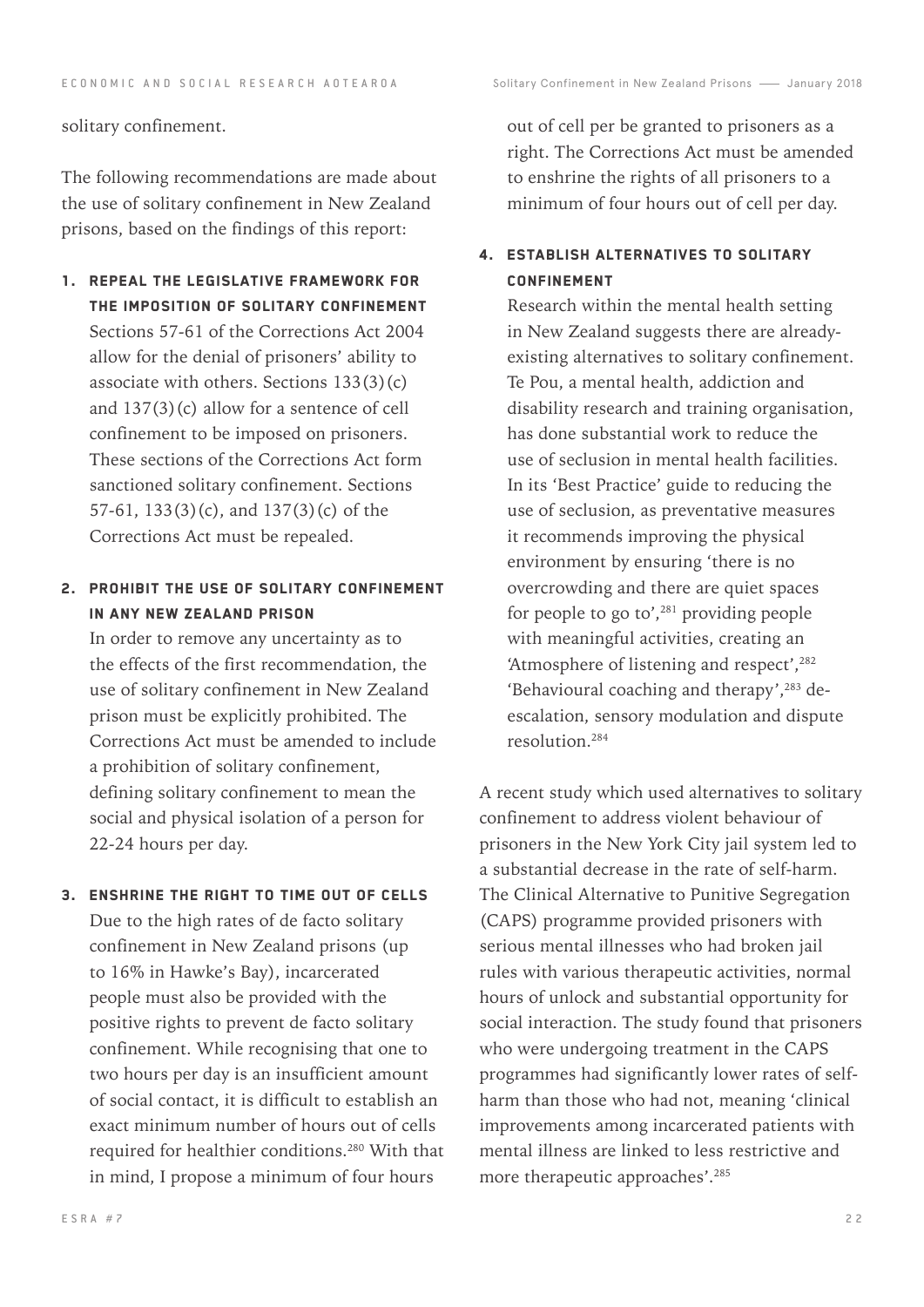While Te Pou's recommendations and a CAPSlike programme could help to reduce the number of people in solitary confinement in New Zealand prisons and lead to better mental health outcomes, prisons are 'are inherently stressful and non-therapeutic environments'.286 Treatment of mental illness and problematic behaviour also tends to be much more successful in a non-carceral setting.287 In this way, the authors of the CAPS study suggested that rather than establish CAPS programmes elsewhere, 'it may be preferable to reduce the rates of incarceration for mentally ill persons altogether'.288 If, as the Office of the Ombudsman suggests, the 'prison environment itself poses a threat to mental wellbeing',<sup>289</sup> then the best alternative to solitary confinement and its ill-effects is not to imprison people in the first place. Therefore, therapeutic alternatives to solitary confinement must be established, including alternatives to imprisonment.

## **CONCLUSION**

This report has demonstrated the undeniable

necessity of the abolition of solitary confinement. Solitary confinement can cause severe pain and suffering. This pain can be physiological, social and psychological and can continue well after release. Solitary is inherently inhumane, depriving people of their basic need for social interaction. It can also, in certain circumstances, amount to torture. The conditions in the management, separates and At-Risk Units, which make up sanctioned solitary confinement, are often bleak and degrading. People in these units, as well as the countless others in de facto solitary confinement, are locked in their cells for 22-24 hours per day with minimal human contact. Being denied this basic human dignity, people coming out of solitary are more damaged and more likely to hurt others. Given the effects of solitary, as well as the fact that it can worsen prison discipline and exacerbates recidivism and suicidality, there is absolutely no justification for its use. As such, all forms of solitary confinement in New Zealand prisons must be abolished and alternatives established.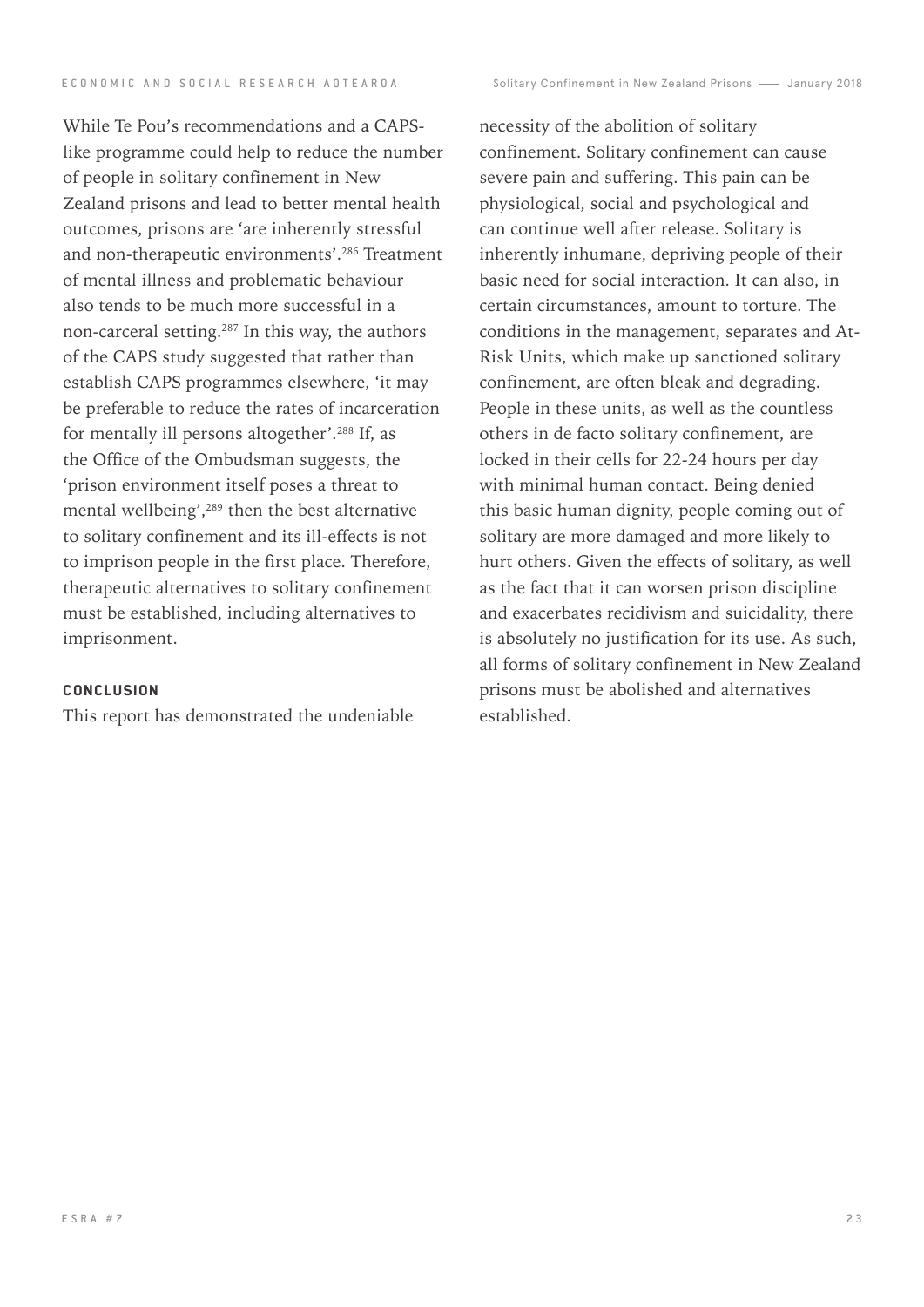# **NOTES**

- 1. Henrik Steen Andersen et al. 'A Longitudinal Study of Prisoners on Remand: Psychiatric Prevalence, Incidence and Psychopathology in Solitary vs. Non-Solitary Confinement', *Acta Psychiatrica Scandinavica* vol. 102, no. 1 (2000): 19–25; Bruce A. Arrigo and Jennifer Leslie Bullock. 'The Psychological Effects of Solitary Confinement on Prisoners in Supermax Units: Reviewing What We Know and Recommending What Should Change', *International Journal of Offender Therapy and Comparative Criminology* vol. 52, no. 6 (2008): 622–640; Thomas B. Benjamin and Kenneth Lux. 'Solitary Confinement as Psychological Punishment', *Cal. WL Rev*. vol. 13 (1977): 265; Stanley Brodsky and Forrest Scogin. 'Inmates in Protective Custody: First Data on Emotional Effects', *Forensic Reports* 1 (1988): 267–280; Stuart Grassian. 'Psychopathological Effects of Solitary Confinement', *American Journal of Psychiatry* vol. 140 (1983): 1450–1454; Stuart Grassian and Nancy Friedman. 'Effects of Sensory Deprivation in Psychiatric Seclusion and Solitary Confinement', *International Journal of Law and Psychiatry* vol. 8, no. 1 (1986): 49–65; Craig Haney. '"Infamous Punishment": The Psychological Consequences of Isolation', *The National Prison Project Journal* vol. 8, no. 2 (1993): 3–7; Craig Haney and Mona Lynch. 'Regulating Prisons of the Future: A Psychological Analysis of Supermax and Solitary Confinement', *NYU Rev. L. & Soc. Change* 23 (1997): 477; Richard Korn. 'The Effects of Confinement in the High Security Unit at Lexington', *Social Justice* vol. 15, no. 1 (1988): 8–19; Terry A. Kupers. 'What To Do With the Survivors? Coping With the Long-Term Effects of Isolated Confinement', *Criminal Justice and Behavior* vol. 35, no. 8 (2008): 1005–1016; Holly A. Miller and Glenn R. Young. 'Prison Segregation: Administrative Detention Remedy or Mental Health Problem?', *Criminal Behaviour and Mental Health* vol. 7, no. 1 (1997): 85–94; Peter Scharff Smith. 'The Effects of Solitary Confinement on Prison Inmates: A Brief History and Review of the Literature', *Crime and Justice* vol. 34, no. 1 (2006): 441–528; G. D. Scott and Paul Gendreau. 'Psychiatric Implications of Sensory Deprivation in a Maximum Security Prison', *Canadian Psychiatric Association Journal* vol. 14, no. 1 (1969): 337–341; Dorte Sestoft et al. 'Impact of Solitary Confinement on Hospitalization Among Danish Prisoners in Custody', *International Journal of Law and Psychiatry* vol. 21, no. 1 (1998): 99–108; Peter Suedfield and Chunilal Roy. 'Using Social Isolation to Change the Behaviour of Disruptive Inmates', *International Journal of Offender Therapy and Comparative Criminology* vol. 19, no. 1 (1975): 90–99.
- 2. Subcommittee on Prevention of Torture and Other Cruel, Inhuman or Degrading Treatment or Punishment (SPT). 'Report on the Visit of the Subcommittee on Prevention of Torture and Other Cruel, Inhuman or Degrading Treatment or Punishment to New Zealand' New York: United Nations, 28 July 2014. Last accessed 18 January 2018. [http://tbinternet.ohchr.org/Treaties/CAT-OP/](http://tbinternet.ohchr.org/Treaties/CAT-OP/Shared%20Documents/NZL/CAT_OP_NZL_1_7242_E.pdf) [Shared%20Documents/NZL/CAT\\_OP\\_NZL\\_1\\_7242\\_E.pdf](http://tbinternet.ohchr.org/Treaties/CAT-OP/Shared%20Documents/NZL/CAT_OP_NZL_1_7242_E.pdf)
- 3. Peter Boshier, 'OPCAT Findings Report: A Question of Restraint', Wellington: Office of the Ombudsman, 1 March 2017.
- 4. Sharon Shalev, 'Thinking Outside the Box? A Review of Seclusion and Restraint Practices in New Zealand' Auckland: Human Rights Commission, April 2017.
- 5. Ti Lamusse, Sophie Morgan, and Emilie Rākete, eds., *Abolitionist Demands: Toward the End of Prisons in Aotearoa* Auckland: No Pride in Prisons Press, 2016; Ti Lamusse, ed., *Torture in New Zealand Prisons: A Briefing* Auckland: No Pride in Prisons Press, 2017.
- 6. Rachel Leota quoted it Māori Television, 'Campaign Launched against Solitary Confinement', *Māori Television*, 16 October 2017. Last accessed 18 January 2018. [https://www.maoritelevision.com/news/national/campaign-launched-against-solitary](https://www.maoritelevision.com/news/national/campaign-launched-against-solitary-confinement)[confinement](https://www.maoritelevision.com/news/national/campaign-launched-against-solitary-confinement); Cleo Fraser, 'Solitary Confinement Slammed as "Completely Unethical"', *Newshub*, 15 October 2017. Last accessed 18 January 2018. [http://www.newshub.co.nz/home/new-zealand/2017/10/solitary-confinement-slammed-as-completely](http://www.newshub.co.nz/home/new-zealand/2017/10/solitary-confinement-slammed-as-completely-unethic)[unethical.html](http://www.newshub.co.nz/home/new-zealand/2017/10/solitary-confinement-slammed-as-completely-unethic) The Department of Corrections also recently released a video on Twitter with Chief Custodial Officer Neil Beales claiming that there is no solitary confinement in New Zealand prisons. See here: [https://twitter.com/CorrectionsNZ/](https://twitter.com/CorrectionsNZ/status/925579921677737984) [status/925579921677737984.](https://twitter.com/CorrectionsNZ/status/925579921677737984)
- 7. Crimes Act 1961, § 17.
- 8. Craig Haney et al. 'Examining Jail Isolation: What We Don't Know Can Be Profoundly Harmful', *The Prison Journal* vol. 96, no. 1 (2016), p. 130.
- 9. Shalev, 'Thinking Outside the Box?', p. 16.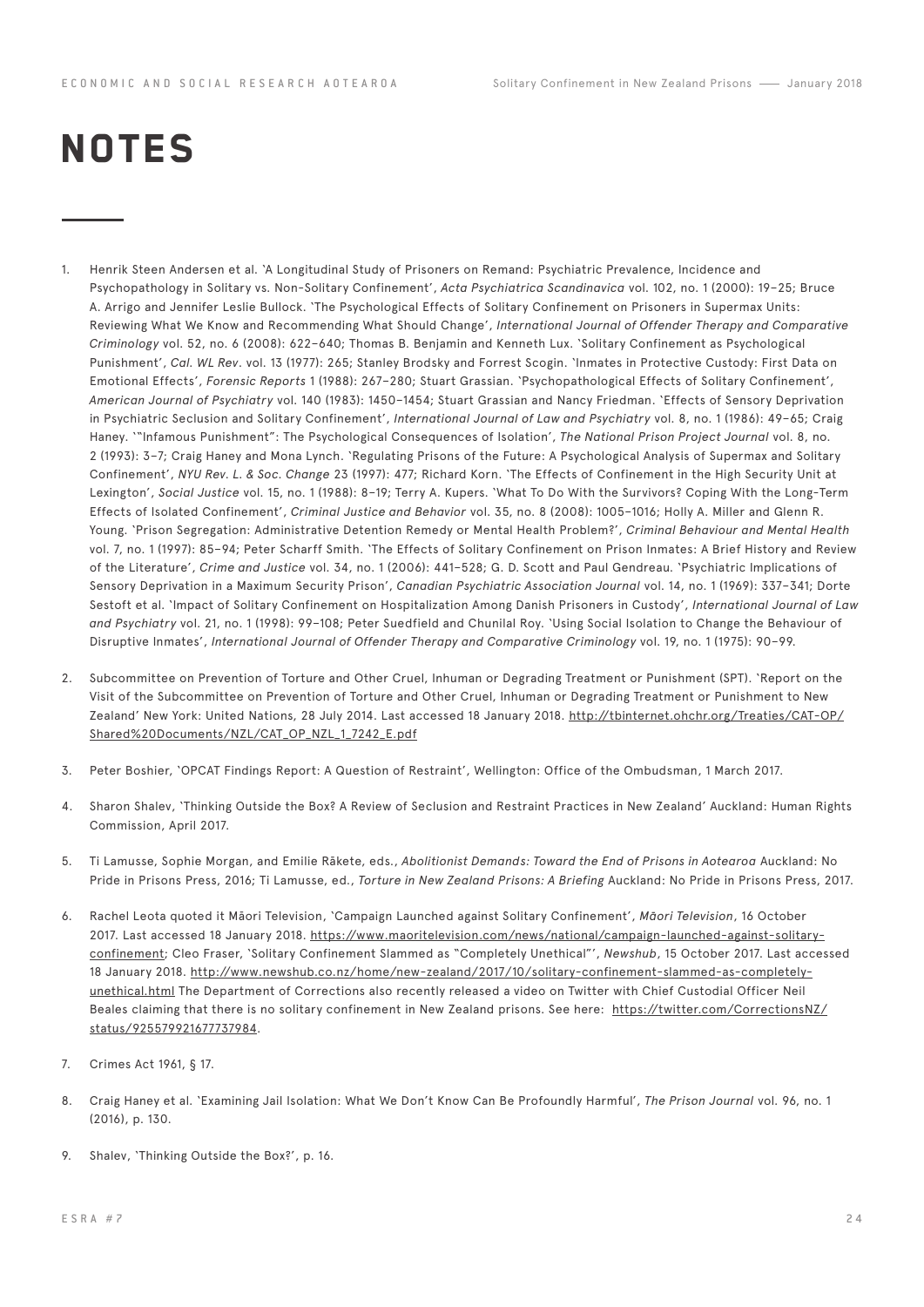- 10. International Psychological Trauma Symposium, Istanbul. 'The Istanbul Statement on the Use and Effects of Solitary Confinement', 9 December 2007; Juan Méndez, 'Interim Report of the Special Rapporteur of the Human Rights Council on Torture and Other Cruel, Inhuman or Degrading Treatment or Punishment', New York: United Nations General Assembly, 5 August 2011. Last accessed 18 January 2018. <http://solitaryconfinement.org/uploads/SpecRapTortureAug2011.pdf>; Scharff Smith. 'The Effects of Solitary Confinement on Prison Inmates: A Brief History and Review of the Literature'; Sharon Shalev. 'A Sourcebook on Solitary Confinement'. London: Mannheim Centre for Criminology, 2008; Shalev, 'Thinking Outside the Box?'; United Nations General Assembly. 'Resolution 70/175: The United Nations Standard Minimum Rules for the Treatment of Prisoners', 17 December 2015, rule 44.
- 11. Shalev. 'Thinking Outside the Box?', p. 16.
- 12. United Nations General Assembly. 'Mandela Rules', rule 44.
- 13. Ibid., rule 43.
- 14. Shalev. 'Thinking Outside the Box?'
- 15. Shalev. 'A Sourcebook on Solitary Confinement', p. 17; Shalev, 'Thinking Outside the Box?', p. 17.
- 16. Shalev. 'A Sourcebook on Solitary Confinement', p. 18.
- 17. Scharff Smith. 'The Effects of Solitary Confinement on Prison Inmates: A Brief History and Review of the Literature', p. 448.
- 18. Shalev. 'A Sourcebook on Solitary Confinement', p. 19.
- 19. Ibid.
- 20. Ibid., p. 20.
- 21. This dependence on the institution for decision-making occurs throughout the prison system but is intensified in solitary confinement.
- 22. Boshier. 'A Question of Restraint', p. 12.
- 23. Shalev. 'Thinking Outside the Box?'; SPT. 'SPT Report on New Zealand'.
- 24. Office of the Ombudsman. 'Monitoring Places of Detention: Annual Report of Activities under the Optional Protocol to the Convention against Torture (OPCAT) 1 July 2014 to 30 June 2015' Auckland: Human Rights Commission, 2015, p. 28. Last accessed 18 January 2018. [http://www.ombudsman.parliament.nz/system/paperclip/document\\_files/document\\_files/1580/original/](http://www.ombudsman.parliament.nz/system/paperclip/document_files/document_files/1580/original/moni) [monitoring\\_\\_places\\_of\\_detention\\_2015.pdf?1466558391](http://www.ombudsman.parliament.nz/system/paperclip/document_files/document_files/1580/original/moni); Peter Boshier. 'COTA Report: Report on an Unannounced Inspection of Corrections Service Arohata Prison Under the Crimes of Torture Act 1989' Wellington: Office of the Ombudsman, 19 Novemer 2015, p. 13. Last accessed 18 January 2018. [http://www.corrections.govt.nz/\\_\\_data/assets/pdf\\_file/0008/874682/Arohata\\_](http://www.corrections.govt.nz/__data/assets/pdf_file/0008/874682/Arohata_Prison_COTA_Report_2016_MA) [Prison\\_COTA\\_Report\\_2016\\_MARKED\\_FINAL\\_Redacted.pdf](http://www.corrections.govt.nz/__data/assets/pdf_file/0008/874682/Arohata_Prison_COTA_Report_2016_MA)
- 25. Shalev. 'Thinking Outside the Box?', p. 32.
- 26. Juan Méndez et al. 'Seeing into Solitary: A Review of the Laws and Policies of Certain Nations Regarding Solitary Confinement of Detainees' Washington, DC: United Nations Special Rapporteur on Torture and Other Cruel, Inhuman or Degrading Treatment or Punishment, 2016; Shalev, 'A Sourcebook on Solitary Confinement'.
- 27. Corrections Act 2004, § 58.
- 28. Corrections Act 2004, § 58(1).
- 29. Corrections Act 2004, § 58(3).
- 30. Boshier. 'A Question of Restraint'.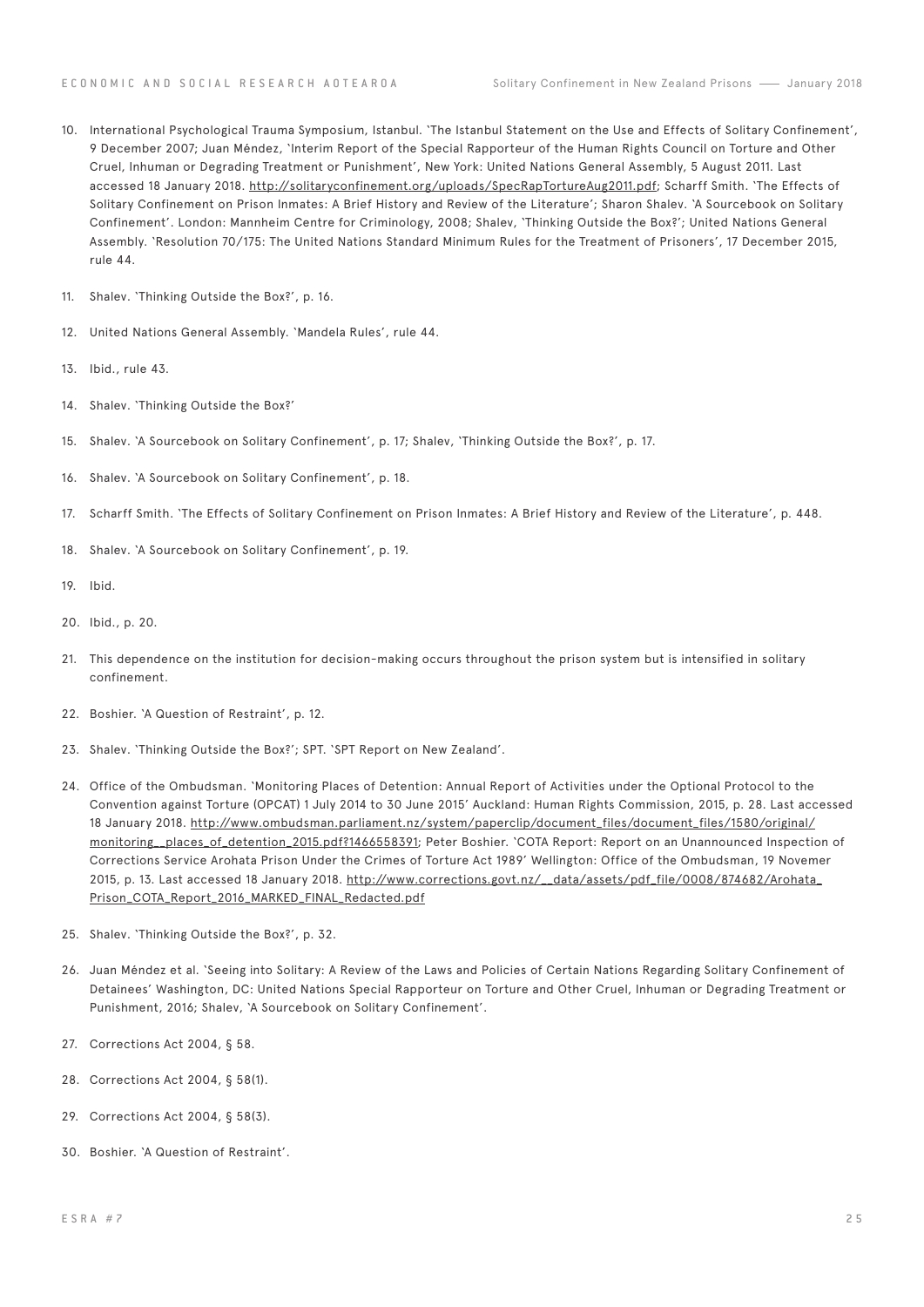- 31. Jeremy Lightfoot. 'Paremoremo (Official Information Act Response to Emmy Rākete)', Fyi.org.nz, 24 November 2016, p. 3. Last accessed 18 January 2018. [https://fyi.org.nz/request/4753/response/15966/attach/3/C80902%20Response.pdf.](https://fyi.org.nz/request/4753/response/15966/attach/3/C80902%20Response.pdf)
- 32. Boshier. 'A Question of Restraint'.
- 33. For example, Tipene Pomare was placed in directed segregation as 'punishment'. He took his own life after 13 days in solitary confinement. See: Coroner Garry Evans, 'Findings in the Matter of Tipene Dawson Pomare (Aka Dawson Te Huna)' Wellington: Coroner's Court, 11 December 2015.
- 34. Shalev. 'Thinking Outside the Box?', p. 33.
- 35. Office of the Ombudsman. 'Monitoring Places of Detention: Annual Report of Activities under the Optional Protocol to the Convention Against Torture (OPCAT) 1 July 2012 to 30 June 2013' Auckland: Human Rights Commission, 2013, p.14.
- 36. Peter Boshier. 'OPCAT Report: Report on an Unannounced Inspection of Spring Hill Corrections Facility Under the Crimes of Torture Act 1989' Wellington: Office of the Ombudsman, 2017, p. 12.
- 37. David McGee. 'Report on an Unannounced Follow-up Inspection of Department of Corrections' Waikeria Prison's West North & West South Units Under the Crimes of Torture Act 1989 22 September 2011' Wellington: Office of the Ombudsman, 2011, p. 8.
- 38. SPT. 'SPT Report on New Zealand', p. 16.
- 39. Based on my analysis of: Jeremy Lightfoot, 'Conditions of Segregation in Prisons (Official Information Act Response to Sophie Buchanan)', *Fyi.org.nz*, 15 August 2015. Last accessed 18 January 2018. [https://fyi.org.nz/request/2864/response/9175/attach/3/](https://fyi.org.nz/request/2864/response/9175/attach/3/Department%20of%20Corrections%20C72257.pdf) [Department%20of%20Corrections%20C72257.pdf.](https://fyi.org.nz/request/2864/response/9175/attach/3/Department%20of%20Corrections%20C72257.pdf)
- 40. As I demonstrate later in this section, this is not always the case.
- 41. Corrections Act 2004, § 59(1)(b)(ii)
- 42. Corrections Act 2004, §§ 59(4)(c)-(d)
- 43. SPT. 'SPT Report on New Zealand'. I acknowledge that this report, however, confuses voluntary and directed protective segregation.
- 44. Méndez et al. 'Seeing into Solitary: A Review of the Laws and Policies of Certain Nations Regarding Solitary Confinement of Detainees'.
- 45. SPT. 'SPT Report on New Zealand'.
- 46. Ibid., p. 9.
- 47. Boshier. 'Spring Hill COTA Report 2017', p. 12.
- 48. Peter Boshier. 'COTA Report: Report on an Unannounced Inspection of Corrections Service Otago Corrections Facility Under the Crimes of Torture Act 1989' Wellington: Office of the Ombudsman, 2016, p. 8.
- 49. For an excellent explanation of the causes of the rapid increase in the prison population, see: Roger Brooking. 'How to Cut the Prison Population by 50% in Five Years – Quick Fix Solutions,' *Brookingblog*, December 16, 2017. Last accessed 18 January 2018. [https://brookingblog.com/2017/12/16/how-to-cut-the-prison-population-by-50-in-five-years-quick-fix-solutions/](https://brookingblog.com/2017/12/16/how-to-cut-the-prison-population-by-50-in-five-years-quick-fix-s).
- 50. Rachel Leota. 'Directed Segregation and ARU Numbers (Official Information Act Response to Ti Lamusse)', *Fyi.org.nz*, 15 September 2017. Last accessed 18 January 2018. [https://fyi.org.nz/request/6291/response/21676/attach/9/Correspondence%20](https://fyi.org.nz/request/6291/response/21676/attach/9/Correspondence%20from%20Corrections%20C87695) [from%20Corrections%20C87695.pdf](https://fyi.org.nz/request/6291/response/21676/attach/9/Correspondence%20from%20Corrections%20C87695). The following is my analysis of this data.
- 51. Boshier. 'A Question of Restraint'.
- 52. Corrections Act 2004, § 133.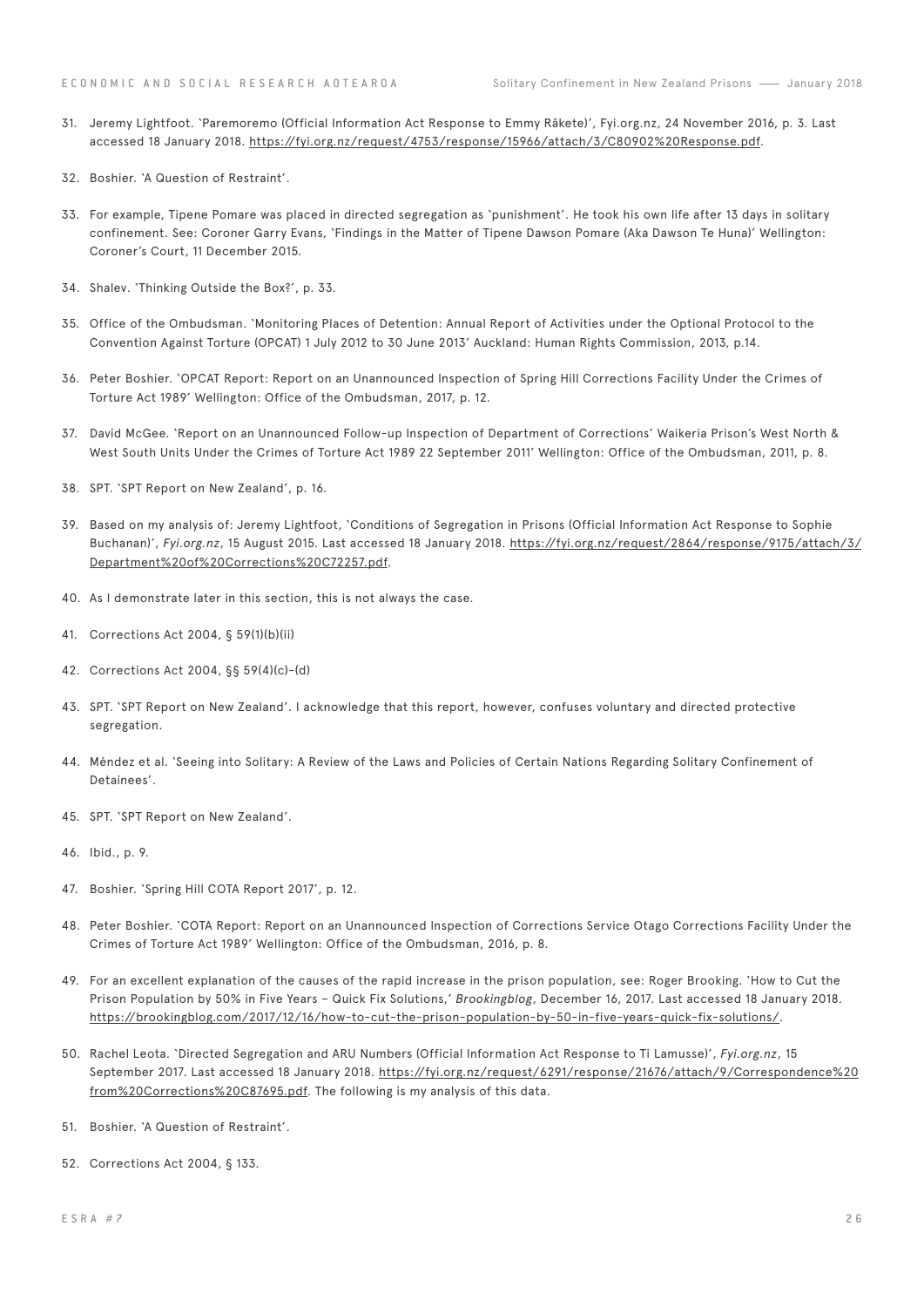- 53. Corrections Act 2004, § 137.
- 54. Office of the Ombudsman. 'Monitoring Places of Detention: Annual Report of Activities under the Optional Protocol to the Convention against Torture (OPCAT) 1 July 2013 to 30 June 2014'. Auckland: Human Rights Commission, 2014, pp. 21–22.
- 55. Office of the Ombudsman. 'Monitoring Places of Detention 2015'.
- 56. Peter Boshier. 'OPCAT Report: Report on an Unannounced Inspection of Hawke's Bay Regional Prison Under the Crimes of Torture Act 1989'. Wellington: Office of the Ombudsman, 2017, p. 39.
- 57. Boshier. 'Arohata COTA Report 2015'; Peter Boshier. 'COTA Report: Report on an Unannounced Inspection of Corrections Service Manawatu Prison Under the Crimes of Torture Act 1989'. Wellington: Office of the Ombudsman, 2016; Boshier. 'Otago COTA Report 2016'; Boshier. 'A Question of Restraint'; Office of the Ombudsman. 'Monitoring Places of Detention 2014'; Shalev. 'Thinking Outside the Box?'; Beverley Wakem. 'Report on an Unannounced Inspection of Department of Corrections' Arohata Prison Under the Crimes of Torture Act 1989'. Wellington: Office of the Ombudsman, 2012.
- 58. Boshier. 'Arohata COTA Report 2015', p. 12.
- 59. Office of the Ombudsman. 'Monitoring Places of Detention 2014'; Beverley Wakem. 'Report on an Unannounced Inspection of Department of Corrections' Tongariro Prison (Cedar Units One and Two) Under the Crimes of Torture Act 1989'. Wellington: Office of the Ombudsman, 2012.
- 60. Office of the Ombudsman. 'Monitoring Places of Detention 2014', p. 22. This finding was also made by an earlier Office of the Ombudsman investigation: McGee. 'Waikeria COTA Report 2011'. These conditions vary from unit to unit and from prison to prison.
- 61. Boshier. 'Spring Hill COTA Report 2017', p. 21.
- 62. Shalev. 'Thinking Outside the Box?'
- 63. Wakem. 'Arohata COTA Report 2012'.
- 64. The following is my analysis of this Official Information Act request. Rachel Leota. 'Number of People in Separates Cells (Official Information Act Response to Ti Lamusse)', *Fyi.org.nz*, 14 July 2017. Last accessed 18 January 2018. [https://fyi.org.nz/](https://fyi.org.nz/request/5904/response/20574/attach/9/Correspondence%20from%20Corrections%20C85898) [request/5904/response/20574/attach/9/Correspondence%20from%20Corrections%20C85898.pdf.](https://fyi.org.nz/request/5904/response/20574/attach/9/Correspondence%20from%20Corrections%20C85898)
- 65. Unfortunately, the Department of Correction did not give me ARU, directed segregation and cell confinement data in a comparable format. While ARU and Direct segregation is measured in calendar year, cell confinement data is measured in fiscal year.
- 66. Average population increase is from my analysis of Corrections' Annual Reports: Department of Corrections, 'Annual Report: 1 July 2009 - 30 June 2010' (Wellington: Department of Corrections, 2010); Department of Corrections, 'Annual Report: 1 July 2015 - 30 June 2016'. Wellington: Department of Corrections, 2016.
- 67. Boshier. 'Hawke's Bay COTA Report 2017', p. 29.
- 68. Corrections Act 2004, § 60.
- 69. Corrections Regulations 2005, § 60-61, 63.
- 70. Corrections Act 2004, § 60.
- 71. For a discussion of medical ethics and solitary confinement see: Jeffrey Metzner and Jamie Fellner. 'Solitary Confinement and Mental Illness in U.S. Prisons: A Challenge for Medical Ethics', *Journal of the American Academy of Psychiatry and the Law* vol. 38, no. 1 (2010): 104–108; Sharon Shalev. 'Solitary Confinement as a Prison Health Issue', in *Prisons and Health*, ed. Stefan Enggist et al. Copenhagen: World Health Organisation, 2014, pp. 27–35.
- 72. Boshier. 'A Question of Restraint'.
- 73. Peter Boshier. 'COTA Report: Report on an Unannounced Inspection of Corrections Service Invercargill Prison Under the Crimes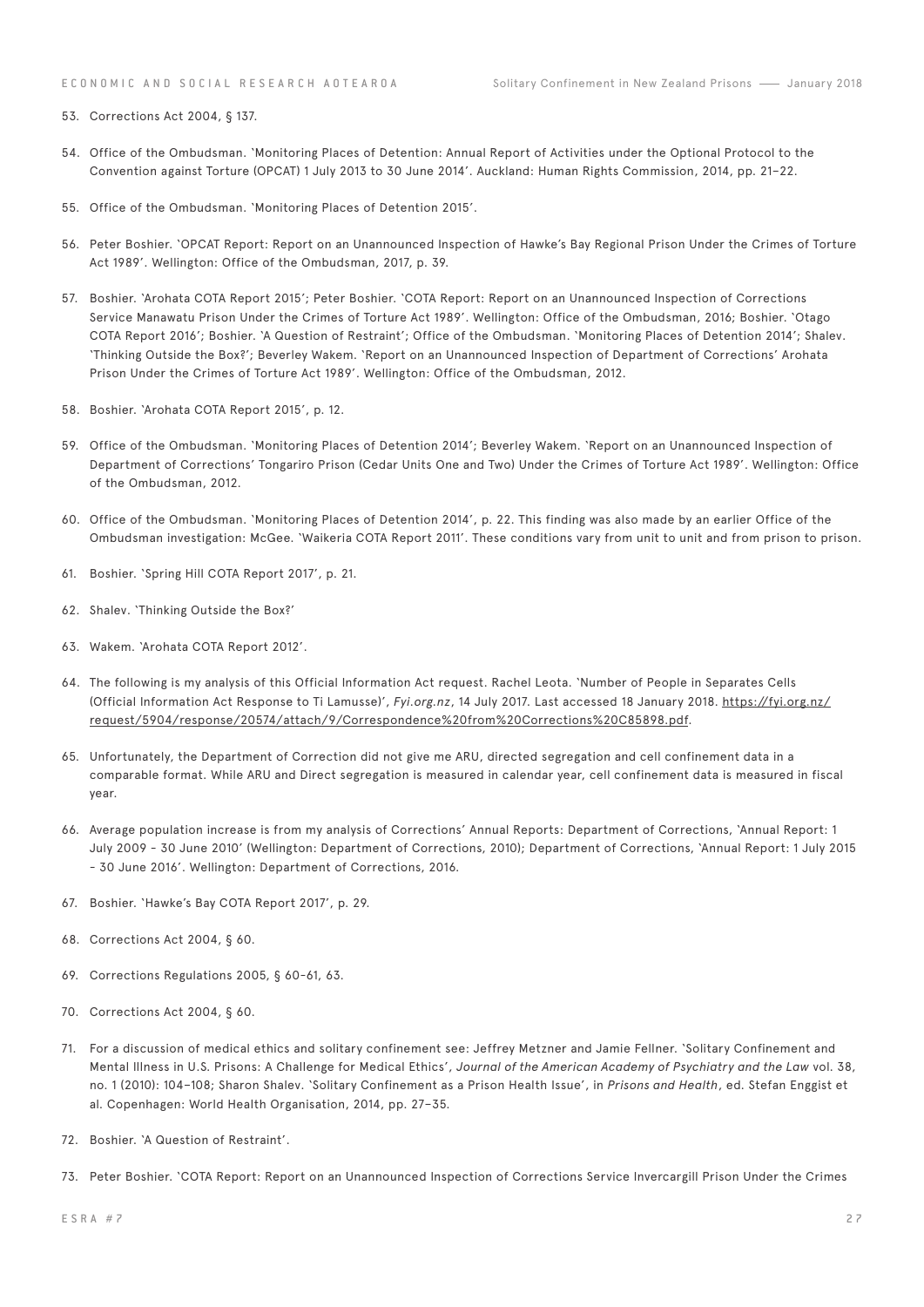of Torture Act 1989'. Wellington: Office of the Ombudsman, 2016; Boshier. 'A Question of Restraint'; National Health Committee, 'Health in Justice: Kia Piki Te Ora, Kia Tika! – Improving the Health of Prisoners and Their Families and Whānau: He Whakapiki I Te Ora O Ngā Mauhere Me Ō Rātou Whānau'. Wellington: Ministry of Health, 2010; Shalev, 'Thinking Outside the Box?'; Beverley Wakem and David McGee. 'Investigation of the Department of Corrections in Relation to the Provision, Access and Availability of Prisoner Health Services'. Wellington: Office of the Ombudsman, 2012.

- 74. Boshier. 'A Question of Restraint', p. 5.
- 75. Shalev. 'Thinking Outside the Box?', pp. 24–25.
- 76. Wakem and McGee. 'Investigation of the Department of Corrections in Relation to the Provision, Access and Availability of Prisoner Health Services', p. 99.
- 77. Shalev. 'Thinking Outside the Box?', p. 31; Wakem and McGee. 'Investigation of the Department of Corrections in Relation to the Provision, Access and Availability of Prisoner Health Services', p. 99.
- 78. Wakem and McGee. 'Investigation of the Department of Corrections in Relation to the Provision, Access and Availability of Prisoner Health Services', p. 99.
- 79. Shalev. 'Thinking Outside the Box?', p. 31.
- 80. See my discussion of 'round rooms' in Ti Lamusse, *Grieving Prison Death*. Master's Thesis, University of Auckland, 2017.
- 81. National Health Committee. 'Health in Justice', p. 35.
- 82. Boshier. 'A Question of Restraint', p. 14.
- 83. Boshier. 'Invercargill COTA Report 2016', p. 18.
- 84. Boshier. 'A Question of Restraint', p. 13.
- 85. The only exception I have been able to find to prisoners being held in their cells for 23 hours per day was at Otago Corrections Facility, where prisoners were locked up for 21-22 hours per day: Boshier. 'Otago COTA Report 2016', p. 17.
- 86. Boshier. 'Hawke's Bay COTA Report 2017'.
- 87. Shalev. 'Thinking Outside the Box?'
- 88. Boshier. 'A Question of Restraint', 13. This varies from prison to prison.
- 89. Boshier. 'A Question of Restraint'; Shalev. 'Thinking Outside the Box?'
- 90. Boshier. 'A Question of Restraint', p. 44.
- 91. Office of the Ombudsman. 'Monitoring Places of Detention 2014'; Boshier, 'Otago COTA Report 2016'; Boshier. 'A Question of Restraint'; Boshier, 'Hawke's Bay COTA Report 2017'.
- 92. Boshier. 'A Question of Restraint', p. 13.
- 93. Ibid., p. 44.
- 94. Ibid., p. 45.
- 95. Boshier. 'Invercargill COTA Report 2016', p. 19.
- 96. Boshier. 'Invercargill COTA Report 2016'; Boshier. 'A Question of Restraint'; National Health Committee, 'Health in Justice'; SPT. 'SPT Report on New Zealand'; Wakem and McGee. 'Investigation of the Department of Corrections in Relation to the Provision, Access and Availability of Prisoner Health Services'.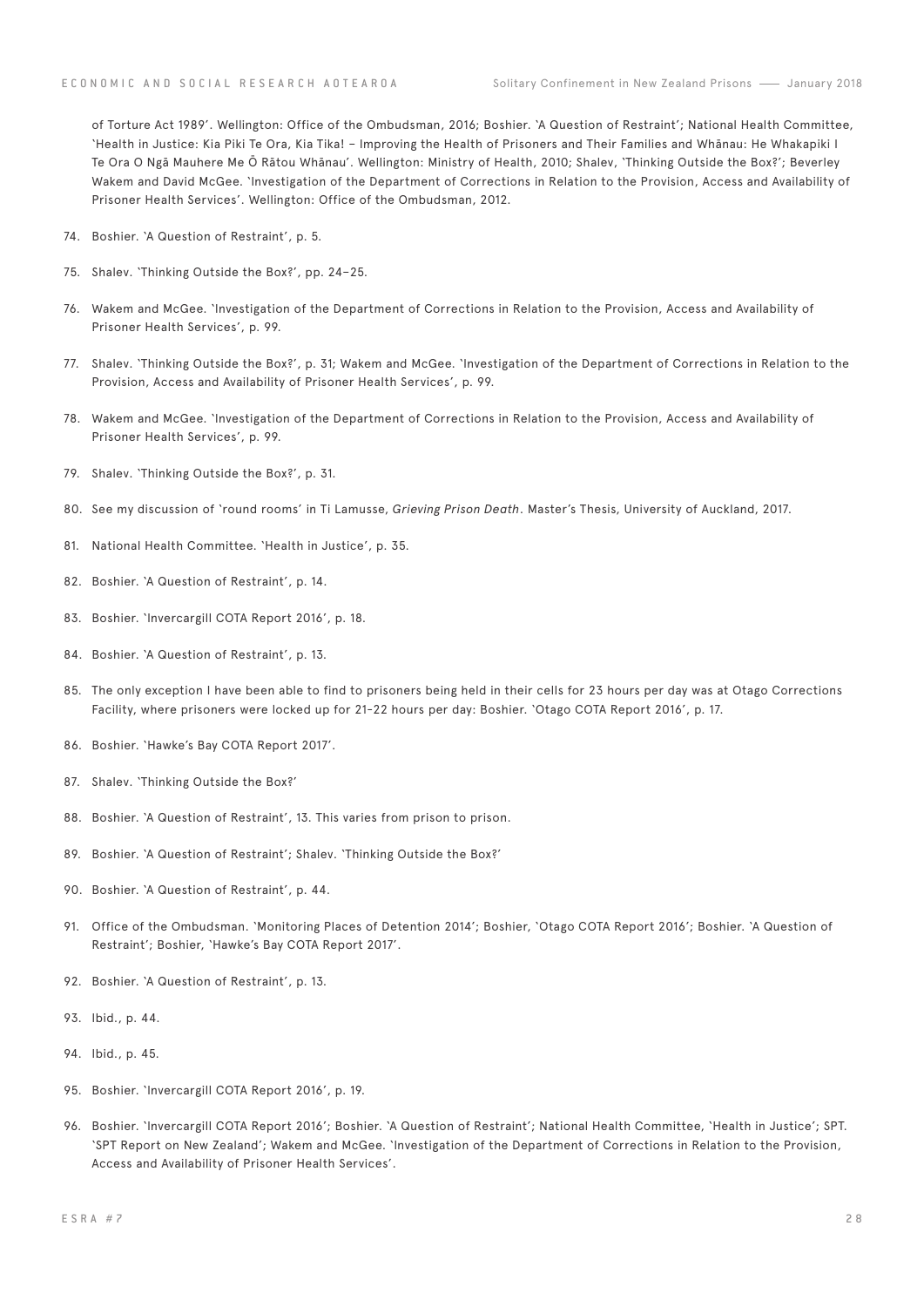- 97. Boshier. 'A Question of Restraint', p. 18.
- 98. Boshier. 'Manawatu COTA Report 2016'; Boshier, 'Otago COTA Report 2016'; Boshier. 'A Question of Restraint'; Boshier, 'Hawke's Bay COTA Report 2017'.
- 99. Exactly the same phrase is used in: Boshier. 'Manawatu COTA Report 2016', p. 17; Boshier. 'Otago COTA Report 2016', p. 18.
- 100. Quoting 'Siaki' in National Health Committee. 'Health in Justice', p. 35, ellipses original.
- 101. Boshier. 'A Question of Restraint'; National Health Committee. 'Health in Justice'.
- 102. Boshier. 'Hawke's Bay COTA Report 2017', p. 27. This comment contradicts the reality that many prisoners have limited to no say on whether they are transferred out of the ARU.
- 103. Based on my analysis of data provided to me under the Official Information Act: Leota, 'Directed Segregation and ARU Numbers'.
- 104. This data was given to me by Will Cosgriff, after I read it in his Bachelor of Law (Honours) thesis: Julie Miller, 'At-Risk Unit Stays (Official Information Act Request)', 14 September 2017, 2, Letter to Will Cosgriff; Will Cosgriff, *Thinking Outside the Box: The Treatment of Sentenced Offenders at-Risk of Self Harm*. Bachelor of Laws (Honours) Dissertation, University of Otago, 2017.
- 105. Boshier. 'Arohata COTA Report 2015'; Boshier, 'Invercargill COTA Report 2016'; Boshier. 'Manawatu COTA Report 2016'; Boshier. 'Otago COTA Report 2016'; Peter Boshier. 'COTA Report: Report on an Unannounced Inspection of Corrections Service Rolleston Prison Under the Crimes of Torture Act 1989'. Wellington: Office of the Ombudsman, 2016; Boshier. 'Hawke's Bay COTA Report 2017'; Boshier. 'Spring Hill COTA Report 2017'.
- 106. I initially requested all the reports in late 2016. See here: Ti Lamusse, 'COTA Reports (Official Information Act Request)', Fyi.org. nz, 10 December 2016. Last accessed 18 January 2018. [https://fyi.org.nz/request/5084-cota-reports#comment-1838.](https://fyi.org.nz/request/5084-cota-reports#comment-1838)
- 107. Richard Waggott. 'COTA Reports 2013 (Official Information Act Response to Justine Rose)', Fyi.org.nz, 28 August 2017. Last accessed 18 January 2018. <https://fyi.org.nz/request/6310/response/21368/attach/9/Response%20C87705.pdf>.
- 108. There are eight other reports that are now publicly available, but they do not contain questionnaire results for the questions in Table 1.
- 109. The way the questionnaire was phrased means there at Arohata and Manawatu means there is no comparable data.
- 110. This entitlement is enshrined in the Correction Act 2004, § 70.
- 111. Leota. 'Directed Segregation and ARU Numbers'; Leota, 'Number of People in Separates Cells (Official Information Act Response to Ti Lamusse)'. I provide further analysis of these data below.
- 112. Boshier. 'Invercargill COTA Report 2016', p. 7; Boshier. 'Otago COTA Report 2016', p. 8.
- 113. SPT. 'SPT Report on New Zealand', p. 9.
- 114. NZ Herald, 'Corrections Denies Group's Claim Spring Hill Prisoners Kept in 22-Hour Lockdown', NZ Herald, 14 March 2017. Last accessed 18 January 2018. [http://www.nzherald.co.nz/nz/news/article.cfm?c\\_id=1&objectid=11818650.](http://www.nzherald.co.nz/nz/news/article.cfm?c_id=1&objectid=11818650)
- 115. Neil Beales quoted in ibid.
- 116. Boshier. 'Spring Hill COTA Report 2017'.
- 117. Boshier. 'Otago COTA Report 2016', p. 8.
- 118. SPT. 'SPT Report on New Zealand', p. 7.
- 119. Ibid., p. 16.

120. Boshier. 'Arohata COTA Report 2015'; Boshier. 'Spring Hill COTA Report 2017'; Boshier. 'Hawke's Bay COTA Report 2017'.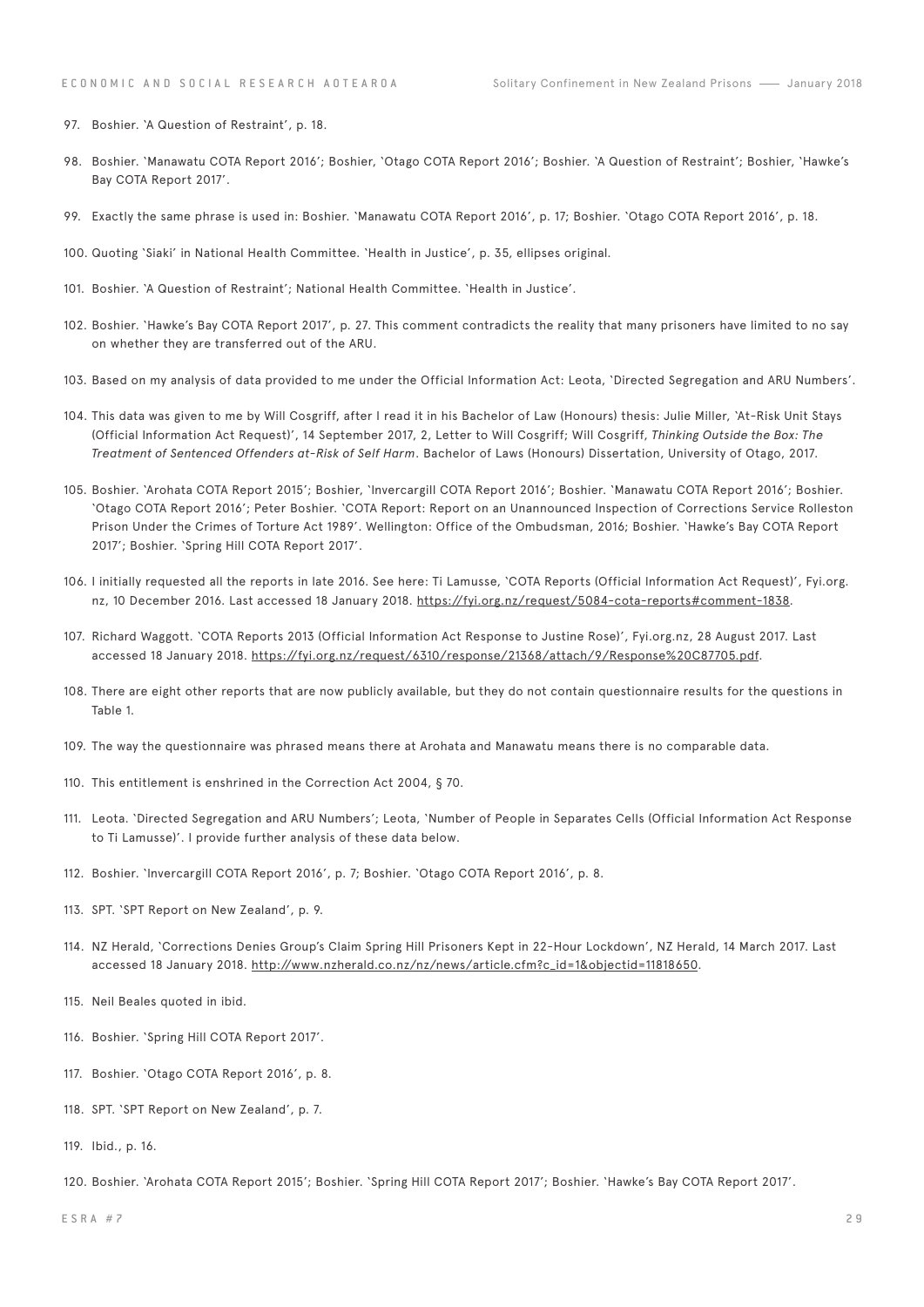- 121. Stuart Grassian. 'Psychiatric Effects of Solitary Confinement', *Washington University Journal of Law & Policy* 22 (2006), p. 357.
- 122. 'Scott' quoted in National Health Committee. 'Health in Justice', p. 29. Ellipses original.
- 123. Boshier. 'Spring Hill COTA Report 2017', p. 29.
- 124. Haney. '"Infamous Punishment": The Psychological Consequences of Isolation', p. 4.
- 125. Shalev. 'Thinking Outside the Box?'
- 126. Ibid., p. 26.
- 127. Ibid.
- 128. Ibid.
- 129. See: Jason Lydon et al. 'Coming out of Concrete Closets: A Report on Black & Pink's National LGBTQ Prisoner Survey'. Black & Pink, 201).
- 130. Méndez. 'Interim Report of the Special Rapporteur of the Human Rights Council on Torture and Other Cruel, Inhuman or Degrading Treatment or Punishment', p. 13. Studies into the prevalence of solitary confinement for these groups have not been completed in the New Zealand context.
- 131. Boshier. 'Spring Hill COTA Report 2017', p. 21.
- 132. Ibid., p. 12.
- 133. SPT. 'SPT Report on New Zealand'.
- 134. Office of the Ombudsman. 'Monitoring Places of Detention 2014', p. 23.
- 135. Office of the Ombudsman. 'Monitoring Places of Detention 2015', p. 29.
- 136. Andersen et al. 'A Longitudinal Study of Prisoners on Remand'; Jeremy Coid et al. 'Psychiatric Morbidity in Prisoners and Solitary Cellular Confinement, II: Special ('strip') Cells', *Journal of Forensic Psychiatry & Psychology* vol. 14, no. 2 (September 2003): 320– 340; Allison Hastings et al. 'Keeping Vulnerable Populations Safe under PREA: Alternative Strategies to the Use of Segregation in Prisons and Jails'. Washington, DC: National PREA Resource Center, 2015; Sheilagh Hodgins and Gilles Côté. 'The Mental Health of Penitentiary Inmates in Isolation', *Canadian Journal of Criminology* vol. 33 (1991): 1751–82; Shira E. Gordon. 'Solitary Confinement, Public Safety, and Recidivism', *University of Michigan Journal of Law Reform* vol. 47, no. 2 (2014): 495–528; Terry A. Kupers et al. 'Beyond Supermax Administrative Segregation: Mississippi's Experience Rethinking Prison Classification and Creating Alternative Mental Health Programs', *Criminal Justice and Behavior* vol. 36, no. 10 (2009): 1037–1050.
- 137. Devon Indig, Craig Gear, and Kay Wilhelm. 'Comorbid Substance Use Disorders and Mental Health Disorders among New Zealand Prisoners'. Wellington: Department of Corrections, 2016.
- 138. Kupers. 'What to Do with the Survivors?', p. 1006.
- 139. Grassian. 'Psychopathological Effects of Solitary Confinement'; Grassian, 'Psychiatric Effects of Solitary Confinement'; Miller and Young. 'Prison Segregation'; Scharff Smith. 'The Effects of Solitary Confinement on Prison Inmates: A Brief History and Review of the Literature'; Shalev. 'A Sourcebook on Solitary Confinement'; Sharon Shalev. 'Solitary Confinement and Supermax Prisons: A Human Rights and Ethical Analysis', *Journal of Forensic Psychology Practice* vol. 11, no. 2 (2011): 151–183.
- 140. Grassian. 'Psychiatric Effects of Solitary Confinement'; Méndez. 'Interim Report of the Special Rapporteur of the Human Rights Council on Torture and Other Cruel, Inhuman or Degrading Treatment or Punishment'; Miller and Young, 'Prison Segregation'; Scharff Smith. 'The Effects of Solitary Confinement on Prison Inmates: A Brief History and Review of the Literature'; Shalev. 'A Sourcebook on Solitary Confinement'; Shalev, 'Solitary Confinement and Supermax Prisons'.
- 141. As detailed in: Korn. 'The Effects of Confinement in the High Security Unit at Lexington'; Matthew Lowen and Caroline Isaacs.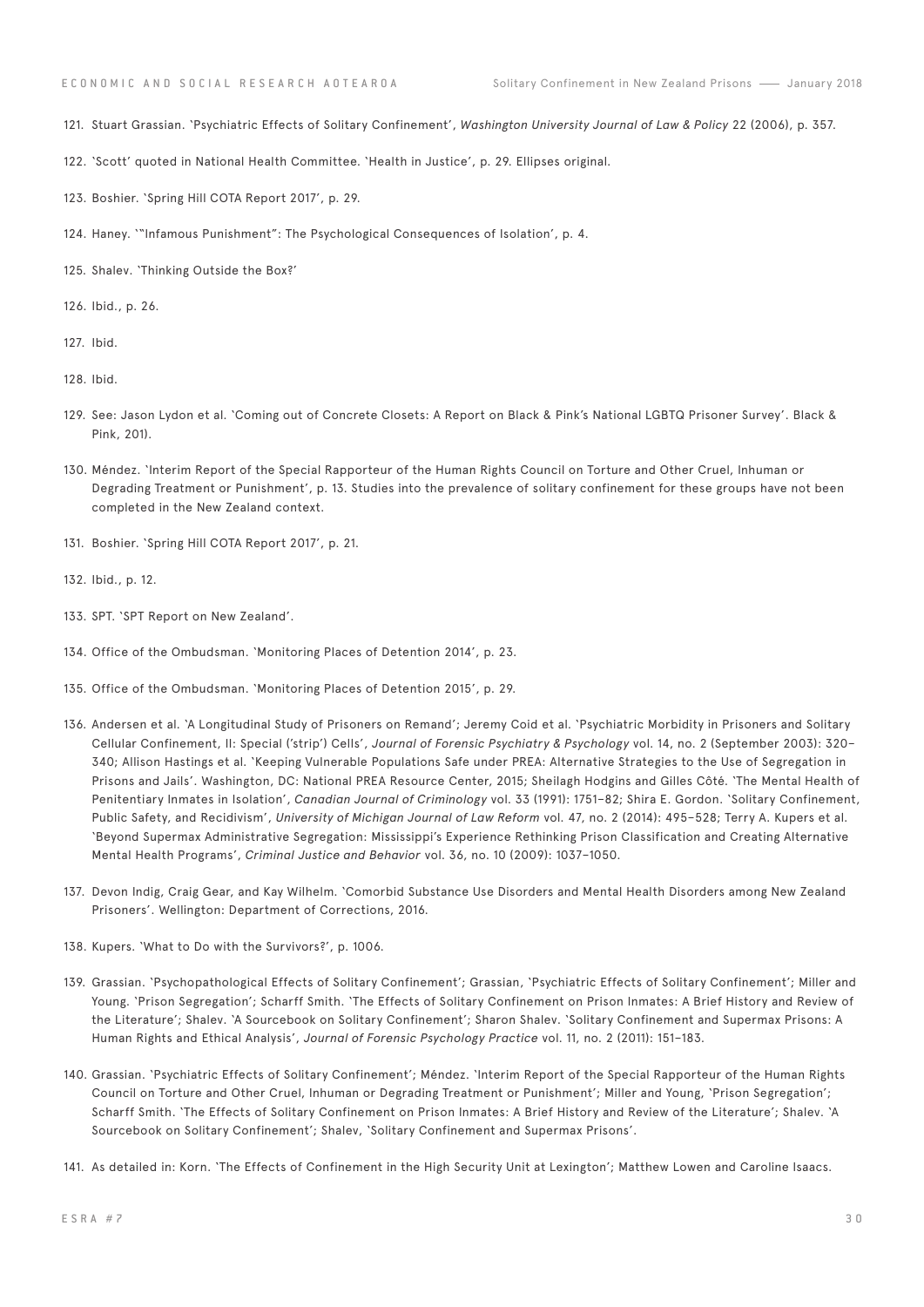'Lifetime Lockdown: How Isolation Conditions Impact Prisoner Reentry'. Tucson: American Friends Service Committee, 2012; Grassian and Friedman. 'Effects of Sensory Deprivation in Psychiatric Seclusion and Solitary Confinement'; Scharff Smith. 'The Effects of Solitary Confinement on Prison Inmates: A Brief History and Review of the Literature'; Shalev. 'A Sourcebook on Solitary Confinement'; Shalev. 'Solitary Confinement and Supermax Prisons'; Shalev. 'Thinking Outside the Box?'

- 142. For comprehensive reviews of the literature, see: Haney and Lynch. 'Regulating Prisons of the Future'; Scharff Smith. 'The Effects of Solitary Confinement on Prison Inmates: A Brief History and Review of the Literature'; Shalev. 'A Sourcebook on Solitary Confinement'.
- 143. As discussed in: Grassian and Friedman. 'Effects of Sensory Deprivation in Psychiatric Seclusion and Solitary Confinement'; Craig Haney. 'Mental Health Issues in Long-Term Solitary and "Supermax" Confinement', *Crime & Delinquency* vo. 49, no. 1 (January 2003): 124–156; Haney and Lynch. 'Regulating Prisons of the Future'.
- 144. As discussed in: Arrigo and Bullock, 'The Psychological Effects of Solitary Confinement on Prisoners in Supermax Units'.
- 145. As discussed in: Scharff Smith. 'The Effects of Solitary Confinement on Prison Inmates: A Brief History and Review of the Literature'.
- 146. As discussed in: Keramet Reiter and Thomas Blair. 'Punishing Mental Illness: Trans-Institutionalization and Solitary Confinement in the United States', in *Extreme Punishment: Comparative Studies in Detention, Incarceration and Solitary Confinement*, ed. Keramet Reiter and Alexa Koenig. Basingstoke: Palgrave Macmillan, 2015, pp. 177–96.
- 147. As discussed in: Haney and Lynch. 'Regulating Prisons of the Future'; Haney, 'Mental Health Issues in Long-Term Solitary and "Supermax" Confinement'.
- 148. As discussed in: Scharff Smith. 'The Effects of Solitary Confinement on Prison Inmates: A Brief History and Review of the Literature'.
- 149. Examples include: C. E. Ecclestone, Paul Gendreau, and Clifford Knox. 'Solitary Confinement of Prisoners: An Assessment of Its Effects on Inmates' Personal Constructs and Adrenocortical Activity.', *Canadian Journal of Behavioural Science* vol. 6, no. 2 (1974), p. 178; Suedfield and Roy. 'Using Social Isolation to Change the Behaviour of Disruptive Inmates'; Peter Suedfield et al. 'Reactions and Attributes of Prisoners in Solitary Confinement', *Criminal Justice and Behavior* vol. 9, no. 3 (1982): 303–340.
- 150. As discussed in: Haney and Lynch. 'Regulating Prisons of the Future'; Scharff Smith. 'The Effects of Solitary Confinement on Prison Inmates: A Brief History and Review of the Literature'.
- 151. Haney and Lynch. 'Regulating Prisons of the Future', p. 531.
- 152. Scharff Smith. 'The Effects of Solitary Confinement on Prison Inmates: A Brief History and Review of the Literature', p. 502.
- 153. Sestoft et al. 'Impact of Solitary Confinement on Hospitalization Among Danish Prisoners in Custody', p. 103.
- 154. Ibid.
- 155. Scharff Smith. 'The Effects of Solitary Confinement on Prison Inmates: A Brief History and Review of the Literature'; Zachary Heiden. 'Change Is Possible: A Case Study of Solitary Confinement Reform In Maine'. Portland, ME: American Civil Liberties Union of Maine, 2013; Grassian, 'Psychiatric Effects of Solitary Confinement'; Tracy Hresko. 'In the Cellars of the Hollow Men: Use of Solitary Confinement in US Prisons and Its Implications under International Laws against Torture', *Pace International Law Review* vol. 18, no. 1 (2006): 1–28; Shalev. 'A Sourcebook on Solitary Confinement'.
- 156. Grassian. 'Psychiatric Effects of Solitary Confinement', pp. 352–53.
- 157. Haney and Lynch. 'Regulating Prisons of the Future', p. 534.
- 158. Haney. '"Infamous Punishment": The Psychological Consequences of Isolation', p. 6.
- 159. Grassian. 'Psychopathological Effects of Solitary Confinement'; Grassian and Friedman. 'Effects of Sensory Deprivation in Psychiatric Seclusion and Solitary Confinement'; Haney. 'Mental Health Issues in Long-Term Solitary and "Supermax"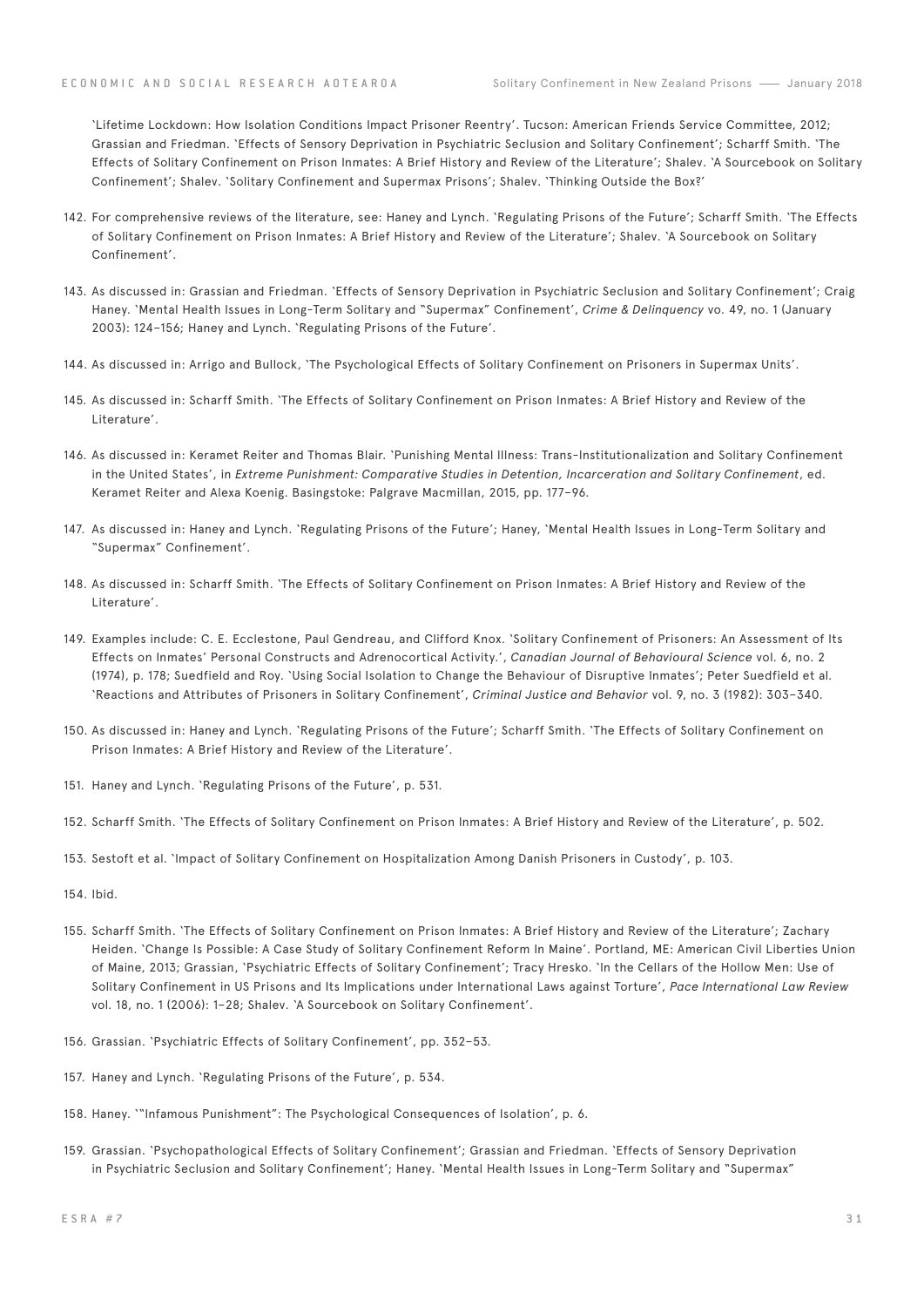Confinement'; Scott and Gendreau. 'Psychiatric Implications of Sensory Deprivation in a Maximum Security Prison'; Richard Walters, John Callagan, and Albert Newman. 'Effect of Solitary Confinement on Prisoners', *American Journal of Psychiatry* vol. 119, no. 8 (1963): 771–73.

- 160. Haney. 'Mental Health Issues in Long-Term Solitary and "Supermax" Confinement', p. 133.
- 161. Shalev. 'A Sourcebook on Solitary Confinement', p. 15.
- 162. Andersen et al. 'A Longitudinal Study of Prisoners on Remand'; Haney, '"Infamous Punishment": The Psychological Consequences of Isolation'; Korn. 'The Effects of Confinement in the High Security Unit at Lexington'; Grassian and Friedman. 'Effects of Sensory Deprivation in Psychiatric Seclusion and Solitary Confinement'; Scharff Smith. 'The Effects of Solitary Confinement on Prison Inmates: A Brief History and Review of the Literature'; Shalev. 'A Sourcebook on Solitary Confinement'; Ivan Zinger, Cherami Wichmann, and D. A. Andrews, 'The Psychological Effects of 60 Days in Administrative Segregation', *Canadian Journal of Criminology* vol. 43 (2001): 47–83.
- 163. Unnamed prisoner quoted in Boshier. 'A Question of Restraint', p. 44.
- 164. Shalev. 'A Sourcebook on Solitary Confinement', p. 16.
- 165. Andersen et al. 'A Longitudinal Study of Prisoners on Remand'; Grassian. 'Psychopathological Effects of Solitary Confinement'; Haney. '"Infamous Punishment": The Psychological Consequences of Isolation'; Korn. 'The Effects of Confinement in the High Security Unit at Lexington'; Scharff Smith. 'The Effects of Solitary Confinement on Prison Inmates: A Brief History and Review of the Literature'; Shalev. 'A Sourcebook on Solitary Confinement'; Suedfield and Roy. 'Using Social Isolation to Change the Behaviour of Disruptive Inmates'.
- 166. Suedfield and Roy. 'Using Social Isolation to Change the Behaviour of Disruptive Inmates', p. 94.
- 167. Andersen et al. 'A Longitudinal Study of Prisoners on Remand', p. 22.
- 168. Haney. '"Infamous Punishment": The Psychological Consequences of Isolation', p. 5.
- 169. Benjamin and Lux. 'Solitary Confinement as Psychological Punishment'; Grassian. 'Psychopathological Effects of Solitary Confinement'; Haney. '"Infamous Punishment": The Psychological Consequences of Isolation'; Korn. 'The Effects of Confinement in the High Security Unit at Lexington'; Miller and Young. 'Prison Segregation'; Shalev. 'A Sourcebook on Solitary Confinement'; Suedfield and Roy. 'Using Social Isolation to Change the Behaviour of Disruptive Inmates'.
- 170. Haney. '"Infamous Punishment": The Psychological Consequences of Isolation', p. 5.
- 171. Grassian. 'Psychopathological Effects of Solitary Confinement'; Haney. '"Infamous Punishment": The Psychological Consequences of Isolation'; Suedfield and Roy. 'Using Social Isolation to Change the Behaviour of Disruptive Inmates'.
- 172. Haney. '"Infamous Punishment": The Psychological Consequences of Isolation'.
- 173. Grassian. 'Psychopathological Effects of Solitary Confinement'; Haney. '"Infamous Punishment": The Psychological Consequences of Isolation'.
- 174. Unnamed prisoner quoted in Grassian. 'Psychopathological Effects of Solitary Confinement', p. 1452.
- 175. Unnamed prisoner quoted in ibid.
- 176. Grassian. 'Psychopathological Effects of Solitary Confinement'; Haney. '"Infamous Punishment": The Psychological Consequences of Isolation'; Korn. 'The Effects of Confinement in the High Security Unit at Lexington'; Miller and Young. 'Prison Segregation'; Scharff Smith, 'The Effects of Solitary Confinement on Prison Inmates: A Brief History and Review of the Literature'; Shalev. 'A Sourcebook on Solitary Confinement'; Suedfield and Roy. 'Using Social Isolation to Change the Behaviour of Disruptive Inmates'.
- 177. Scharff Smith. 'The Effects of Solitary Confinement on Prison Inmates: A Brief History and Review of the Literature', p. 490.
- 178. Grassian. 'Psychiatric Effects of Solitary Confinement', p. 331.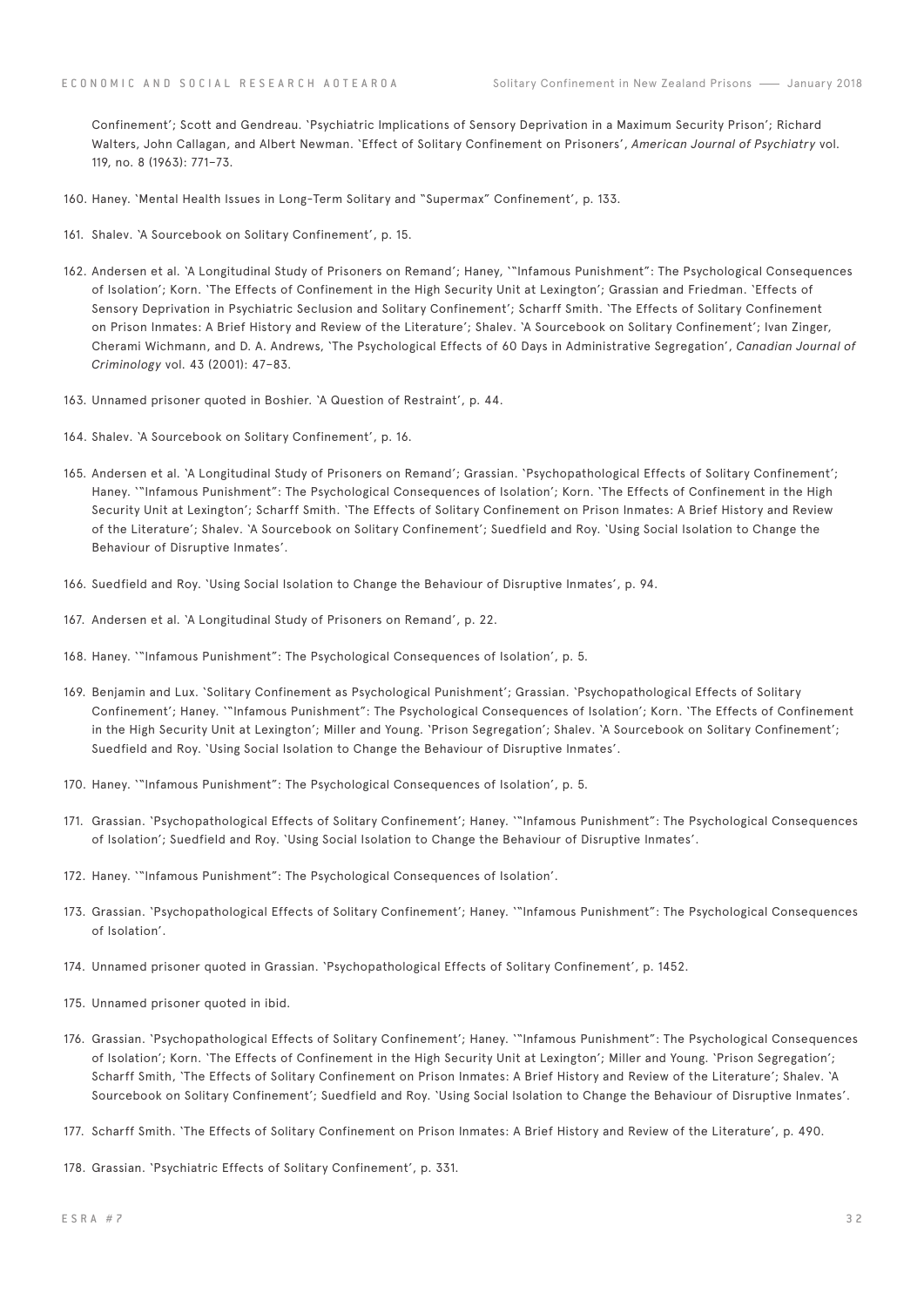- 179. Korn. 'The Effects of Confinement in the High Security Unit at Lexington'; Lowen and Isaacs. 'Lifetime Lockdown: How Isolation Conditions Impact Prisoner Reentry'.
- 180. Korn. 'The Effects of Confinement in the High Security Unit at Lexington', p. 14.
- 181. Grassian. 'Psychopathological Effects of Solitary Confinement'.
- 182. Shalev. 'A Sourcebook on Solitary Confinement', p. 16.
- 183. Haney. 'Mental Health Issues in Long-Term Solitary and "Supermax" Confinement'.
- 184. Haney. '"Infamous Punishment": The Psychological Consequences of Isolation', p. 5.
- 185. Ibid.
- 186. Ibid.
- 187. Haney. 'Mental Health Issues in Long-Term Solitary and "Supermax" Confinement'.
- 188. Haney. '"Infamous Punishment": The Psychological Consequences of Isolation', p. 5.
- 189. Haney. 'Mental Health Issues in Long-Term Solitary and "Supermax" Confinement', p. 139.
- 190. Arrigo and Bullock. 'The Psychological Effects of Solitary Confinement on Prisoners in Supermax Units'; Sarah Glowa-Kollisch et al. 'From Punishment to Treatment: The "Clinical Alternative to Punitive Segregation" (CAPS) Program in New York City Jails', *International Journal of Environmental Research and Public Health* vol. 13, no. 2 (2016), p. 182; Fatos Kaba et al. 'Solitary Confinement and Risk of Self-Harm Among Jail Inmates', *American Journal of Public Health* vol. 104, no. 3 (2014): 442–447; Lamusse. Grieving Prison Death; Bruce Way et al. 'Inmate Suicide and Time Spent in Special Disciplinary Housing in New York State Prison', *Psychiatric Services* vol. 58, no. 4 (2007): 558–560; World Health Organisation, 'Preventing Suicide in Jails and Prisons'. Geneva: World Health Organisation, 2007.
- 191. Way et al. 'Inmate Suicide and Time Spent in Special Disciplinary Housing in New York State Prison', p. 559.
- 192. Kaba et al. 'Solitary Confinement and Risk of Self-Harm Among Jail Inmates'.
- 193. Ibid., p. 445.
- 194. Benjamin and Lux. 'Solitary Confinement as Psychological Punishment', p. 266.
- 195. Scott and Gendreau. 'Psychiatric Implications of Sensory Deprivation in a Maximum Security Prison', p. 340.
- 196. Shalev. 'A Sourcebook on Solitary Confinement', p.17.
- 197. Lowen and Isaacs. 'Lifetime Lockdown: How Isolation Conditions Impact Prisoner Reentry'.
- 198. See: Lamusse, *Grieving Prison Death*.
- 199. Boshier. 'A Question of Restraint', p. 18.
- 200.Unnamed Corrections officer quoted in Coroner Tim Scott. 'Findings in the Matter of [Name Redacted]' Palmerston North: Coroner's Court, 10 August 2012. For my analysis of 'suicide proof' cells, see: Lamusse, Grieving Prison Death.
- 201. See: Coroner Garry Evans. 'Findings in the Matter of Antoine Roni Dixon'. Wellington: Coroner's Court, 17 April 2013.
- 202. Kupers. 'What to Do with the Survivors?', p. 1011.
- 203. See: Ecclestone, Gendreau, and Knox. 'Solitary Confinement of Prisoners'; Scott and Gendreau, 'Psychiatric Implications of Sensory Deprivation in a Maximum Security Prison'; Walters, Callagan, and Newman. 'Effect of Solitary Confinement on Prisoners'. Notable, however, each of these studies found negative effects of solitary on their research participants but those findings did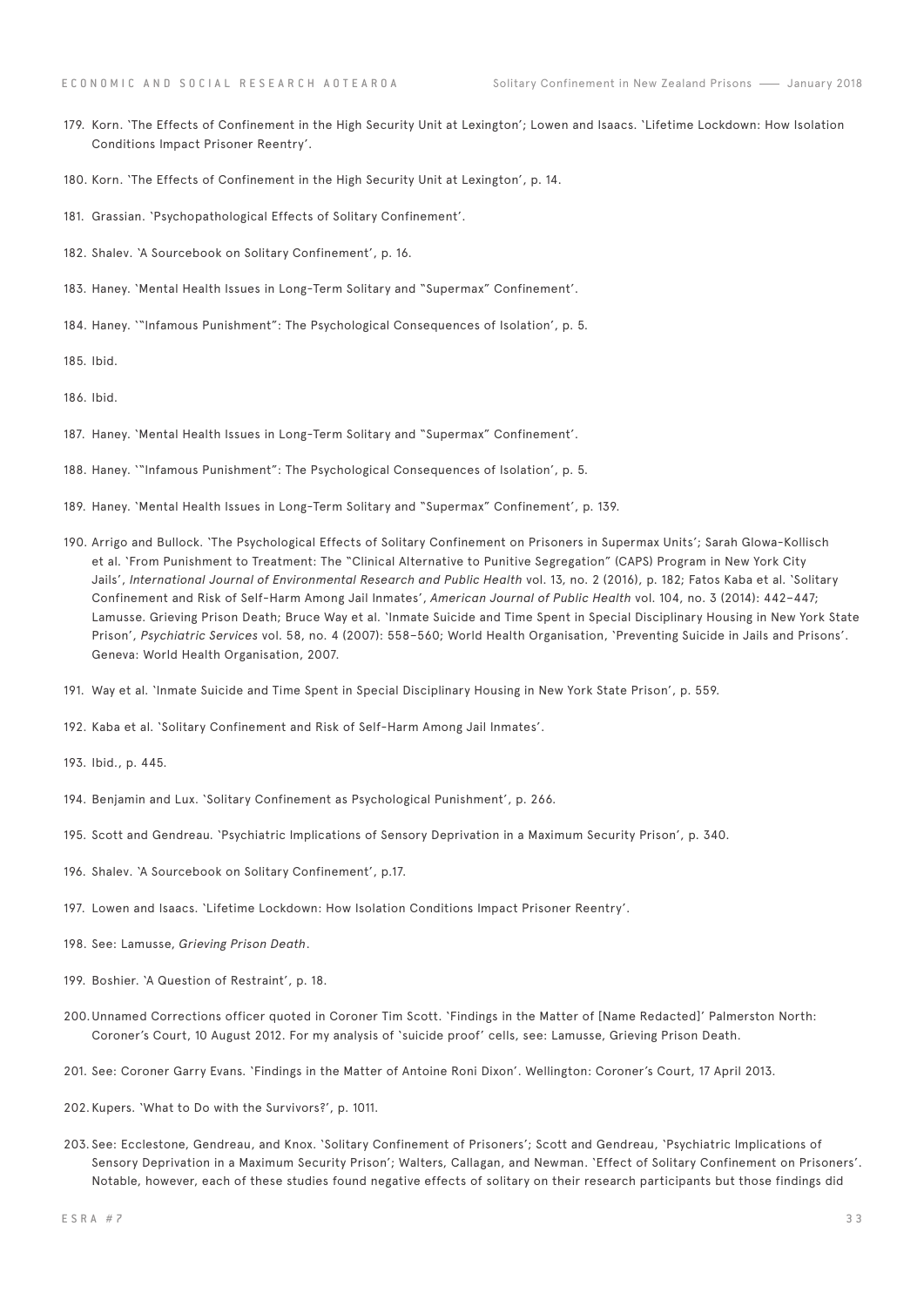not lead them to conclude solitary was harmful. For more discussion see: Haney and Lynch, 'Regulating Prisons of the Future'; Scharff Smith, 'The Effects of Solitary Confinement on Prison Inmates: A Brief History and Review of the Literature'.

204.Grassian and Friedman. 'Effects of Sensory Deprivation in Psychiatric Seclusion and Solitary Confinement'; Haney, '"Infamous Punishment": The Psychological Consequences of Isolation'; Scott and Gendreau. 'Psychiatric Implications of Sensory Deprivation in a Maximum Security Prison'; Suedfield and Roy. 'Using Social Isolation to Change the Behaviour of Disruptive Inmates'.

205. Grassian and Friedman. 'Effects of Sensory Deprivation in Psychiatric Seclusion and Solitary Confinement', p. 55.

206. Scott and Gendreau. 'Psychiatric Implications of Sensory Deprivation in a Maximum Security Prison', p. 340.

207. Ibid.

- 208. Suedfield and Roy. 'Using Social Isolation to Change the Behaviour of Disruptive Inmates', p. 95.
- 209. Suedfield and Roy. 'Using Social Isolation to Change the Behaviour of Disruptive Inmates'.
- 210. Kupers. 'What to Do with the Survivors?'; Scharff Smith, 'The Effects of Solitary Confinement on Prison Inmates: A Brief History and Review of the Literature'.
- 211. Haney. '"Infamous Punishment": The Psychological Consequences of Isolation', p. 6.
- 212. Arrigo and Bullock. 'The Psychological Effects of Solitary Confinement on Prisoners in Supermax Units', p. 628.
- 213. Edward Kaufman. 'The Violation of Psychiatric Standards of Care in Prisons', *American Journal of Psychiatry* vol. 137, no. 5 (1980), p. 567.
- 214. Boshier. 'A Question of Restraint'; National Health Committee. 'Health in Justice'; Shalev. 'Thinking Outside the Box?'
- 215. National Health Committee. 'Health in Justice'.
- 216. Boshier. 'A Question of Restraint'; Shalev. 'Thinking Outside the Box?'
- 217. Wakem and McGee. 'Investigation of the Department of Corrections in Relation to the Provision, Access and Availability of Prisoner Health Services'.
- 218. Boshier. 'A Question of Restraint', p. 38.
- 219. Boshier. 'Hawke's Bay COTA Report 2017'.
- 220. Ibid., p. 28.
- 221. Ibid., p.36.
- 222. Grassian. 'Psychopathological Effects of Solitary Confinement'; Haney, 'Mental Health Issues in Long-Term Solitary and "Supermax" Confinement'; Heiden. 'Change Is Possible: A Case Study of Solitary Confinement Reform in Maine'; Kupers. 'What to Do with the Survivors?'; Shalev. 'A Sourcebook on Solitary Confinement'.
- 223. Shalev. 'A Sourcebook on Solitary Confinement', p. 22.
- 224. Kupers. 'What to Do with the Survivors?', pp. 1005–1006.
- 225. As discussed in Grassian. 'Psychiatric Effects of Solitary Confinement'. These effects are not strictly comparable to the New Zealand setting but nonetheless demonstrate the lingering effects of solitary confinement in extreme cases.
- 226. Haney. 'Mental Health Issues in Long-Term Solitary and "Supermax" Confinement', p. 141.
- 227. Grassian. 'Psychiatric Effects of Solitary Confinement', pp. 332–33.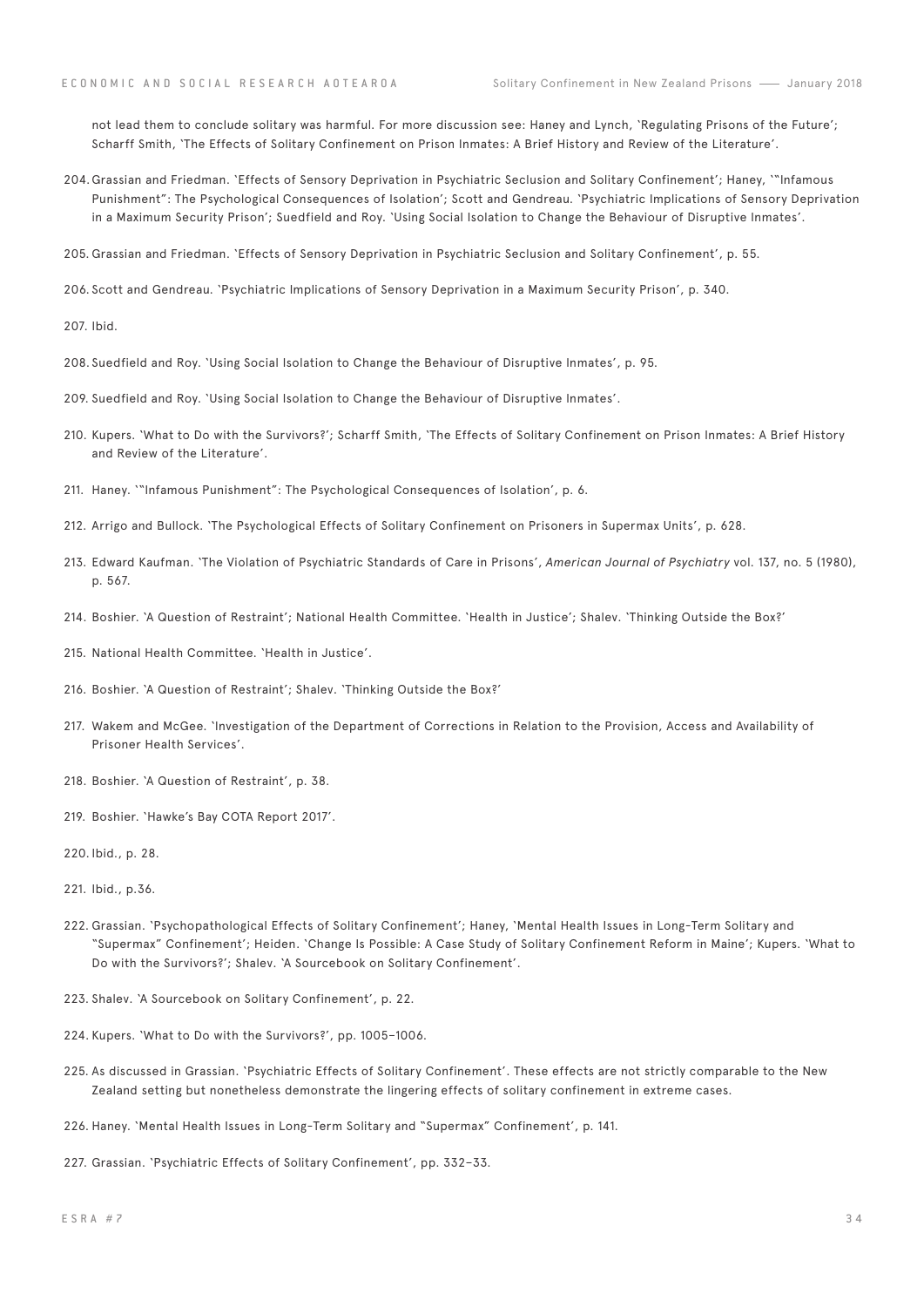- 228. Brodsky and Scogin. 'Inmates in Protective Custody: First Data on Emotional Effects'; Haney. '"Infamous Punishment": The Psychological Consequences of Isolation'.
- 229. Brodsky and Scogin. 'Inmates in Protective Custody: First Data on Emotional Effects'.

230.Ibid.

- 231. Gordon. 'Solitary Confinement, Public Safety, and Recidivism', p. 526.
- 232. Boshier. 'A Question of Restraint'; Lindsay Hayes. 'Prison Suicide: An Overview and Guide to Prevention', *The Prison Journal* vol. 75, no. 4 (1995): 431–456; Shalev. 'Thinking Outside the Box?'; World Health Organisation. 'Preventing Suicide in Jails and Prisons'.
- 233. Kaufman. 'The Violation of Psychiatric Standards of Care in Prisons', p. 570.
- 234. Boshier. 'A Question of Restraint', p. 19.
- 235. Ibid.
- 236. Israel L. Barak-Glantz. 'Who's in the "Hole"?', *Criminal Justice Review* vol. 8, no. 1 (1983): 29–37; Howard Bidna. 'Effects of Increased Security on Prison Violence', *Journal of Criminal Justice* vol. 3, no. 1 (1975): 33–45; Chad S. Briggs, Jody L. Sundt, and Thomas C. Castellano. 'The Effect of Supermaximum Security Prisons on Aggregate Levels of Institutional Violence', *Criminology* vol. 41, no. 4 (2003): 1341–1376; Robert G. Morris. 'Exploring the Effect of Exposure to Short-Term Solitary Confinement Among Violent Prison Inmates', *Journal of Quantitative Criminology* vol. 32, no. 1 (2016): 1–22; Jody L. Sundt, Thomas C. Castellano, and Chad S. Briggs. 'The Sociopolitical Context of Prison Violence and Its Control: A Case Study of Supermax and Its Effect in Illinois', *The Prison Journal* vol. 88, no. 1 (2008): 94–122.
- 237. Shalev. 'A Sourcebook on Solitary Confinement', p. 32.
- 238. Glowa-Kollisch et al. 'From Punishment to Treatment'.
- 239. Hans Toch and Terry A. Kupers. 'Violence in Prisons, Revisited', *Journal of Offender Rehabilitation* vol. 45, no. 3–4 (2007), p. 19.
- 240. Sharon Shalev, *Supermax: Controlling Risk through Solitary Confinement*. Cullompton: Willan, 2009.
- 241. Briggs, Sundt, and Castellano. 'The Effect of Supermaximum Security Prisons on Aggregate Levels of Institutional Violence', p. 1365.
- 242. Kupers et al. 'Beyond Supermax Administrative Segregation', p. 1043.
- 243. Toch and Kupers. 'Violence in Prisons, Revisited', p. 19.
- 244. Shalev. *Supermax*.
- 245. John J. Gibbons and Nicholas de Belleville Katzenbach. 'Confronting Confinement: A Report of the Commission on Safety and Abuse in America's Prisons', *Washington University Journal of Law & Policy* vol. 22, no. 1 (2006): 385–562; Lowen and Isaacs. 'Lifetime Lockdown: How Isolation Conditions Impact Prisoner Reentry'; David Lovell and Clark Johnson. 'Felony and Violent Recidivism Among Supermax Prison Inmates in Washington State: A Pilot Study'. Seattle: Department of Psychosocial & Community Health, University of Washington, 2004; Daniel P. Mears and William D. Bales. 'Supermax Incarceration and Recidivism', *Criminology* vol. 47, no. 4 (2009): 1131–1166.
- 246. Mears and Bales. 'Supermax Incarceration and Recidivism'.
- 247. My calculations based on data in Table 1: Laurence L. Motiuk and Kelley Blanchette. 'Characteristics of Administratively Segregated Offenders in Federal Corrections', *Canadian Journal of Criminology* vol. 43, no. 1 (2001), p. 137.
- 248. Lamusse, *Grieving Prison Death*.
- 249. Karl Marx, *Capital: A Critique of the Political Economy, Volume 1*, trans. Ben Fowkes. London: Penguin Classics, 1976.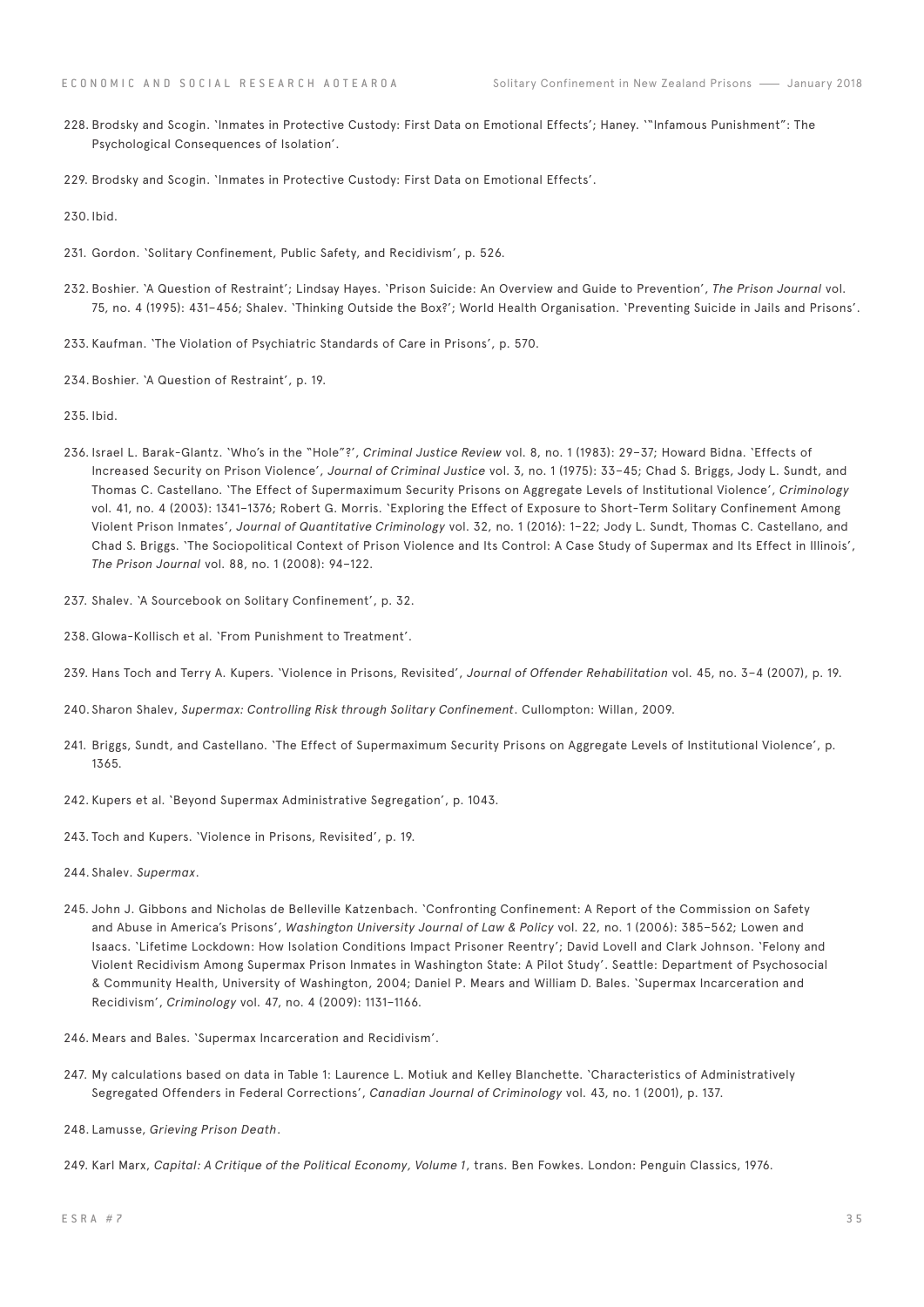- 250.My argument here is particularly influenced by: Judith Butler, *Giving an Account of Oneself*. New York: Fordham University Press, 2005; Judith Butler. *Precarious Life: The Powers of Mourning and Violence*. New York: Verso, 2006; Campbell Jones. *The Work of Others*, Forthcoming.
- 251. For an analysis of the psychological reasoning for the need for human contact, and its relationship to solitary confinement, see: Haney. '"Infamous Punishment": The Psychological Consequences of Isolation'; Haney et al. 'Examining Jail Isolation'.
- 252. I elaborate this argument in Lamusse, *Grieving Prison Death*.
- 253. In the Crimes of Torture Act 1989. Section 9 of the New Zealand Bill of Rights Act 1990 also grant that 'Everyone has the right not to be subjected to torture or to cruel, degrading, or disproportionately severe treatment or punishment'.
- 254. From the context of Méndez's report, it is clear he means both people with intellectual disabilities and people experiencing mental illness.
- 255. Méndez. 'Interim Report of the Special Rapporteur of the Human Rights Council on Torture and Other Cruel, Inhuman or Degrading Treatment or Punishment', p. 21.
- 256. Ibid.
- 257. Shalev. 'Thinking Outside the Box?'
- 258. Méndez. 'Interim Report of the Special Rapporteur of the Human Rights Council on Torture and Other Cruel, Inhuman or Degrading Treatment or Punishment'.
- 259. Ibid., p. 20.
- 260.Metzner and Fellner. 'Solitary Confinement and Mental Illness in U.S. Prisons: A Challenge for Medical Ethics', p. 104.
- 261. Méndez. 'Interim Report of the Special Rapporteur of the Human Rights Council on Torture and Other Cruel, Inhuman or Degrading Treatment or Punishment'.
- 262. Crimes of Torture Act 1989, § 2(1).
- 263. Crimes of Torture Act 1989, § 2(1).
- 264.Crimes of Torture Act 1989, § 2(1)(a)-(b).
- 265. Unnamed prisoner quoted in Boshier. 'A Question of Restraint', p. 44.
- 266. Hresko. 'In the Cellars of the Hollow Men'.
- 267. Ibid.
- 268. Although Corrections does not officially use Directed Segregation as punishment.
- 269. Méndez. 'Interim Report of the Special Rapporteur of the Human Rights Council on Torture and Other Cruel, Inhuman or Degrading Treatment or Punishment'; Shalev. 'Thinking Outside the Box?'
- 270. Coid et al. 'Psychiatric Morbidity in Prisoners and Solitary Cellular Confinement, II'; Hastings et al. 'Keeping Vulnerable Populations Safe under PREA'; Hodgins and Côté. 'The Mental Health of Penitentiary Inmates in Isolation'; Kupers. 'What to Do with the Survivors?'
- 271. Haney et al. 'Examining Jail Isolation'; Méndez, 'Interim Report of the Special Rapporteur of the Human Rights Council on Torture and Other Cruel, Inhuman or Degrading Treatment or Punishment'.
- 272. Lydon et al. 'Coming out of Concrete Closets: A Report on Black & Pink's National LGBTQ Prisoner Survey'.
- 273. Shalev. 'Thinking Outside the Box?'